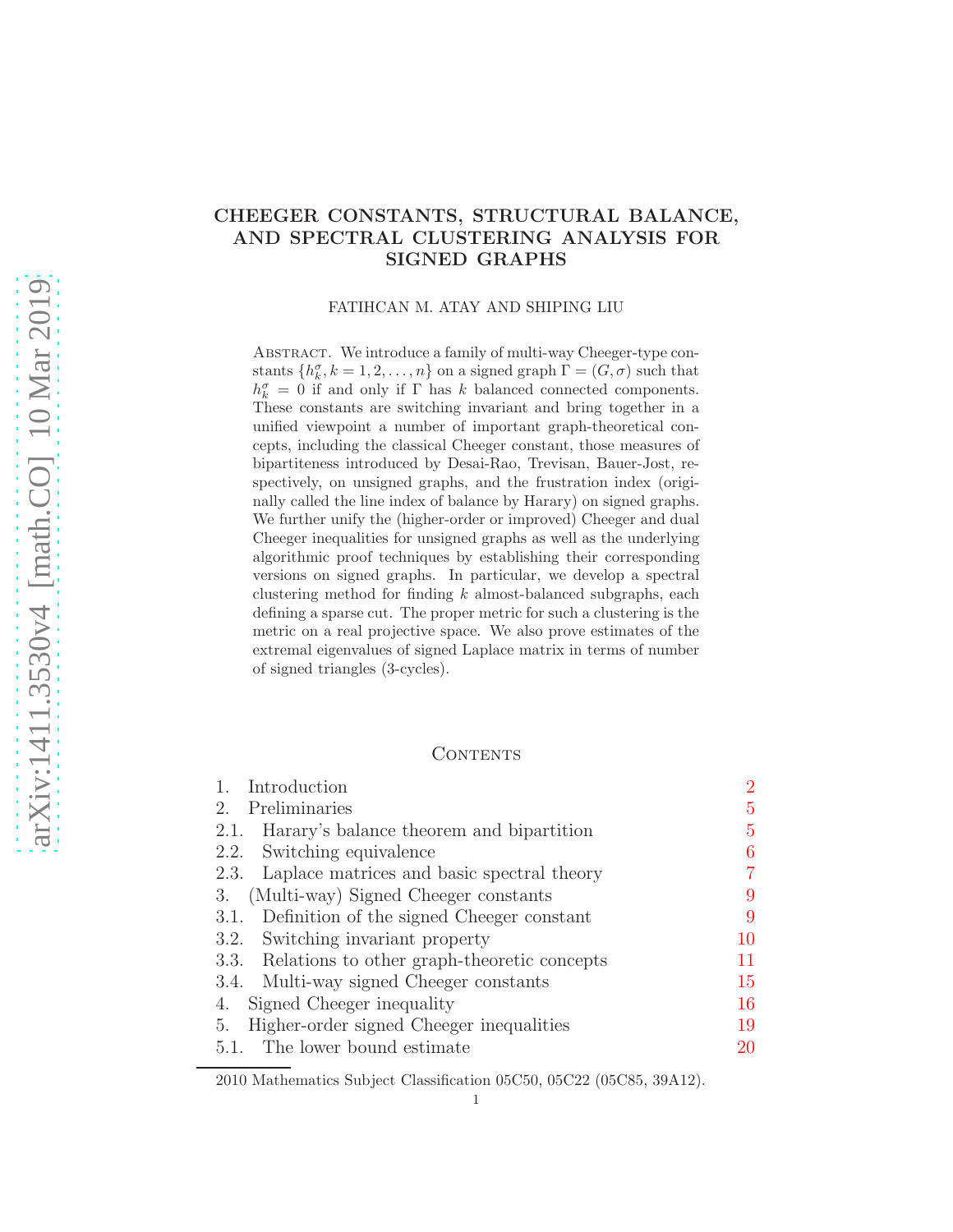| 5.2. The upper bound estimate                                             | 20 |
|---------------------------------------------------------------------------|----|
| 6. Signed Cheeger constants and higher order spectral gaps                | 26 |
| 7. Signed triangles and the spectral gaps $\lambda_1$ and $2 - \lambda_n$ | 36 |
| Acknowledgements                                                          | 40 |
| References                                                                | 40 |

#### 1. INTRODUCTION

<span id="page-1-0"></span>Given a graph, there are two basic properties often of interest: (i) Is it connected? (ii) Is it bipartite? We know from spectral graph theory that the two properties can be characterized by eigenvalues of the Laplace matrix of the graph. The second smallest eigenvalue of the Laplace matrix vanishes if and only if the graph is disconnected (recall that the smallest eigenvalue is always zero). A quantitative characterization is given by the Cheeger inequality: the Cheeger constant was introduced as a measure of connectedness, and gives upper and lower bounds of the second smallest eigenvalue [\[16,](#page-40-0) [21,](#page-40-1) [4,](#page-40-2) [3,](#page-40-3) [43,](#page-42-0) [17\]](#page-40-4). (In fact, such constants have been introduced in graph theory earlier by Polyá and Szegö  $[45]$ , though without the connection to eigenvalues.) On the other hand, the bipartiteness property turns out to be closely related to the largest eigenvalue of the Laplace matrix. More precisely, the eigenvalues of the normalized Laplace matrix lie in the interval [0, 2], and the gap between 2 and the largest eigenvalue vanishes if and only if the graph is bipartite. A quantitative version of this fact has been studied by several different but closely related approaches: Desai and Rao [\[20\]](#page-40-5) introduced a non-bipartiteness parameter, Trevisan [\[52\]](#page-42-2) introduced a bipartiteness ratio and Bauer and Jost [\[6\]](#page-40-6) introduced a dual Cheeger constant, as measures of bipartiteness. They also established the corresponding eigenvalue estimates, which we will refer to as dual Cheeger inequalities, following the terminology of Bauer and Jost.

Although the connectedness and bipartiteness are two quite different properties, the proofs of Cheeger and dual Cheeger inequalities share quite a number of comparable ideas. The similarity of the spectral approaches of connectedness and bipartiteness is further observed in the proofs of higher order Cheeger inequalities of Lee, Oveis Gharan and Trevisan [\[35\]](#page-41-0) and the higher order dual Cheeger inequalities of Liu [\[38\]](#page-41-1), and in the proofs of improved Cheeger inequalities and bounds on bipartiteness ratio of Kwok, Lau, Lee, Oveis Gharan and Trevisan [\[34\]](#page-41-2).

It is then natural to ask for the reason of such similarity. In this paper, we present a systematic unified approach to the above-mentioned results in the framework of signed graphs. This clarifies the reason of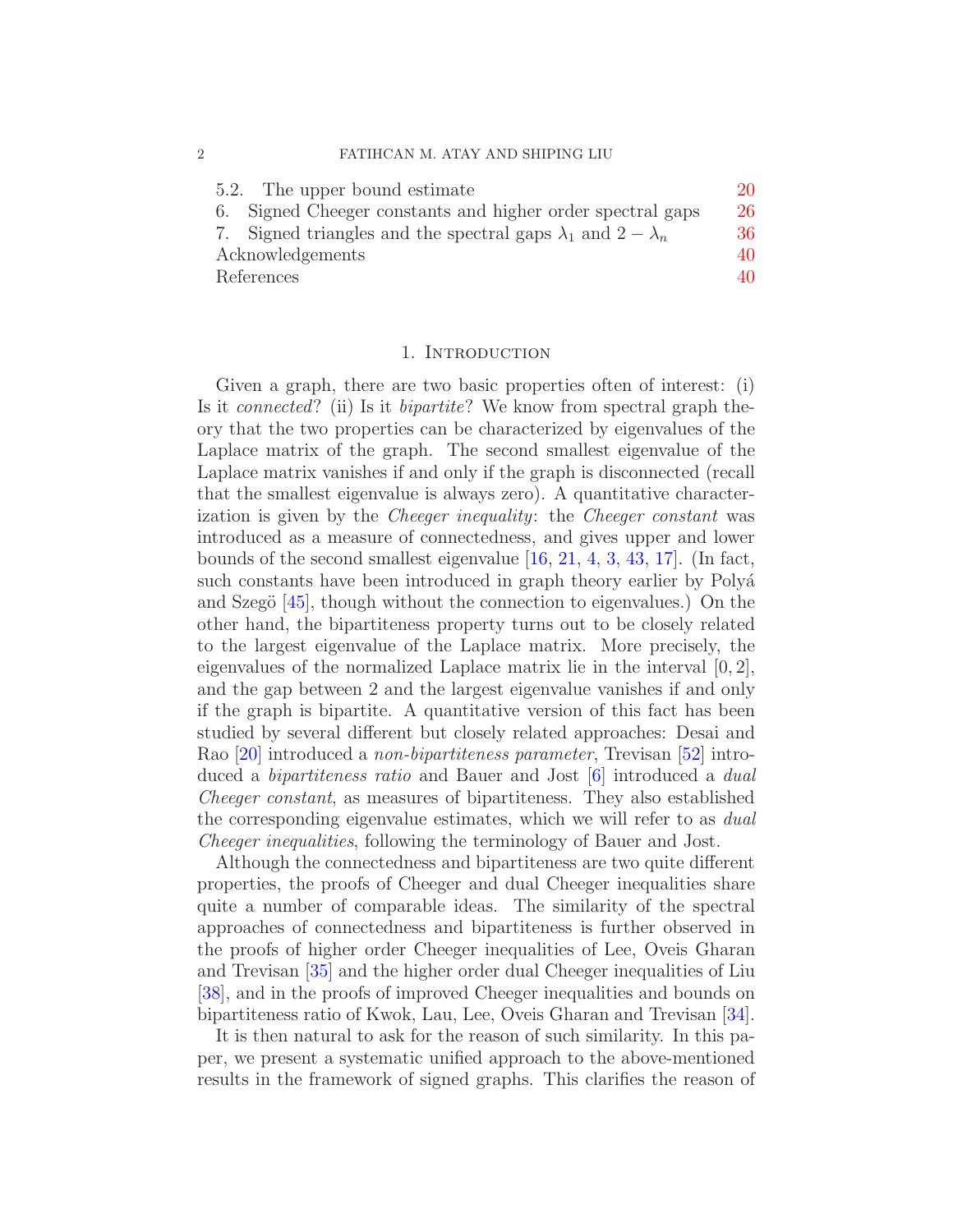the similarity and provides a deeper understanding of the relationship between Cheeger and dual Cheeger inequalities.

In fact, we more generally study the relation between the spectra and the structural balance theory of signed graphs, which is interesting in its own right. Signed graphs and the idea of balance, introduced by Frank Harary [\[24\]](#page-41-3) in 1953, and rediscovered since then in different contexts many times, are important models and tools for various research fields. The concepts were motivated and suggested by problems in social psychology [\[24,](#page-41-3) [25,](#page-41-4) [14\]](#page-40-7) and have stimulated new methods for analyzing social networks [\[32,](#page-41-5) [54,](#page-42-3) [51\]](#page-42-4), biological networks [\[50\]](#page-42-5), logical programming [\[18\]](#page-40-8), and so on. Signed graphs also play important roles in various branches of mathematics, such as group theory, root systems (see [\[12\]](#page-40-9) and the references therein), topology  $[11, 13]$  $[11, 13]$ , and even physics [\[9\]](#page-40-12). By relating signed graphs with 2-lifts of a graph, Bilu and Linial [\[10\]](#page-40-13) reduce the problem of constructing expander graphs to finding a signature with small spectral radius. In a recent breakthrough, Marcus, Spielman, and Srivastava [\[40,](#page-41-6) [41\]](#page-41-7) show the existence of infinite families of regular bipartite Ramanujan graphs of every degree larger than 2, by proving a variant conjecture of Bilu and Linial about the existence of the signature of a given graph with very small spectral radius.

Mathematically, a signed graph  $\Gamma = (G, \sigma)$  is an undirected graph  $G = (V, E)$  with a signature  $\sigma : E \to \{+1, -1\}$  on the edge set E. One can think of the vertex set  $V$  as a social group, where a positive (resp., negative) edge between two vertices indicates that the two members are friends (resp., enemies). The sign of a cycle in  $G$  is defined as the product of the signs of all edges in it. A signed graph  $\Gamma$  is called balanced if all cycles in G are positive. This is a crucial concept due to Harary [\[24\]](#page-41-3), and plays a central role in our unification of Cheeger and dual Cheeger inequalities in the framework of signed graphs.

The properties of being balanced can be characterized by the eigenvalues of the signed normalized Laplace matrix. More precisely, the smallest eigenvalue of the matrix vanishes if and only if the graph Γ has a balanced connected component. In this paper, we define a Cheeger-type constant  $h_1^{\sigma}$  (see Definition [3.1\)](#page-9-1) based on Harary's balance theorem (Theorem [2.1\)](#page-4-2) such that

<span id="page-2-0"></span>
$$
\Gamma \text{ has a balanced connected component} \iff h_1^{\sigma} = 0. \tag{1.1}
$$

In the following, we will refer to this Cheeger-type constant of a signed graph as a signed Cheeger constant for short. Similarly, we will also speak of signed inequalities and signed algorithms. We will then prove a signed Cheeger inequality (see Theorem [4.1\)](#page-15-1), which is an estimate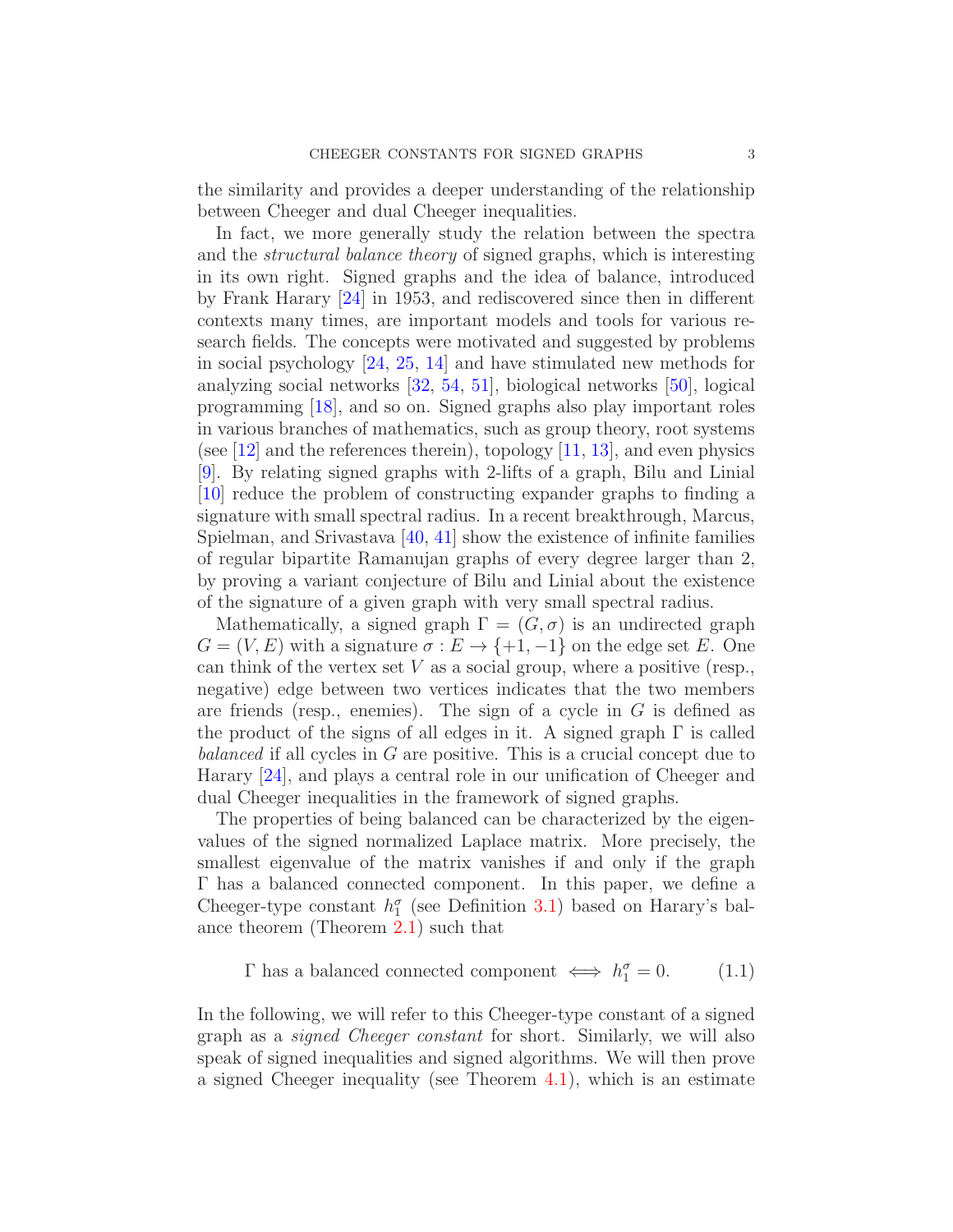of the smallest eigenvalue from below and above in terms of  $h_1^{\sigma}$ . (For previous results in this aspect, see [\[8,](#page-40-14) [28\]](#page-41-8).)

When the signature  $\sigma$  on  $\Gamma$  is *switching equivalent* (see Definition [2.1\)](#page-5-1) to all-positive signature, having a balanced connected component is simply equivalent to the trivial property of having a connected component. When  $\sigma$  is switching equivalent to all-negative signature, having a balanced connected component is equivalent to having a bipartite connected component. Indeed, we show that the signed Cheeger constant  $h_1^{\sigma}$  and its multi-way versions (Definition [3.2\)](#page-14-1) provide a common extension of the classical Cheeger constant [\[16,](#page-40-0) [21,](#page-40-1) [4,](#page-40-2) [3,](#page-40-3) [43,](#page-42-0) [17\]](#page-40-4), the non-bipartiteness parameter of Desai and Rao [\[20\]](#page-40-5) (after a modification; see  $(3.15)$ , the bipartiteness ratio of Trevisan  $[52]$ , and the dual Cheeger constant of Bauer and Jost [\[6\]](#page-40-6).

The introduction of the signed Cheeger constant further enables us to develop a corresponding spectral clustering method on signed networks. We propose an algorithm for finding k almost-balanced sub*graphs* of a signed graph  $\Gamma = (G, \sigma)$ . The novel point is that, after embedding the graph into the Euclidean space  $\mathbb{R}^k$  via eigenfunctions, we find the proper metric for clustering points is a metric on the real projective space  $P^{k-1}\mathbb{R}$  (see [\(5.3\)](#page-20-0)) studied in [\[38\]](#page-41-1). Interestingly, this algorithm unifies the traditional spectral clustering for finding  $k$  sparse cuts (e.g.  $[44, 39]$  $[44, 39]$ ) and the recent one for finding k almost-bipartite subgraphs proposed in [\[38\]](#page-41-1).

We further explore the related theoretical analysis of this algorithm. Indeed, we unify the higher-order Cheeger [\[35\]](#page-41-0), the higher-order dual Cheeger [\[38\]](#page-41-1), and the improved Cheeger inequalities, the improved bounds of bipartiteness ratio [\[34\]](#page-41-2) of unsigned graphs as higher order signed Cheeger inequalities (Theorem [5.1\)](#page-19-2) and improved signed Cheeger inequalities (Theorem [6.1\)](#page-25-1), in terms of our signed Cheeger constants.

Harary [\[25\]](#page-41-4) defined a signed graph  $\Gamma = (G, \sigma)$  to be antibalanced if its negation  $-\Gamma := (G, -\sigma)$  is balanced. Thus,  $\Gamma$  is antibalanced if and only if every odd cycle in it is negative and every even cycle is positive. It is known that a connected signed graph is antibalanced if and only if the largest eigenvalue of the signed normalized Laplace matrix equals 2 (see [\[37\]](#page-41-10)). We obtain similar results concerning antibalance and the spectral gap between 2 and the largest eigenvalue via an antithetical dual signed Cheeger constant (see [\(3.20\)](#page-15-2)).

Finally, we prove estimates for the smallest and largest eigenvalues of the signed normalized Laplace matrix in terms of signed 3-cycles (we will speak of signed triangles in the following). By definition, the presence of positive (resp., negative) triangles implies that  $\Gamma$  cannot be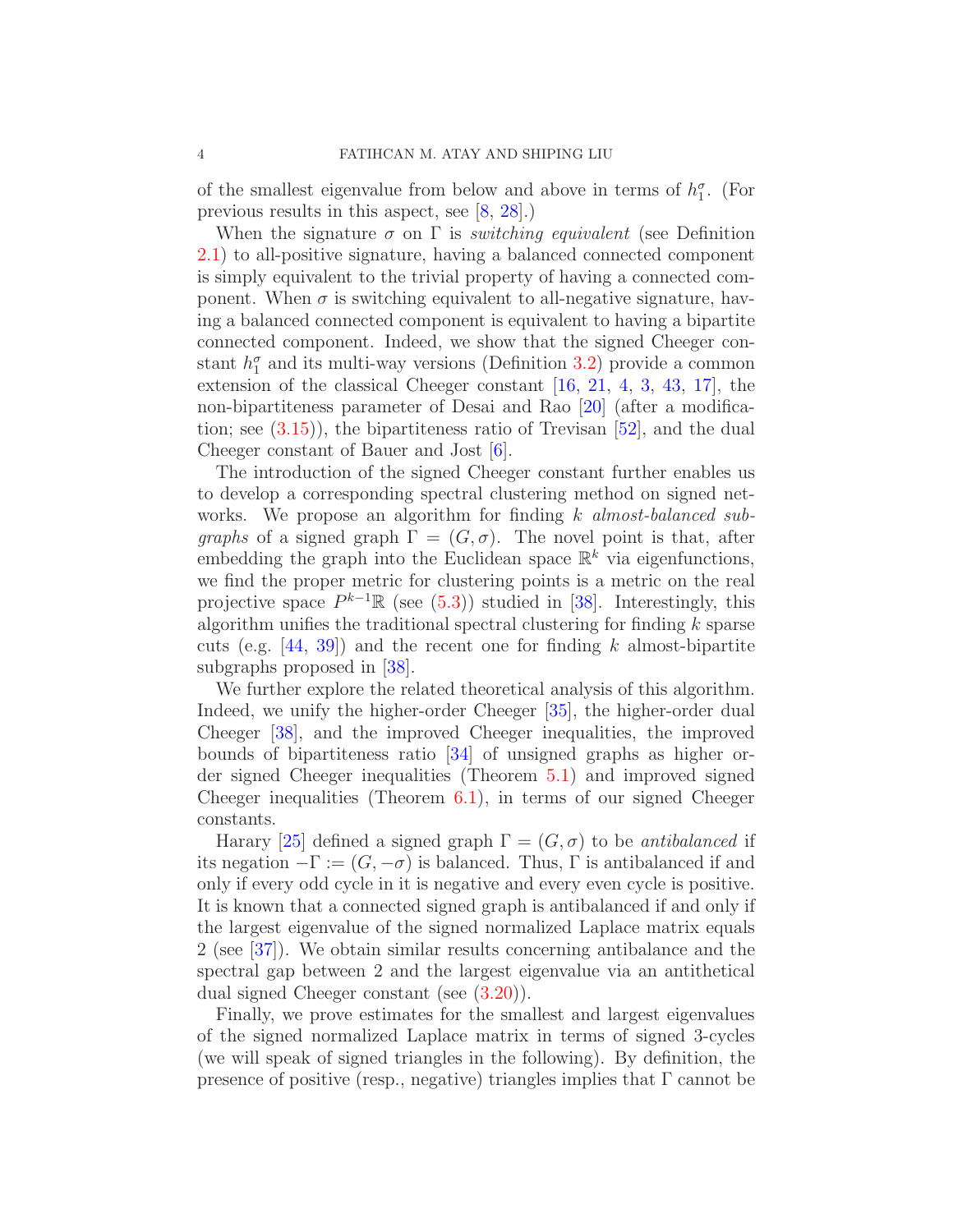antibalanced (resp., balanced). Therefore, the number of signed triangles relate naturally to the spectral gaps between 0 and the smallest eigenvalue, and, between 2 and the largest eigenvalue. We also establish an upper bound estimate for the largest eigenvalue of the signed non-normalized Laplace matrix, in terms of vertex degrees and number of positive triangles. This result improves the estimate by Hou, Li, and Pan [\[29\]](#page-41-11), which is only in terms of vertex degrees. In fact, our estimate answers the question asked in their paper [\[29,](#page-41-11) remark after Theorem 3.5].

### 2. Preliminaries

<span id="page-4-0"></span>Let  $\Gamma = (G, \sigma)$  be a signed graph, where  $G = (V, E)$  is an undirected graph and  $\sigma : E \to \{+1, -1\}$  is a signature function on the edges. We collect some basic results from structural balance theory and spectral theory of signed graphs in this section.

We first introduce some notation. We say  $u, v \in V$  are neighbors when  $e = \{u, v\} \in E$ , and write  $u \sim v$ . For ease of notation we write  $\sigma(uv) := \sigma({u, v})$  for the sign of an edge. In addition to the sign, we also assign a positive symmetric weight  $w_{uv}$  to every edge  $e = \{u, v\} \in E$ , and set  $w_{uv} = 0$  if  $e = \{u, v\} \notin E$ . We say the graph is unweighted if  $w_{uv} \equiv 1$ ,  $\forall \{u, v\} \in E$ . The degree  $d_u$  of a vertex u is defined as  $d_u = \sum_{v \in V} w_{uv}$ . We will restrict ourselves to signed simple graphs, i.e., the case when the underlying graph G has no self-loops or multi-edges. We also consider a general positive measure  $\mu : V \to \mathbb{R}_{>0}$ on the vertex set.

<span id="page-4-1"></span>2.1. Harary's balance theorem and bipartition. Recall that  $\Gamma$  is called balanced if all cycles in  $G$  is positive. The following structure theorem for balance was proved in [\[24\]](#page-41-3).

<span id="page-4-2"></span>**Theorem 2.1** (Harary's Balance Theorem). A signed graph  $\Gamma$  is balanced if and only if there exists a bipartition of the entire set V into two disjoint subsets  $V_1$  and  $V_2$  (one of which may be empty) such that each positive edge connects two vertices of the same subset and each negative edge connects two vertices of different subsets.

By reversing the signature, Harary gave the antithetical dual result for antibalance. Recall that  $\Gamma$  is called antibalanced if every odd cycle is negative and every even cycle is positive.

**Theorem 2.2.** [\[25\]](#page-41-4) A signed graph  $\Gamma$  is antibalanced if and only if there exists a bipartition of the entire set  $V$  into two disjoint subsets  $V_1$  and  $V_2$  (one of which may be empty), such that each negative edge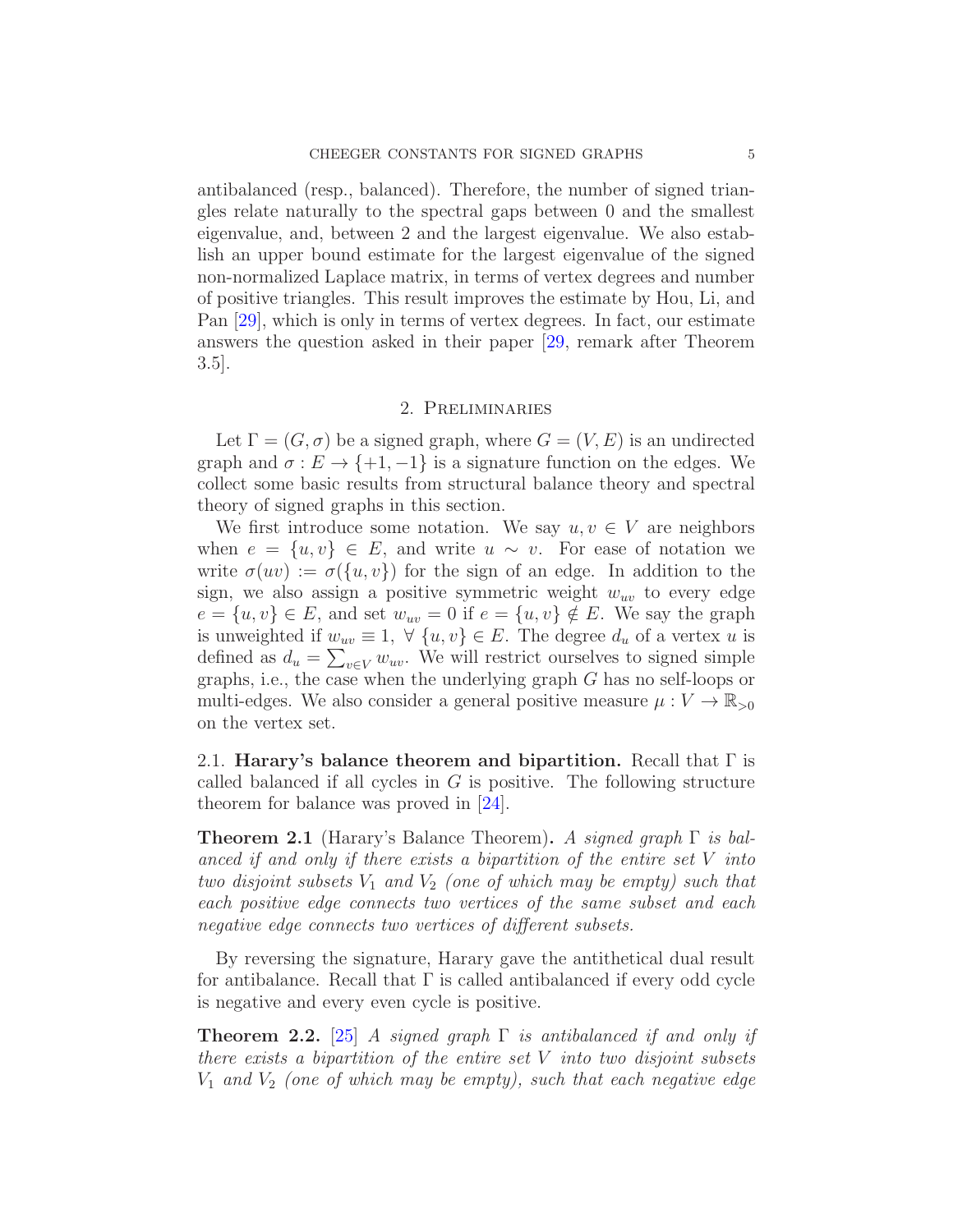connects two vertices of the same subset and each positive edge connects two vertices of different subsets.

<span id="page-5-0"></span>2.2. Switching equivalence. In this subsection, we discuss an important operation of signatures on G, called switching.

<span id="page-5-1"></span>Definition 2.1 (Switching). The operation of reversing the signs of all edges connecting a subset  $S \subseteq V$  and its complement is called *switching* the subset S. Two signatures  $\sigma : E \to \{+1, -1\}$  and  $\sigma' : E \to \{+1, -1\}$ are said to be *switching equivalent* if there exists a subset  $S \subseteq V$  such that  $\sigma'$  can be obtained from  $\sigma$  by switching the subset S. We write  $\sigma' \approx \sigma$  in this case.

Switching equivalence is an equivalence relation on signatures of a fixed underlying graph. We call the corresponding equivalent classes the *switching classes*, and denote the switching class of  $\sigma$  by  $[\sigma]$ .

By definition, the sign of any cycle is preserved by the switching operation. Therefore, we have the following basic property.

### **Proposition 2.1.** Being balanced is a switching invariant property.

There is a different but equivalent way to describe switching operations, which is more convenient for our later discussions. A function  $\theta: V \to \{+1, -1\}$  is called a *switching function*. Switching the signature of  $\Gamma = (G, \sigma)$  by  $\theta$  refers to the operation of changing  $\sigma$  to  $\sigma^{\theta}$ via

$$
\sigma^{\theta}(uv) := \theta(u)\sigma(uv)\theta(v), \ \forall \ \{u, v\} \in E.
$$

Equivalently speaking, switching  $\sigma$  by  $\theta$  means reversing the signs of all edges between the set  $V_{\theta}^{-}$  $\mathcal{V}_{\theta}^{-} := \{ u \in V : \theta(u) = -1 \}$  and its complement. Therefore, this operation is just switching the subset  $V_{\theta}^ \int_{\theta}^{\tau-}$  of V. Given  $v \in V$ , define  $\theta_v(u) = -1$  if  $u = v$  and  $+1$  otherwise. A vertex switching at v, i.e. switching the vertex v, means switching  $\sigma$  by  $\theta_v$ . Note that  $\theta = \prod_{v \in V_{\theta}} \theta_v$ ; thus, switching a subset of V is equivalent to switching every vertex in it one after another.

Zaslavsky [\[55\]](#page-42-7) proved the following useful characterization.

**Theorem 2.3** (Zaslavsky's switching lemma). A signed graph  $\Gamma$  =  $(G, \sigma)$  is balanced if and only if  $\sigma$  is switching equivalent to the allpositive signature, and it is antibalanced if and only if  $\sigma$  is switching equivalent to the all-negative signature.

For more details and history about switching, we refer to  $|56|$  and the references therein.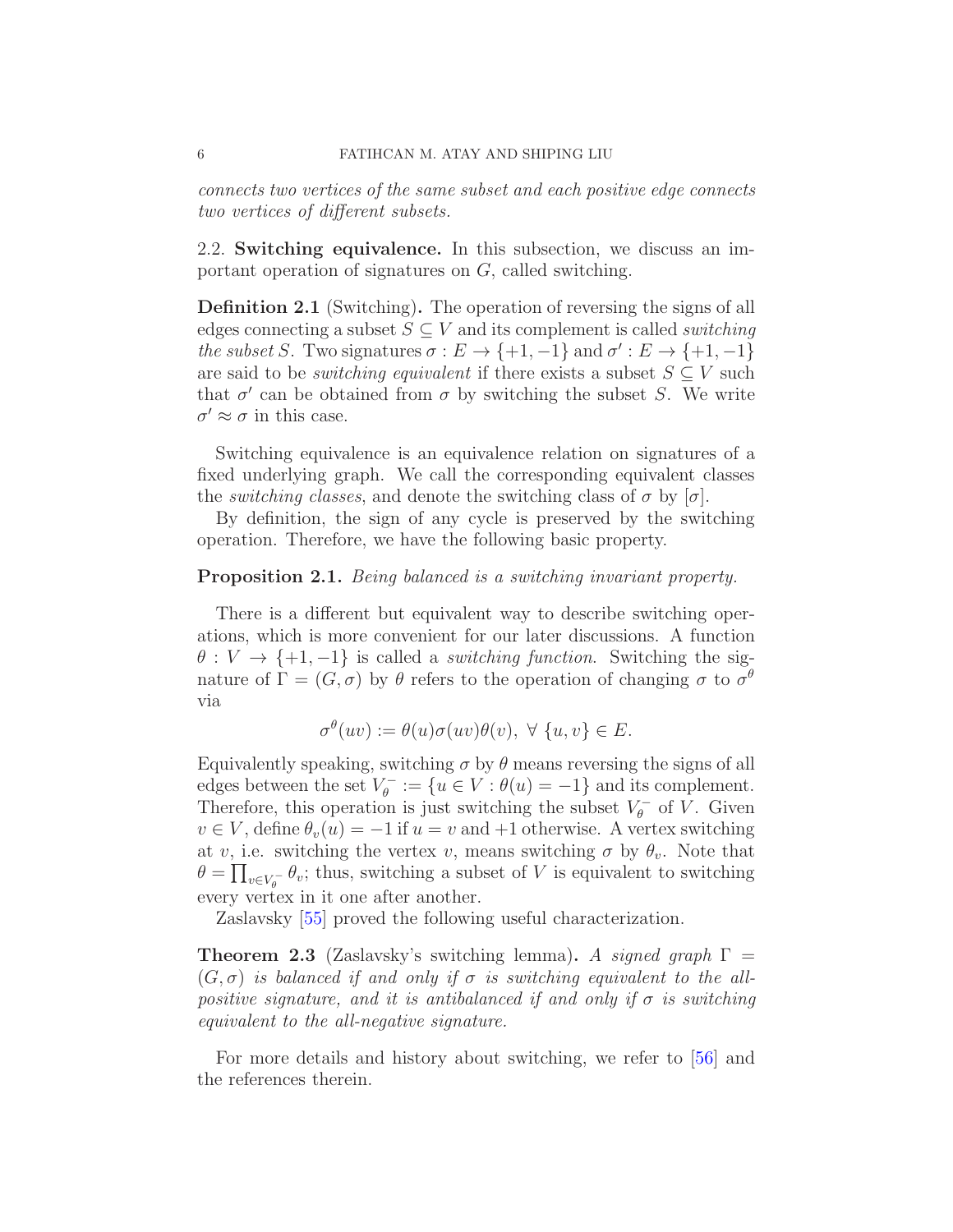<span id="page-6-0"></span>2.3. Laplace matrices and basic spectral theory. In this section, we discuss the spectra of signed graphs, which are in fact switching invariant (see, e.g., [\[56\]](#page-42-8)). Let  $A^{\sigma}$  be the signed adjacency matrix. That is, we have for any  $u, v \in V$ ,

$$
(A^{\sigma})_{uv} = \begin{cases} \sigma(uv), & \text{if } u \sim v; \\ 0, & \text{otherwise.} \end{cases}
$$

Given a switching function  $\theta : V \to \{+1, -1\}$ , we denote by  $D(\theta)$ the diagonal matrix with  $D(\theta)_{uu} = \theta(u)$ ,  $\forall u \in V$ . It is then straightforward to check that

$$
A^{\sigma^{\theta}} = D(\theta)^{-1} A^{\sigma} D(\theta). \tag{2.1}
$$

Therefore, the spectrum of the matrix  $A^{\sigma}$  is switching invariant.

**Definition 2.2** (signed Laplace matrices). Let  $D$  be the diagonal degree matrix. We call  $L^{\sigma} := D - A^{\sigma}$  the *signed non-normalized Laplace* matrix, and  $\Delta^{\sigma} := I - D^{-1}A^{\sigma}$  the signed normalized Laplace matrix, where I denotes the  $|V| \times |V|$  identity matrix.

Remark 2.1. In the literature, the normalized Laplace matrix of an unsigned graph is defined either as the matrix  $I - D^{-\frac{1}{2}}AD^{-\frac{1}{2}}$  [\[17\]](#page-40-4) or  $I - D^{-1}A$  [\[6\]](#page-40-6), where A is the unsigned adjacency matrix. The latter one is also called the random walk Laplacian. The two matrices are unitarily equivalent and hence share the same spectrum. The signed normalized Laplace matrix  $\Delta^{\sigma}$  we use here is an extension of the latter matrix. it has the same spectrum as the matrix  $I - D^{-\frac{1}{2}}A^{\sigma}D^{-\frac{1}{2}}$ . The matrix  $\Delta^{\sigma}$  also appears naturally in the context of graph drawing and electrical networks [\[33\]](#page-41-12).

The following property follows directly from our discussion of the spectrum of  $A^{\sigma}$ .

**Proposition 2.2** ([\[56\]](#page-42-8)). The spectrum of  $\Delta^{\sigma}$  or  $L^{\sigma}$  for a signed graph  $\Gamma = (G, \sigma)$  is switching invariant.

It is well-known that the eigenvalues of  $\Delta^{\sigma}$  lie in the interval [0, 2]. We can list them (counting with multiplicity) as

$$
0 \leq \lambda_1(\Delta^{\sigma}) \leq \lambda_2(\Delta^{\sigma}) \leq \cdots \leq \lambda_n(\Delta^{\sigma}) \leq 2,
$$

where *n* is the cardinality of *V*. Moreover, the cases when 0 and 2 are eigenvalues are characterized as below; see, e.g., [\[55,](#page-42-7) [29,](#page-41-11) [37\]](#page-41-10).

 $\Gamma$  has a balanced connected component  $\Leftrightarrow \lambda_1(\Delta^{\sigma}) = 0$ , (2.2)  $\Gamma$  has an antibalanced connected component  $\Leftrightarrow \lambda_n(\Delta^{\sigma}) = 2.$  (2.3)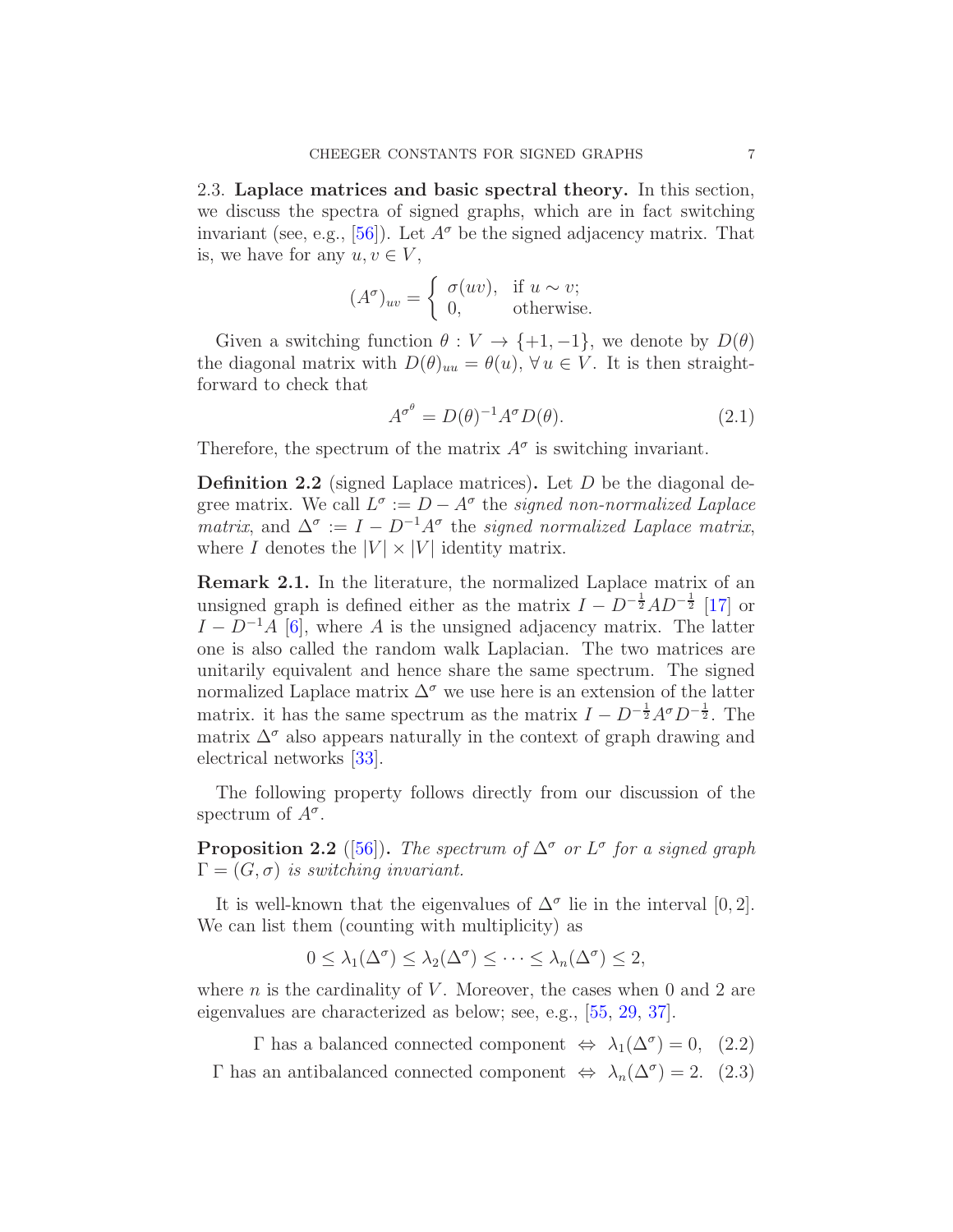Let  $\mu_d$  denote the degree measure on V, i.e.  $\mu_d(u) = d_u$ ,  $\forall u \in V$ . The operator form of  $\Delta^{\sigma}$  can be expressed by its action on any function  $f: V \to \mathbb{R}$  and any  $u \in V$  as

$$
\Delta^{\sigma} f(u) = \frac{1}{\mu_d(u)} \sum_{v,v \sim u} w_{uv}(f(u) - \sigma(uv)f(v)). \tag{2.4}
$$

Replacing  $\mu_d$  above by the constant measure  $\mu_1 \equiv 1$  yields the operator form for  $L^{\sigma}$ . For a general measure  $\mu$ , we denote the corresponding inner product of two functions  $f, g: V \to \mathbb{R}$  by

$$
(f,g)_{\mu} = \sum_{u \in V} \mu(u) f(u) g(u).
$$

The signed Rayleigh quotient of a map  $\Phi: V \to \mathbb{R}^k$  is given by

$$
\mathcal{R}^{\sigma}(\Phi) = \frac{\sum_{u \sim v} w_{uv} ||\Phi(u) - \sigma(uv)\Phi(v)||^2}{\sum_{u \in V} \mu(u) ||\Phi(u)||^2}.
$$
 (2.5)

We also define a dual version of the Rayleigh quotient of  $\Phi$  by

$$
\widetilde{\mathcal{R}}^{\sigma}(\Phi) = \frac{\sum_{u \sim v} w_{uv} \|\Phi(u) + \sigma(uv)\Phi(v)\|^2}{\sum_{u \in V} \mu(u) \|\Phi(u)\|^2}.
$$
\n(2.6)

The Courant-Fisher-Weyl min-max principle says that the k-th eigenvalue  $\lambda_k$  of  $\Delta^{\sigma}$  (or  $L^{\sigma}$ ) satisfies

<span id="page-7-0"></span>
$$
\lambda_k = \min_{\substack{f_1, f_2, \dots, f_k \neq 0 \\ (f_i, f_j)_{\mu} = 0, \forall i \neq j}} \max_{\substack{f \neq 0 \\ f \in \text{span}\{f_1, f_2, \dots, f_k\}}} \mathcal{R}^{\sigma}(f). \tag{2.7}
$$

In particular, we have

<span id="page-7-1"></span>
$$
\lambda_1(\Delta^{\sigma}) = \min_{f \neq 0} \mathcal{R}^{\sigma}(f), \text{ and } 2 - \lambda_N(\Delta^{\sigma}) = \min_{f \neq 0} \widetilde{\mathcal{R}}^{\sigma}(f). \tag{2.8}
$$

<span id="page-7-3"></span>**Lemma 2.1.** For any  $1 \leq k \leq n$ , it holds that

$$
2 - \lambda_{N-k+1}(\Delta^{\sigma}) = \lambda_k(\Delta^{-\sigma}).
$$

This follows immediately from the fact that  $\mathcal{R}^{\sigma}(f) = \mathcal{R}^{-\sigma}(f)$ . The support of a map  $\Phi: V \to \mathbb{R}$  is defined as

$$
supp(\Phi) := \{u \in V : \Phi(u) \neq 0\}.
$$

By  $(2.7)$ , one can derive the following lemma (see, e.g., [\[34\]](#page-41-2)).

<span id="page-7-2"></span>**Lemma 2.2.** For any k disjointly supported functions  $f_1, f_2, \ldots, f_k$ :  $V \to \mathbb{R},$ 

$$
\lambda_k \le 2 \max_{1 \le i \le k} \mathcal{R}^\sigma(f_i). \tag{2.9}
$$

We refer to  $[28, 36, 23, 5, 8, 46]$  $[28, 36, 23, 5, 8, 46]$  $[28, 36, 23, 5, 8, 46]$  $[28, 36, 23, 5, 8, 46]$  $[28, 36, 23, 5, 8, 46]$  $[28, 36, 23, 5, 8, 46]$  $[28, 36, 23, 5, 8, 46]$  $[28, 36, 23, 5, 8, 46]$  $[28, 36, 23, 5, 8, 46]$  $[28, 36, 23, 5, 8, 46]$  for more results in the spectral theory of signed graphs.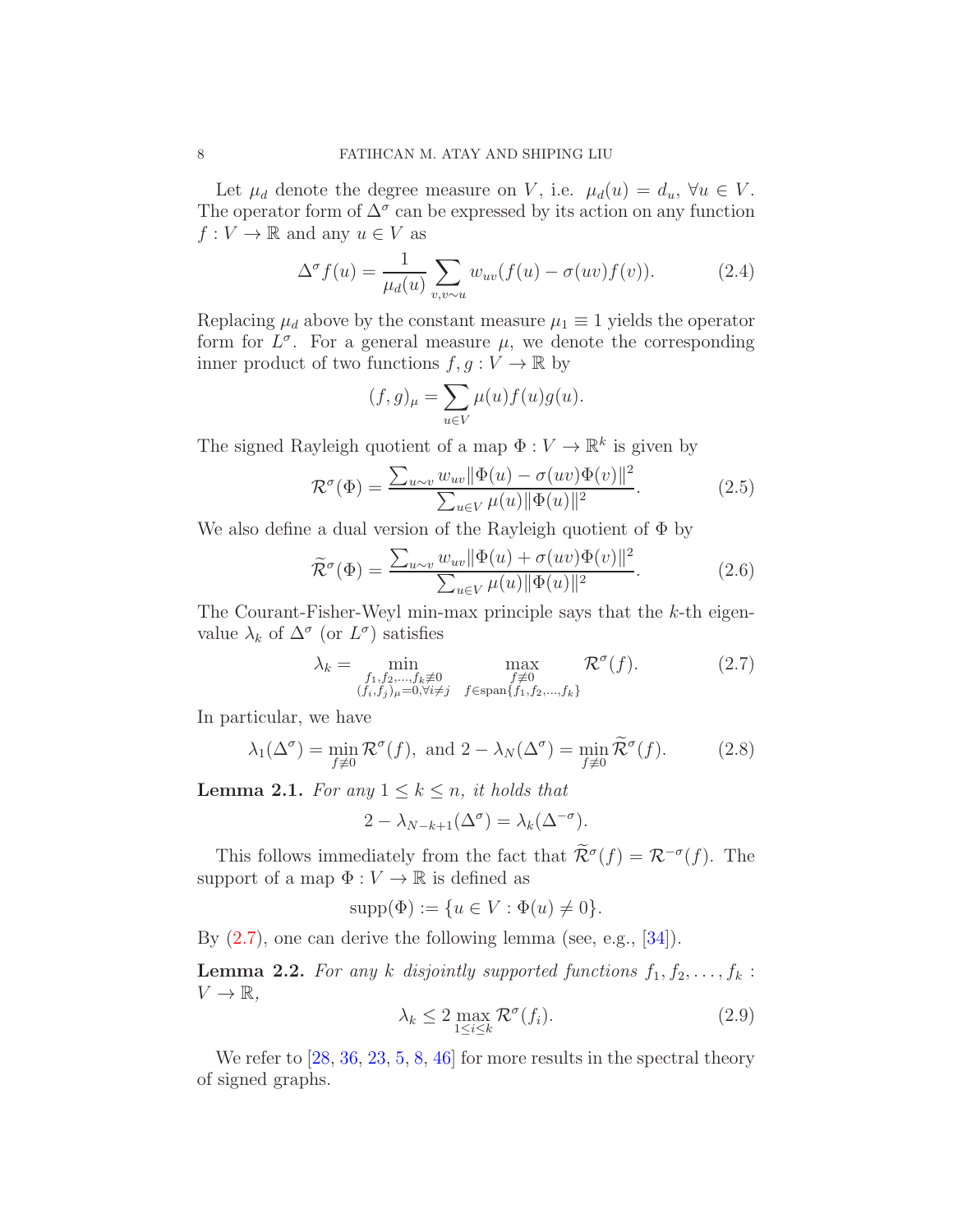### 3. (Multi-way) Signed Cheeger constants

<span id="page-8-0"></span>In this section, we define the signed Cheeger constant  $h_1^{\sigma}$  mentioned in the introduction and prove that  $h_1^{\sigma}$  is switching invariant. We relate  $h_1^{\sigma}$  to several existing graph-theoretic concepts. We also define the corresponding multi-way signed Cheeger constants.

<span id="page-8-1"></span>3.1. Definition of the signed Cheeger constant. We first define some notation. Given two subsets  $V_1, V_2$  of V, denote the set of edges lying between  $V_1$  and  $V_2$  by

$$
E(V_1, V_2) := \{ \{u, v\} \in E : u \in V_1, v \in V_2 \}.
$$

We distinguish the set of positive edges and the set of negative edges by

$$
E^+(V_1, V_2) := \{ \{u, v\} \in E : u \in V_1, v \in V_2, \sigma(uv) = +1 \},\
$$

and

$$
E^-(V_1, V_2) := \{ \{u, v\} \in E : u \in V_1, v \in V_2, \sigma(uv) = -1 \}.
$$

We further define their weighted cardinality as

$$
|E(V_1, V_2)| = \sum_{u \in V_1} \sum_{v \in V_2, \{u, v\} \in E(V_1, V_2)} w_{uv},
$$
  

$$
|E^+(V_1, V_2)| = \sum_{u \in V_1} \sum_{v \in V_2, \{u, v\} \in E^+(V_1, V_2)} w_{uv},
$$
  

$$
|E^-(V_1, V_2)| = \sum_{u \in V_1} \sum_{v \in V_2, \{u, v\} \in E^-(V_1, V_2)} w_{uv}.
$$

When  $V_1 = V_2$ , we write

$$
|E(V_1)| := |E(V_1, V_1)|
$$

and

$$
|E^+(V_1)| := |E^+(V_1, V_1)|, \ |E^-(V_1)| := |E^-(V_1, V_1)|
$$

for short. Keep in mind that, in this case, the weighted cardinality defined above counts every edge weight twice. We adopt this definition of weighted cardinality for the convenience of later discussions.

For a subset  $S \subseteq V$ , we define its volume as

$$
\text{vol}_{\mu}(S) = \sum_{u \in S} \mu(u).
$$

Let  $(V_1, V_2)$  denote a *sub-bipartition* of V, that is,  $V_1$  and  $V_2$  are subsets of V satisfying  $\emptyset \neq V_1 \cup V_2 \subseteq V$  and  $V_1 \cap V_2 = \emptyset$ . We define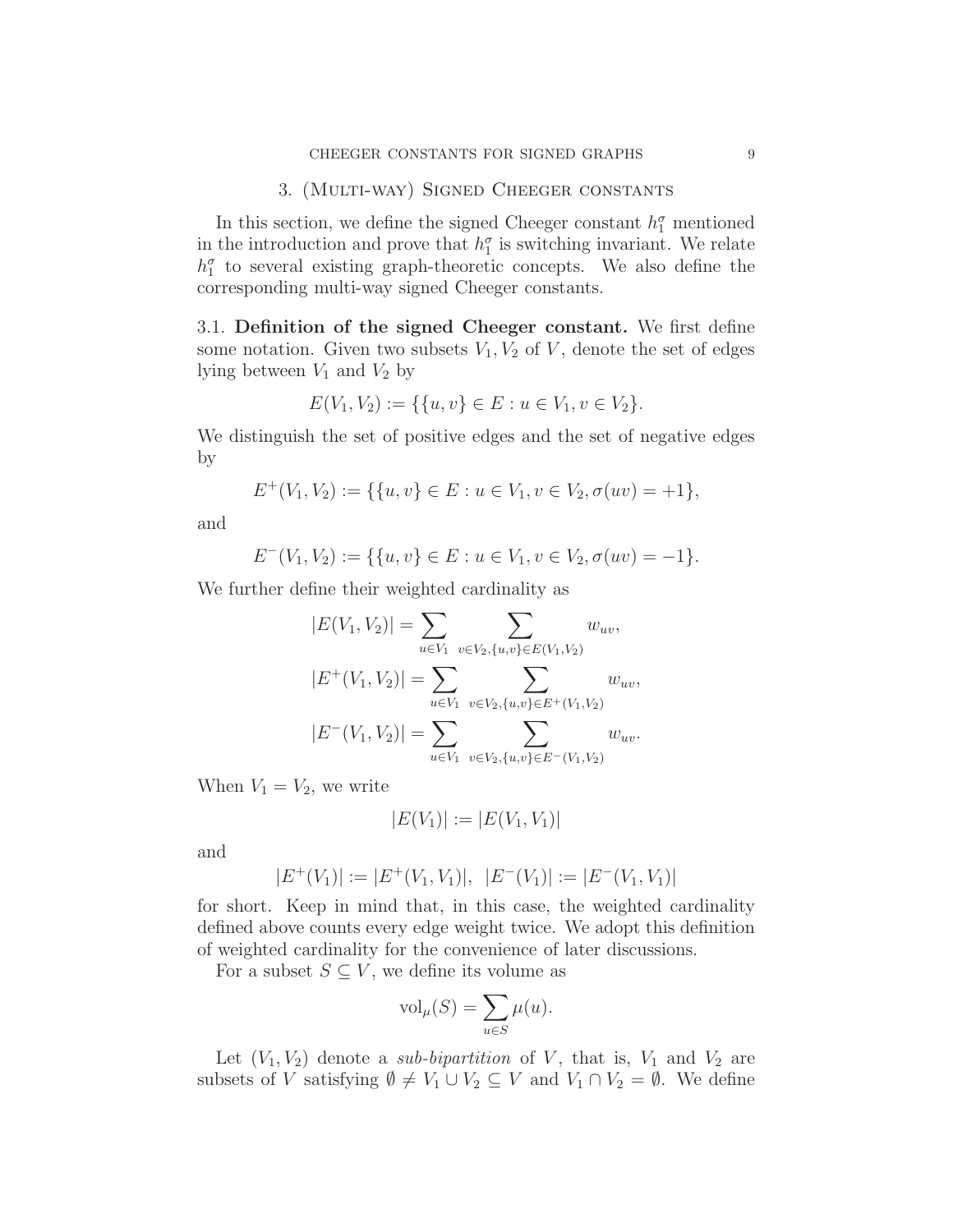the *signed bipartiteness ratio* of  $(V_1, V_2)$  as

$$
\beta^{\sigma}(V_1, V_2) = \frac{2|E^+(V_1, V_2)| + |E^-(V_1)| + |E^-(V_2)| + |E(V_1 \cup V_2, \overline{V_1 \cup V_2})|}{\text{vol}_{\mu}(V_1 \cup V_2)}
$$
\n(3.1)

where  $\overline{V_1 \cup V_2}$  is the complement of  $V_1 \cup V_2$  in V.

Observe that  $\beta^{\sigma}(V_1, V_2)$  can be considered as a modification of the expansion

$$
\frac{|E(V_1 \cup V_2, \overline{V_1 \cup V_2})|}{\text{vol}_{\mu}(V_1 \cup V_2)}
$$

of the set  $V_1 \cup V_2$ . If the additional quantity in the numerator

$$
2|E^+(V_1, V_2)| + |E^-(V_1)| + |E^-(V_2)|
$$

vanishes, then, by Harary's balanced theorem (Theorem [2.1\)](#page-4-2), we conclude that the induced signed subgraph of  $V_1 \cup V_2$  in  $\Gamma = (G, \sigma)$  is balanced. Moreover,  $V_1$  and  $V_2$  give a partition of the induced subgraph satisfying the properties described in Theorem [2.1.](#page-4-2)

<span id="page-9-1"></span>**Definition 3.1** (Signed Cheeger constant). For a signed graph  $\Gamma$  =  $(G, \sigma)$ , the signed Cheeger constant  $h_1^{\sigma}(\mu)$  is defined as

<span id="page-9-5"></span>
$$
h_1^{\sigma}(\mu) = \min_{(V_1, V_2)} \beta^{\sigma}(V_1, V_2), \tag{3.2}
$$

,

where the minimum is taken over all possible sub-bipartitions of  $V$ .

With this definition, we observe directly that  $h_1^{\sigma}(\mu) = 0$  if and only if there exists a sub-bipartition  $(V_1, V_2)$  of V with  $\beta^{\sigma}(V_1, V_2) = 0$ . From the above discussion about the signed bipartiteness ratio, we have that  $h_1^{\sigma}(\mu) = 0$  if and only if  $\Gamma$  has a balanced connected component. That is, the statement [\(1.1\)](#page-2-0) mentioned in the introduction holds.

<span id="page-9-0"></span>3.2. Switching invariant property. We prove that  $h_1^{\sigma}(\mu)$  is switching invariant.

<span id="page-9-3"></span>**Proposition 3.1.** Let  $\Gamma = (G, \sigma)$  be a signed graph. For any switching  $function \ \theta : V \rightarrow \{+1, -1\},\$ 

$$
h_1^{\sigma}(\mu) = h_1^{\sigma^{\theta}}(\mu). \tag{3.3}
$$

This property is a direct corollary of the following lemma.

<span id="page-9-4"></span>**Lemma 3.1.** For any switching function  $\theta: V \to \{+1, -1\}$  and any sub-bipartition  $(V_1, V_2)$ , there exists a sub-bipartition  $(V'_1, V'_2)$ , such that  $V'_1 \cup V'_2 = V_1 \cup V_2$ , and

<span id="page-9-2"></span>
$$
\beta^{\sigma^{\theta}}(V_1', V_2') = \beta^{\sigma}(V_1, V_2). \tag{3.4}
$$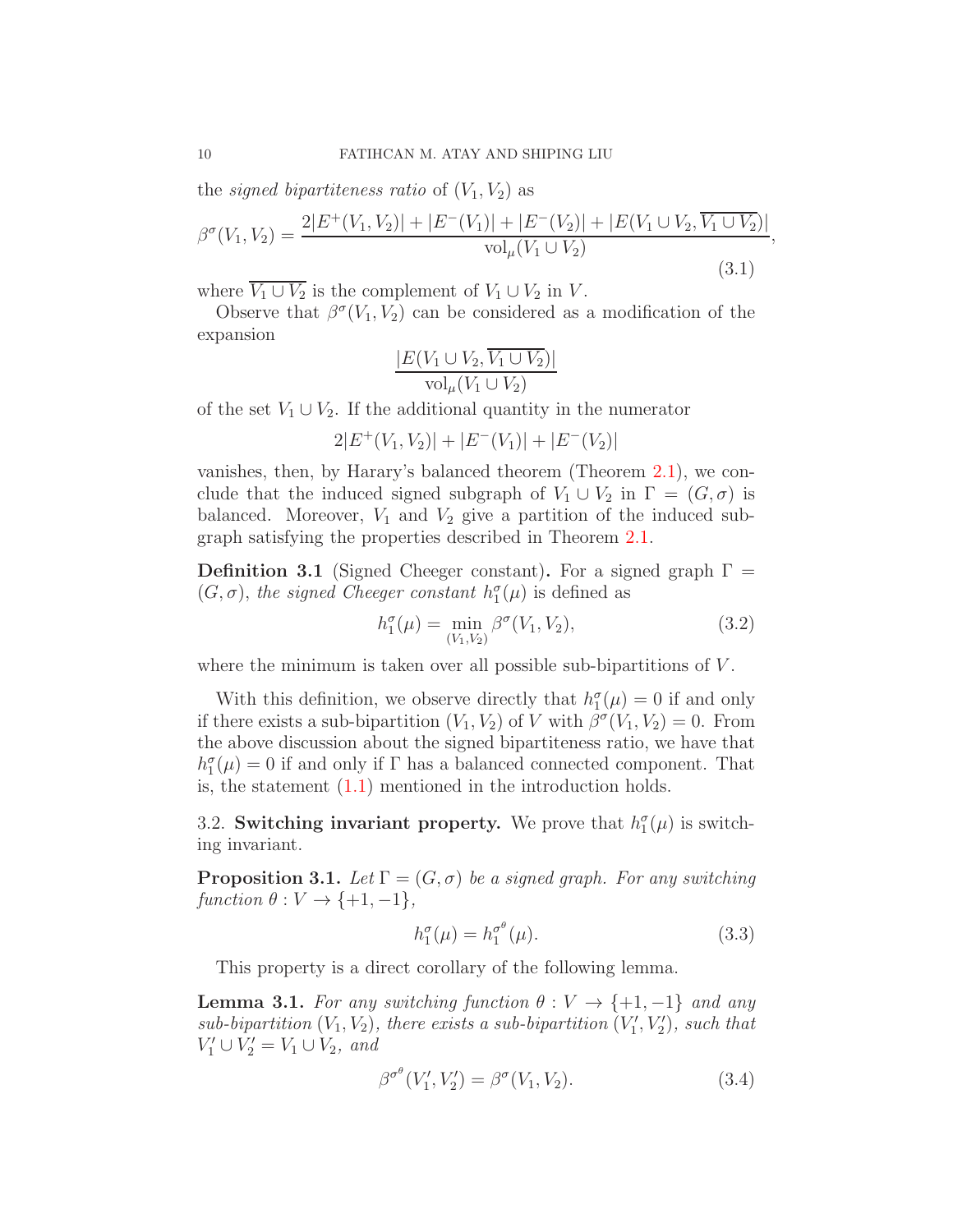Moreover, when  $\sigma^{\theta}$  can be obtained from  $\sigma$  via switching a subset  $S \subseteq V_1$ , we have

$$
\beta^{\sigma^{\theta}}(V_1 \setminus S, V_2 \cup S) = \beta^{\sigma}(V_1, V_2). \tag{3.5}
$$

Proof. We only need to prove the lemma for a vertex switching at  $u \in V$ , that is, a switching of  $\sigma$  by  $\theta_u$ . (Recall that  $\theta_u(v) = -1$  if  $v = u$ and +1 otherwise, and  $\sigma^{\theta_u}(uv) = -\sigma(uv)$  for all  $v \sim u$ .)

Now, if  $u \in V_1 \cup V_2$ , the vertex switching at u does not change the signed bipartiteness ratio; hence  $V'_1 := V_1$  and  $V'_2 := V_2$  satisfy the equality [\(3.4\)](#page-9-2).

If  $u \in V_1 \cup V_2$ , suppose without loss of generality that  $u \in V_1$ . After the vertex switching at  $u$ , we have

$$
(\beta^{\sigma^{\theta_u}}(V_1, V_2) - \beta^{\sigma}(V_1, V_2)) \operatorname{vol}_{\mu}(V_1 \cup V_2)
$$
  
=  $2 \sum_{\substack{v \in V_2 \\ \sigma(uv) = -1}} w_{uv} - 2 \sum_{\substack{v \in V_2 \\ \sigma(uv) = +1}} w_{uv} + 2 \sum_{\substack{v \in V_1 \\ \sigma(uv) = +1}} w_{uv} - 2 \sum_{\substack{v \in V_1 \\ \sigma(uv) = -1}} w_{uv}.$ 

In this case, we set  $V'_1 := V_1 \setminus \{u\}$  and  $V'_2 := V_2 \cup \{u\}$ , that is, we move the vertex  $u$  from  $V_1$  into  $V_2$ . Then we observe that

$$
\begin{aligned}\n &\left(\beta^{\sigma^{\theta_{u}}}(V_{1}', V_{2}') - \beta^{\sigma^{\theta_{u}}}(V_{1}, V_{2})\right) \text{vol}_{\mu}(V_{1}' \cup V_{2}') \\
&= -2 \sum_{\substack{v \in V_{1} \\ \sigma^{\theta_{u}}(uv) = -1}} w_{uv} + 2 \sum_{\substack{v \in V_{1} \\ \sigma^{\theta_{u}}(uv) = +1}} w_{uv} - 2 \sum_{\substack{v \in V_{2} \\ \sigma^{\theta_{u}}(uv) = +1}} w_{uv} + 2 \sum_{\substack{v \in V_{2} \\ \sigma^{\theta_{u}}(uv) = +1}} w_{uv}.\n \end{aligned}
$$

Adding the two equalities above, we arrive at  $(3.4)$ .

<span id="page-10-0"></span>3.3. Relations to other graph-theoretic concepts. We use Proposition [3.1](#page-9-3) to explain the relations of the signed Cheeger constant to several other graph-theoretic concepts.

We denote by  $\sigma_+$  (resp.,  $\sigma_-$ ) the all-positive (resp., all-negative) signature. We consider the signed Cheeger constant of two particular classes of signatures: (i)  $\sigma \in [\sigma_+]$ , and (ii)  $\sigma \in [\sigma_+]$ .

Recall that the *bipartiteness ratio* of Trevisan [\[52\]](#page-42-2) is defined as

$$
\beta := \min_{(V_1, V_2)} \frac{2|E(V_1, V_2)| + |E(V_1)| + |E(V_2)| + |E(V_1 \cup V_2, V_1 \cup V_2)|}{\text{vol}_{\mu}(V_1 \cup V_2)}
$$

Furthermore, Bauer and Jost 6 introduced the *dual Cheeger constant* 

$$
\overline{h} := \max_{(V_1, V_2)} \frac{2|E(V_1, V_2)|}{\text{vol}_{\mu}(V_1 \cup V_2)}.
$$

These two concepts are closely related, because, due to the fact that

$$
\text{vol}_{\mu}(V_1 \cup V_2) = |E(V_1)| + |E(V_2)| + |E(V_1 \cup V_2, \overline{V_1 \cup V_2})|,
$$

.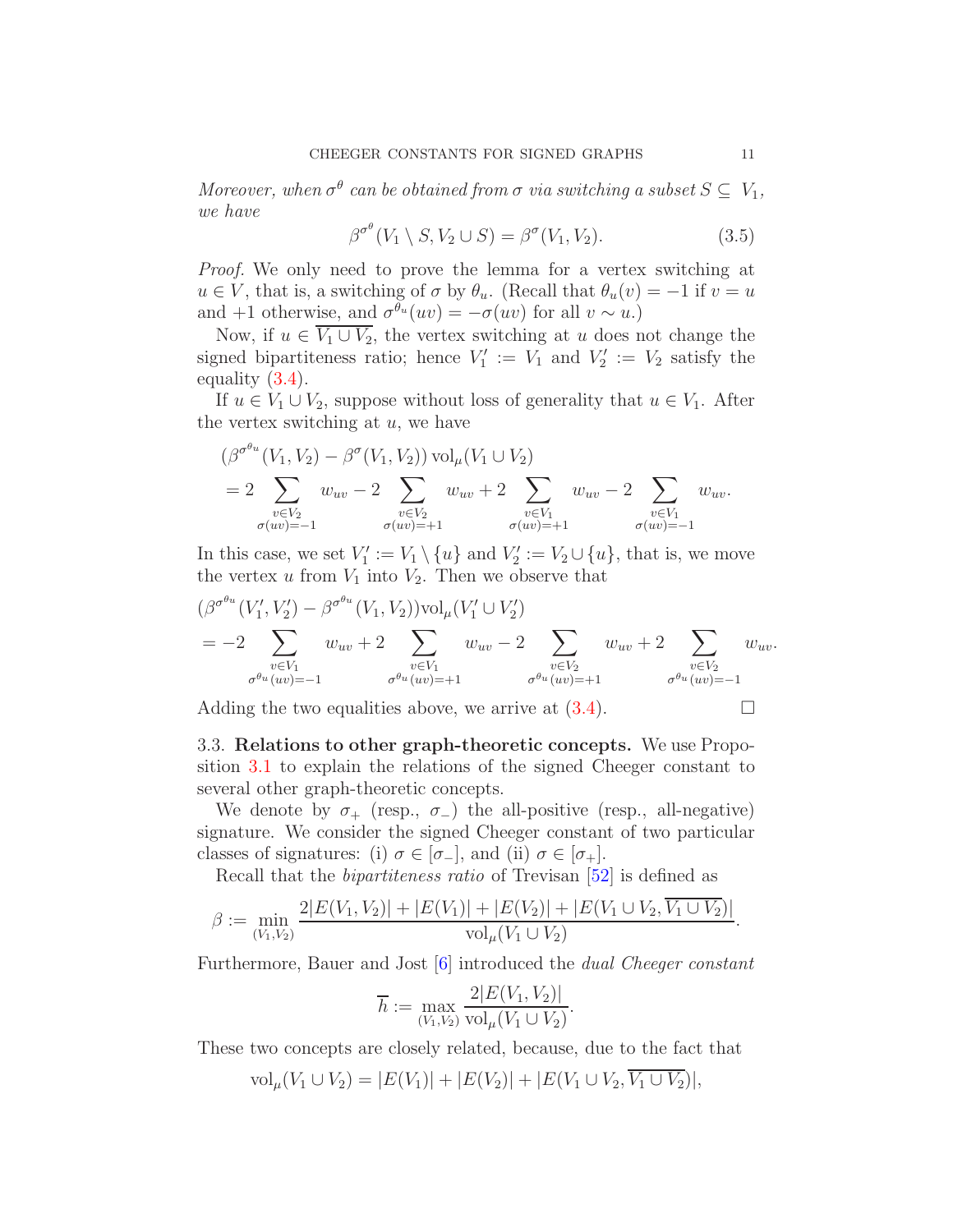one has

$$
\beta=1-\overline{h}.
$$

Observe that, by definition,

$$
h_1^{\sigma_-}(\mu) = \beta = 1 - \overline{h}.
$$

Therefore, we obtain the following fact by Proposition [3.1:](#page-9-3) If  $\sigma \in [\sigma_+]$ , that is, if  $\Gamma = (G, \sigma)$  is antibalanced, then  $h_1^{\sigma}(\mu) = \beta = 1 - \overline{h}$ .

We proceed to consider  $h_1^{\sigma}(\mu)$  when  $\sigma \in [\sigma_+]$ . To this end, we first prepare the following reformulation of the signed Cheeger constant. Recall that the expansion (or conductance) of a subset  $S \subseteq V$  is defined as

$$
\rho(S) := \frac{|E(S, \overline{S})|}{\text{vol}_{\mu}(S)}.
$$
\n(3.6)

We define a *signed expansion* of  $S \subseteq V$  in  $\Gamma$  to be

$$
\rho^{\sigma}(S) := \frac{|E^{-}(S)| + |E(S, \overline{S})|}{\text{vol}_{\mu}(S)}.
$$
\n(3.7)

We have the following relation between  $h_1^{\sigma}(\mu)$  and signed expansions.

<span id="page-11-2"></span>**Corollary 3.1.** Let  $\Gamma = (G, \sigma)$  be a signed graph. Then,

<span id="page-11-1"></span>
$$
h_1^{\sigma}(\mu) = \min_{\sigma' \in [\sigma]} \min_{\emptyset \neq S \subseteq V} \rho^{\sigma'}(S). \tag{3.8}
$$

*Proof.* We denote by  $(V_1, V_2)_S$  a bipartition of S, i.e.,  $V_1 \cup V_2 = S$ ,  $V_1 \cap V_2 = \emptyset$ . We claim that

<span id="page-11-0"></span>
$$
\min_{(V_1, V_2)_S} \beta^{\sigma}(V_1, V_2) = \min_{\sigma' \in [\sigma]} \rho^{\sigma'}(S). \tag{3.9}
$$

Let  $V_1^0$ ,  $V_2^0$  be the bipartition of S that achieves the minimum on the left hand side of [\(3.9\)](#page-11-0). Suppose that  $\sigma_0$  can be obtained from  $\sigma$  via switching the subset  $V_1^0$ . Then by Lemma [3.1,](#page-9-4)

$$
\beta^{\sigma}(V_1^0, V_2^0) = \beta^{\sigma_0}(S, \emptyset) = \rho^{\sigma_0}(S) \ge \min_{\sigma' \in [\sigma]} \rho^{\sigma'}(S). \tag{3.10}
$$

Moreover, the inequality above can only be an equality, because otherwise there would exist a  $\sigma' \in [\sigma]$  such that

$$
\beta^{\sigma'}(S,\emptyset) = \rho^{\sigma'}(S) < \beta^{\sigma}(V_1^0, V_2^0).
$$

By Lemma [3.1,](#page-9-4) we could then find a bipartition  $V'_1$ ,  $V'_2$  of S, such that

$$
\beta^{\sigma'}(S,\emptyset) = \beta^{\sigma}(V'_1,V'_2) < \beta^{\sigma}(V_1^0,V_2^0),
$$

which is a contradiction. Hence  $(3.9)$  holds. Then  $(3.8)$  follows directly.  $\Box$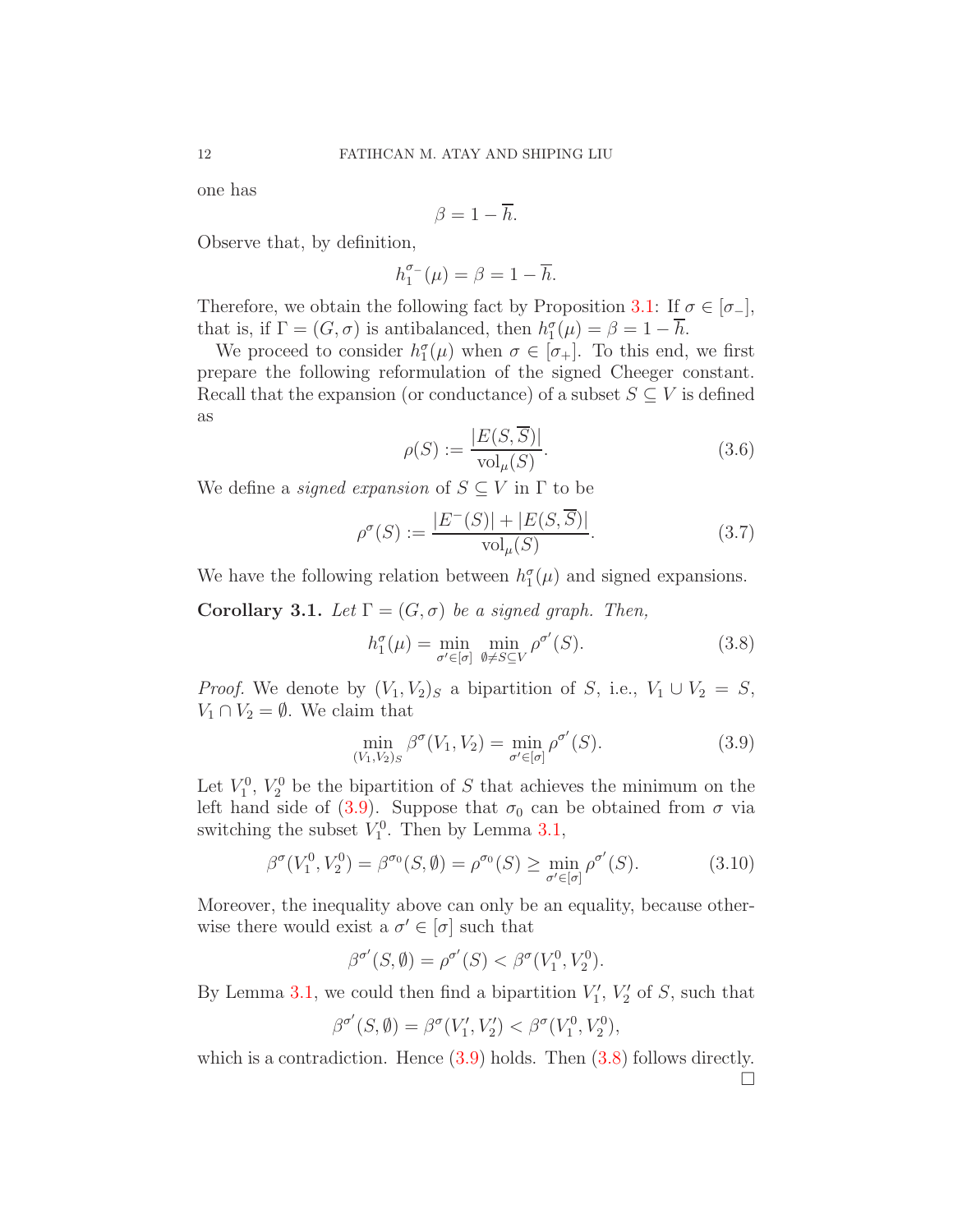Using Corollary [3.1,](#page-11-2) we observe the following: When  $\sigma \in [\sigma_+]$ , that is, when  $\Gamma = (G, \sigma)$  is balanced, we have

$$
h_1^{\sigma}(\mu) = \min_{\emptyset \neq S \subseteq V} \rho^{\sigma_+}(S) = \min_{\emptyset \neq S \subseteq V} \frac{|E(S, \overline{S})|}{\text{vol}_{\mu}(S)}.
$$

This is the one-way Cheeger constant [\[42,](#page-42-10) [35\]](#page-41-0), which trivially vanishes.

Next, we compare the signed Cheeger constant with a constant due to Desai and Rao [\[20\]](#page-40-5). On unweighted graphs, Desai and Rao [\[20\]](#page-40-5) introduced the non-bipartiteness parameter

<span id="page-12-0"></span>
$$
\alpha := \min_{\emptyset \neq S \subseteq V} \frac{e_{\min}(S) + |E(S, \overline{S})|}{\text{vol}_{\mu}(S)},\tag{3.11}
$$

where  $e_{\min}(S)$  is the minimum number of edges that need to be removed from the induced subgraph of S in order to make it bipartite. Hou  $[28]$ extended this notion to a signed graph  $\Gamma = (G, \sigma)$  as

<span id="page-12-1"></span>
$$
\alpha^{\sigma} := \min_{\emptyset \neq S \subseteq V} \frac{e_{\min}^{\sigma}(S) + |E(S, \overline{S})|}{\text{vol}_{\mu}(S)},
$$
\n(3.12)

where  $e_{\min}^{\sigma}(S)$  is the minimum number of edges that need to be removed from the induced subgraph of  $S$  in order to make it balanced. By definition,  $(G, \sigma_{-})$  is balanced if and only if G has no odd cycles, i.e., G is bipartite. Therefore,  $\alpha^{\sigma-} = \alpha$ .

We notice that the quantity  $e_{\min}^{\sigma}(V)$  coincides with the *line index* of balance of  $\Gamma$  introduced by Harary [\[26\]](#page-41-15) (see also [\[1\]](#page-39-2)), which was later called the frustration index (suggested to Harary by Zaslavsky in private communication from the work of Toulouse [\[53\]](#page-42-11)) and studied extensively, e.g. [\[27,](#page-41-16) [2,](#page-39-3) [48,](#page-42-12) [8\]](#page-40-14). For a recent empirical approach of this index, see  $|22|$ .

For a subset S, we define a weighted version of the index  $e_{\min}^{\sigma}(S)$  as follows. Let  $\Gamma_S$  denote the induced signed graph of S, and  $E_{|\Gamma_S}$  denote the edge set of  $\Gamma_{S}$ . Define

<span id="page-12-2"></span>
$$
e_{\min}^{\sigma}(S) :=
$$
  
\n
$$
\min_{E_1 \subseteq E_{|\Gamma_S}} \{ \sum_{\{u,v\} \in E_1} w_{uv} \mid \Gamma_S \text{ becomes balanced after deleting edges in } E_1 \}.
$$
  
\n(3.13)

We modify the above notions  $(3.11)$  and  $(3.12)$  to give the following parameter associated to  $S \subseteq V$ :

$$
\overline{\alpha}^{\sigma}(S) := \frac{2e_{\min}^{\sigma}(S) + |E(S, \overline{S})|}{\text{vol}_{\mu}(S)}.
$$
\n(3.14)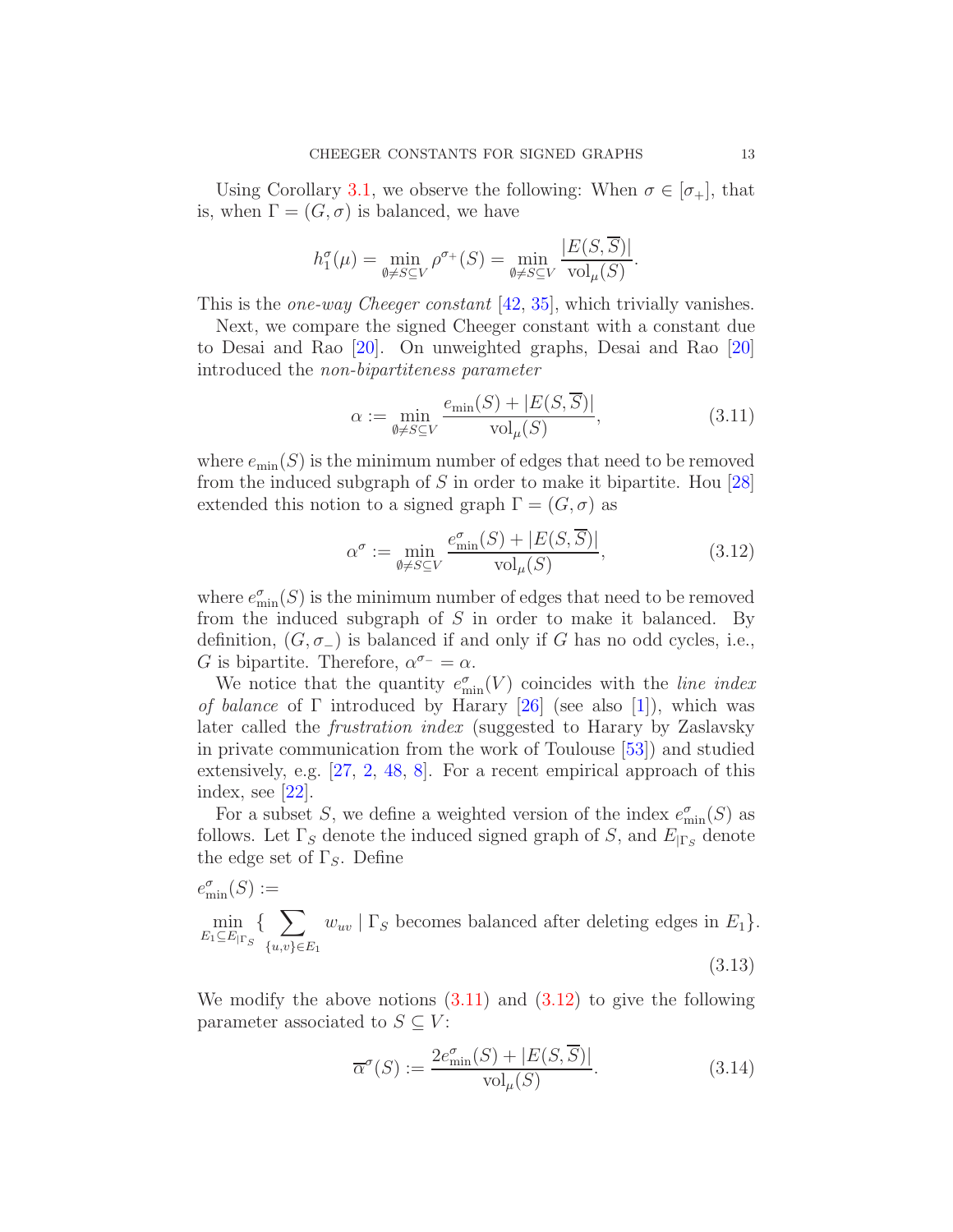This leads to the following reformulation of the signed Cheeger constant.

<span id="page-13-1"></span>**Corollary 3.2.** Let  $\Gamma = (G, \sigma)$  be a signed graph. Then  $h_1^{\sigma}$  $J_1^{\sigma}(\mu) = \min_{\emptyset \neq S \subseteq V} \overline{\alpha}^{\sigma}$  $(3.15)$ 

Thus, the constant  $h_1^{\sigma}(\mu)$  is larger than the parameter  $\alpha^{\sigma}$  of Hou [\[28\]](#page-41-8) in general. Corollary [3.2](#page-13-1) follows directly from the next lemma.

<span id="page-13-2"></span>**Lemma 3.2.** For any  $\emptyset \neq S \subseteq V$ , we have

<span id="page-13-0"></span>
$$
\min_{(V_1, V_2)_S} \beta^{\sigma}(V_1, V_2) = \min_{\sigma' \in [\sigma]} \rho^{\sigma'}(S) = \overline{\alpha}^{\sigma}(S). \tag{3.16}
$$

*Proof.* The first equality follows from  $(3.9)$ . To prove the second equality, let  $\Gamma_S$  denote the induced signed graph of S and let  $\sigma_0$  be the signature that achieves  $\min_{\sigma' \in [\sigma]} \rho^{\sigma'}(S)$ . It is easy to see that

$$
2e_{\min}^{\sigma}(S) \le |E^-(S)|(\sigma_0).
$$

Therefore,  $\overline{\alpha}^{\sigma}(S) \leq \min_{\sigma' \in [\sigma]} \rho^{\sigma'}(S)$ .

Now let  $\Gamma'_S$  be the balanced graph obtained from  $\Gamma_S$  by deleting edges in  $E_1$ , which is the subset of  $E_{|\Gamma_S}$  that attains the minimum in the definition [\(3.13\)](#page-12-2) of  $e_{\min}^{\sigma}(S)$ . By Theorem [2.1,](#page-4-2) there exists a bipartition  $V_1$ ,  $V_2$  of S such that

$$
|E_{|\Gamma'_S}^+(V_1, V_2)| = |E_{|\Gamma'_S}^-(V_1)| = |E_{|\Gamma'_S}^-(V_2)| = 0.
$$

This implies

$$
2e_{\min}^{\sigma}(S) = 2|E_{|\Gamma_S}^+(V_1, V_2)| + |E_{|\Gamma_S}^-(V_1)| + |E_{|\Gamma_S}^-(V_2)|.
$$

Hence  $\overline{\alpha}^{\sigma}(S) \ge \min_{(V_1, V_2)_S} \beta^{\sigma}(V_1, V_2)$ . This proves the second equality. П

**Remark 3.1.** The (unweighted) equality  $2e_{\min}^{\sigma}(S) = \min_{\sigma' \in [\sigma]} |E^{-}(S)|(\sigma')$ seems to be folklore among graph theorists; see [\[57,](#page-42-13) Theorem 3.3]. We include a proof here for completeness.

We compare the signed Cheeger constant with the *degree of balance*  $b(\Gamma)$  of a signed graph  $\Gamma$  introduced by Cartwright and Harary [\[14\]](#page-40-7). In [\[14\]](#page-40-7), they also aimed at quantifying the deviation of a signed graph from being balanced. Their constant  $b(\Gamma)$  is defined as

$$
b(\Gamma) := \frac{\text{the number of positive cycles of } \Gamma}{\text{the number of cycles of } \Gamma}.
$$
 (3.17)

Observe  $b(\Gamma) \in [0, 1]$ . Smaller values of  $1 - b(\Gamma)$  imply that  $\Gamma$  is closer to being balanced. Consider the signed graph  $\Gamma = (\mathcal{C}_n, \sigma)$  where  $\mathcal{C}_n$  is the unweighted cycle graph on n vertices and  $\sigma$  is the signature such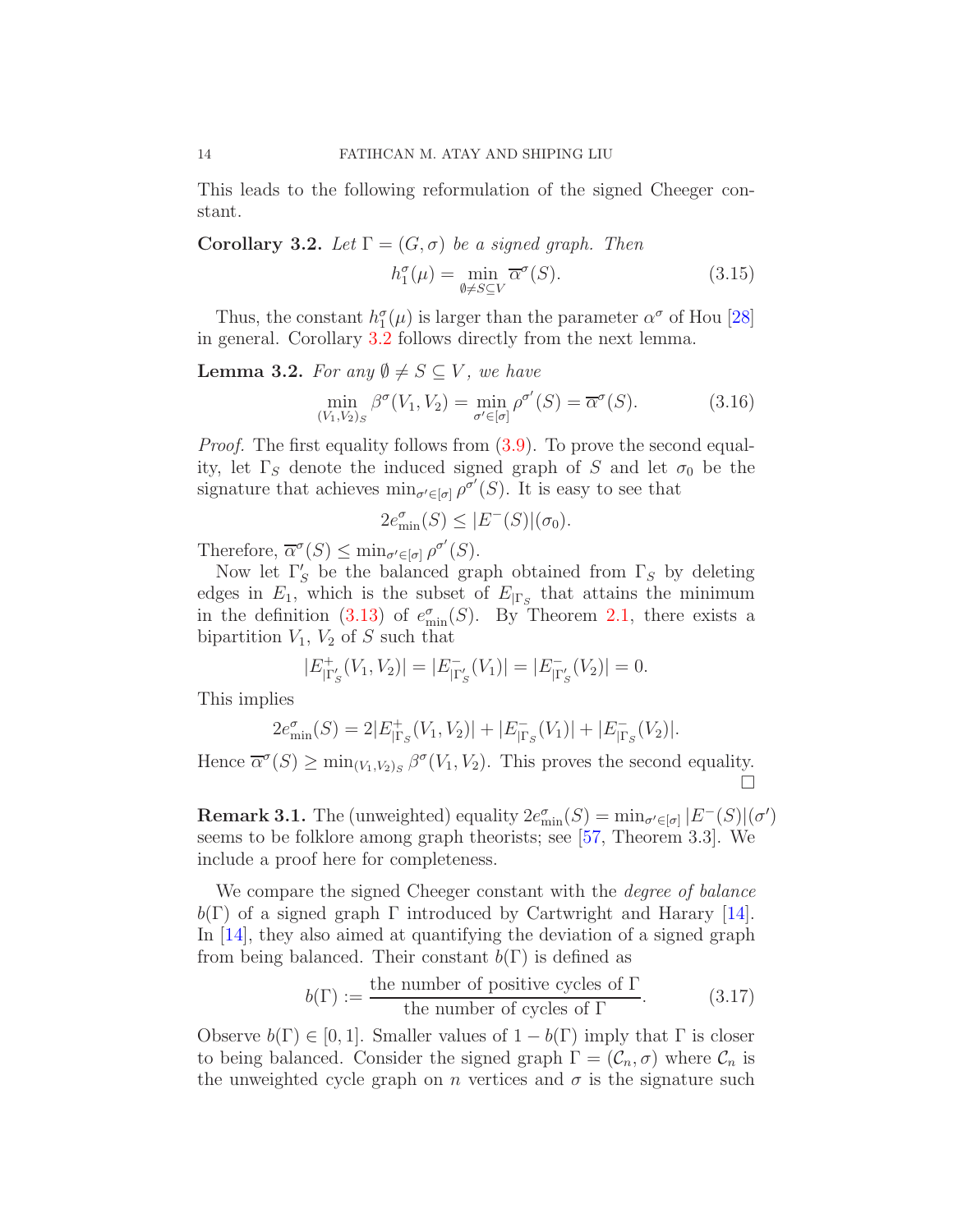that Γ has exactly one negative edge. Intuitively, Γ is close to being balanced. Actually, we have

$$
1 - b(\Gamma) = 1 \text{ and } h_1^{\sigma}(\mu_d) = \frac{1}{n}.
$$
 (3.18)

<span id="page-14-0"></span>This shows that the constant  $h_1^{\sigma}(\mu_d)$  is finer than  $b(\Gamma)$ .

3.4. Multi-way signed Cheeger constants. Extending Definition [3.2](#page-9-5) in the spirit of [\[42,](#page-42-10) [35,](#page-41-0) [38\]](#page-41-1), we can define a family of multi-way signed Cheeger constant  $\{h_k^{\sigma}(\mu), k = 1, 2, ..., n\}$  in a natural way.

<span id="page-14-1"></span>**Definition 3.2.** For  $1 \leq k \leq n$ , the k-way signed Cheeger constant  $h^{\sigma}_{k}(\mu)$  of a signed graph  $\Gamma = (G, \sigma)$  is defined as

<span id="page-14-2"></span>
$$
h_k^{\sigma}(\mu) := \min_{\{ (V_{2i-1}, V_{2i}) \}_{i=1}^k} \max_{1 \le i \le k} \beta^{\sigma}(V_{2i-1}, V_{2i}), \tag{3.19}
$$

where the minimum is taken over the space of all possible  $k$  pairs of disjoint sub-bipartitions  $(V_1, V_2), (V_3, V_4), \ldots, (V_{2k-1}, V_{2k})$ . To ease the notation, we denote this space by  $Pair(k)$  and call every element of Pair $(k)$  a k-sub-bipartition of V.

The quantity  $h_1^{\sigma}(\mu)$  defined in [\(3.2\)](#page-9-5) is the first one of this family. We have the monotonicity  $h_k^{\sigma}(\mu) \leq h_{k+1}^{\sigma}(\mu)$ . Moreover, Theorem [2.1](#page-4-2) implies the following property.

**Proposition 3.2.** For a signed graph  $\Gamma = (G, \sigma)$  and  $1 \leq k \leq n$ , it holds that  $h_k^{\sigma}(\mu) = 0$  if and only if  $\Gamma$  has k balanced connected components.

Roughly speaking, the k-way signed Cheeger constant is a "mixture" of the k-way Cheeger constant  $h_k(\mu)$  introduced by Miclo [\[42\]](#page-42-10) (see also [\[35\]](#page-41-0)) and the k-way dual Cheeger constant  $\overline{h}_k(\mu)$  in [\[38\]](#page-41-1) for unsigned graphs.

By Lemma [3.1,](#page-9-4)  $h_k^{\sigma}(\mu)$  is switching invariant for any  $1 \leq k \leq n$ . Furthermore, Lemma [3.2](#page-13-2) implies the following equivalent expressions for  $h_k^{\sigma}(\mu)$ :

$$
h_k^{\sigma}(\mu) = \min_{\sigma' \in [\sigma]} \min_{\{S_i\}_{i=1}^k} \max_{1 \le i \le k} \rho^{\sigma'}(S_i)
$$
  
= 
$$
\min_{\{S_i\}_{i=1}^k} \max_{1 \le i \le k} \overline{\alpha}^{\sigma}(S_i),
$$

where the minimum  $\min_{\{S_i\}_{i=1}^k}$  is taken over the space of all possible k-subpartitions,  $S_1, S_2, \ldots, S_k$ , where  $S_i \neq \emptyset$  for any  $1 \leq i \leq k$ . In particular, we observe that  $h_2^{\sigma}(\mu)$  reduces to the *classical Cheeger constant* when  $\sigma \in |\sigma_+|$ .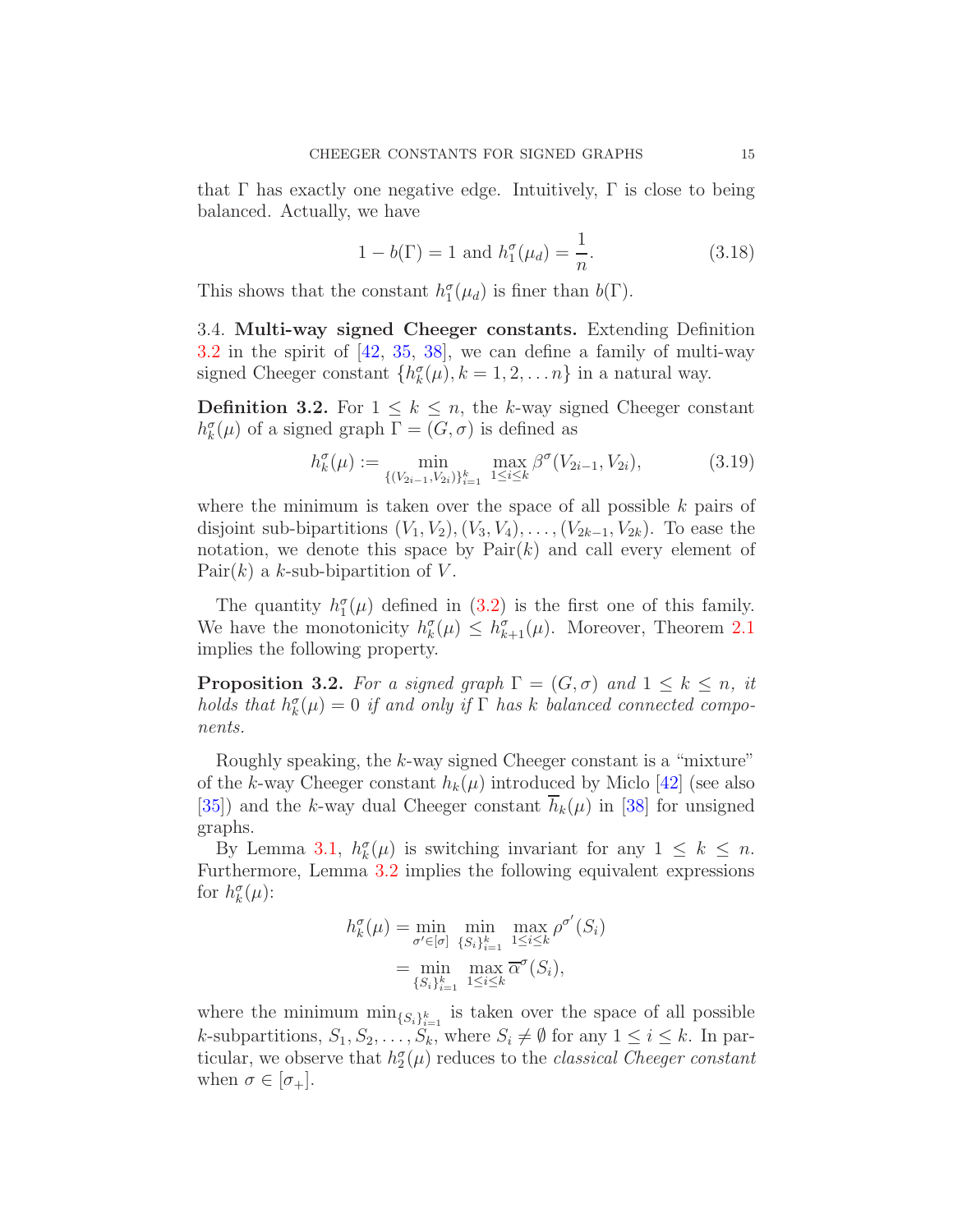Remark 3.2. The (multi-way) signed Cheeger constants provide new insights into existing constants reflecting connectivity (e.g., Cheeger constants) or bipartiteness (e.g., dual Cheeger constants, bipartiteness ratio of Trevisan, non-bipartiteness parameter of Desai and Rao) of unsigned graphs in the language of switching within the framework of signed graphs, thus giving a unified viewpoint about connectivity and bipartiteness of the underlying graph via assigning signatures.

We can also define a natural family of *antithetical dual signed Cheeger* constants  $\{\tilde{h}_k^{\sigma}(\mu), k = 1, 2, ..., n\}$  by  $\tilde{h}_k^{\sigma}(\mu) := h_k^{-\sigma}$  $k^{-\sigma}(\mu)$ . Dually, we have that

<span id="page-15-2"></span><span id="page-15-0"></span> $Γ$  has an antibalanced connected component  $\iff h_1^{\sigma}(\mu) = 0.$  (3.20)

# 4. Signed Cheeger inequality

In this section, we prove the following signed Cheeger inequality.

<span id="page-15-1"></span>**Theorem 4.1.** Given a signed graph  $\Gamma = (G, \sigma)$ , we have

<span id="page-15-3"></span>
$$
\frac{\lambda_1(\Delta^{\sigma})}{2} \le h_1^{\sigma}(\mu_d) \le \sqrt{2\lambda_1(\Delta^{\sigma})}.
$$
\n(4.1)

The lower bound estimate in [\(4.1\)](#page-15-3) is easier.

*Proof of the lower bound estimate of Theorem [4.1.](#page-15-1)* For any  $(V_1, V_2)$ , consider the particular function given by,

$$
f(u) = \begin{cases} 1, & \text{if } u \in V_1; \\ -1, & \text{if } u \in V_2; \\ 0, & \text{otherwise.} \end{cases}
$$

We calculate

$$
\mathcal{R}^{\sigma}(f) = \frac{4|E^+(V_1, V_2)| + 2|E^-(V_1)| + 2|E^-(V_2)| + |E(V_1 \cup V_2, \overline{V_1 \cup V_2})|}{\text{vol}_{\mu}(V_1 \cup V_2)}
$$
  
\n
$$
\leq 2\beta^{\sigma}(V_1, V_2).
$$
  
\nThen (2.8) implies  $\lambda_1(\Delta^{\sigma}) \leq 2h_1^{\sigma}(\mu).$ 

Then [\(2.8\)](#page-7-1) implies  $\lambda_1(\Delta^{\sigma}) \leq 2h_1^{\sigma}$ 

The upper bound estimate in  $(4.1)$  is more difficult. The proof is based on the crucial observation that the estimate of  $\lambda_1(\Delta^{\sigma})$  should be considered as a "mixture" of the estimates of the smallest and largest eigenvalues of unsigned graphs (for which the smallest eigenvalue trivially equals 0). This can be seen more clearly from the corresponding Rayleigh quotients. One can appeal either to the techniques for proving the Cheeger inequality for unsigned graphs [\[4,](#page-40-2) [3,](#page-40-3) [21\]](#page-40-1) or to those for proving the dual Cheeger inequality [\[52,](#page-42-2) [6\]](#page-40-6). For the former strategy, one needs first to switch the signature to be the one achieving the first

$$
\mathcal{L}_{\mathcal{A}}
$$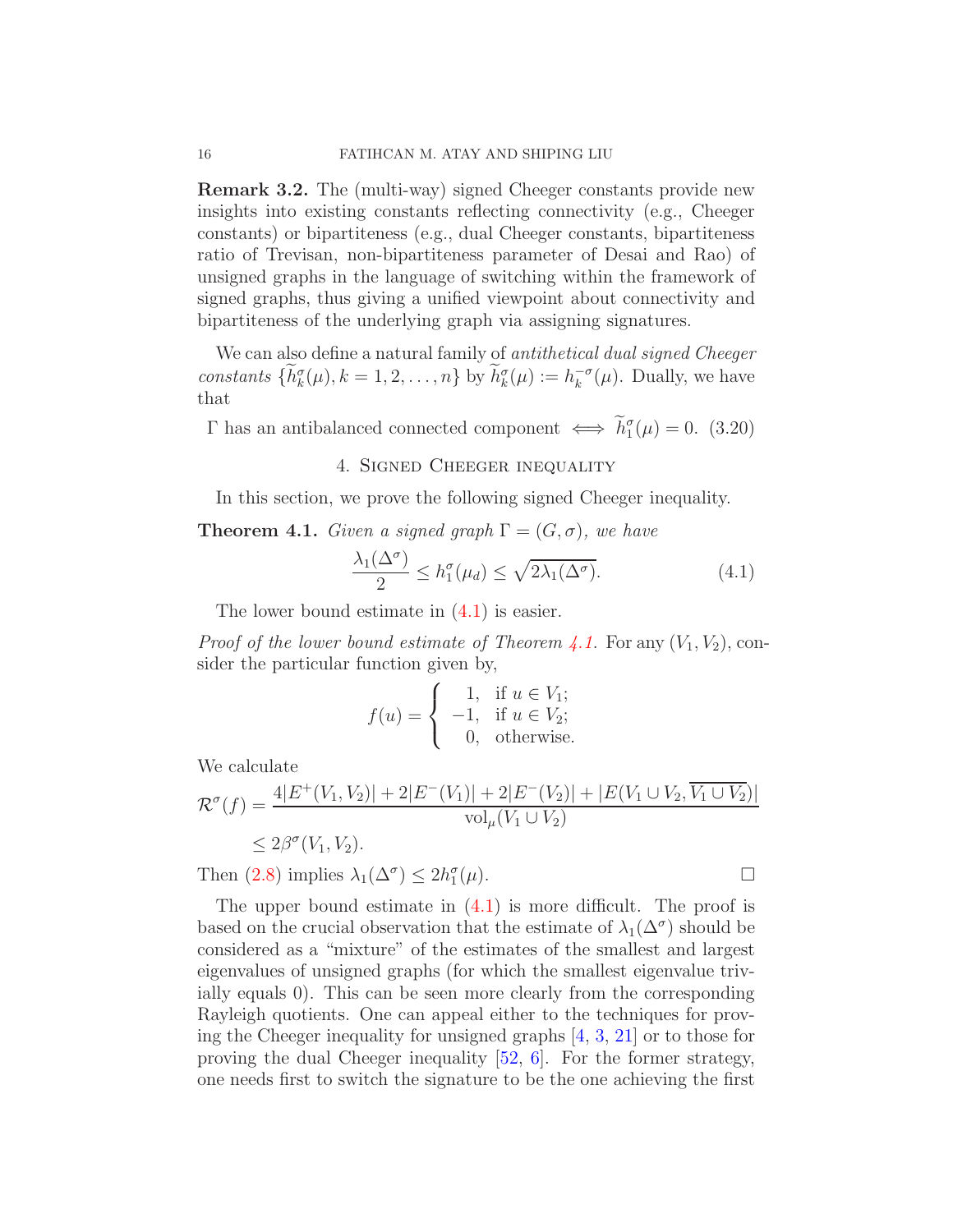minimum in  $(3.8)$ . We adopt here the latter strategy, for which we do not need to switch the signature to a proper one first. In fact, we will use the idea of Trevisan [\[52\]](#page-42-2) for proving the dual Cheeger inequality for unsigned graphs.

Given a non-zero function  $f: V \to \mathbb{R}$  and a real number  $t \geq 0$ , define the following subsets of  $V$ :

$$
V_f(t) := \{ u \in V : f(u) \ge t \}, \qquad V_f(-t) := \{ u \in V : f(u) \le -t \}.
$$

Note that for  $t = 0$ , we have the special definition  $V_f(0) := \{u \in$  $V : f(u) \geq 0$  and  $V_f(-0) := \{u \in V : f(u) < 0\}$ . Suppose  $\max_{u \in V} f(u)^2 = 1$ . For any  $t \in [0, 1]$ , define a vector

$$
Y_f(t) \in \{-1, 0, 1\}^V
$$

as follows: For each  $u \in V$ ,

$$
(Y_f(t))_u := \begin{cases} 1, & \text{if } u \in V_f(\sqrt{t}); \\ -1, & \text{if } u \in V_f(-\sqrt{t}); \\ 0, & \text{otherwise.} \end{cases}
$$

The following lemma is crucial for our purposes.

<span id="page-16-2"></span>Lemma 4.1. For any  $\{u, v\} \in E$ ,

<span id="page-16-0"></span>
$$
\int_0^1 |(Y_f(t))_u - \sigma(uv)(Y_f(t))_v| \, dt \le |f(u) - \sigma(uv)f(v)|(|f(u)| + |f(v)|).
$$
\n(4.2)

Proof. It is enough to prove the estimate

<span id="page-16-1"></span>
$$
\int_0^1 |(Y_f(t))_u - (Y_f(t))_v| \, dt \le |f(u) - f(v)|(|f(u)| + |f(v)|) \tag{4.3}
$$

for any non-zero functions  $f: V \to [-1, 1]$ . Then the estimate [\(4.2\)](#page-16-0) follows from applying [\(4.3\)](#page-16-1) to a function  $g: V \to [-1, 1]$  satisfying  $g(u) = f(u)$  and  $g(v) = \sigma(uv) f(v)$ .

Now we prove [\(4.3\)](#page-16-1). Without loss of generality, suppose  $|f(u)| \ge$  $|f(v)|$ .

**Case 1:**  $f(u)$  and  $f(v)$  have different signs. Then,

$$
|(Y_f(t))_u - (Y_f(t))_v| = \begin{cases} 2, & \text{if } t \le f(v)^2; \\ 1, & \text{if } f(v)^2 < t \le f(u)^2; \\ 0, & \text{if } t > f(u)^2. \end{cases}
$$

Therefore,

$$
\int_0^1 |(Y_f(t))_u - (Y_f(t))_v| \, dt = f(u)^2 + f(v)^2 \le (|f(u)| + |f(v)|)^2
$$
  
= |f(u) - f(v)|(|f(u)| + |f(v)|).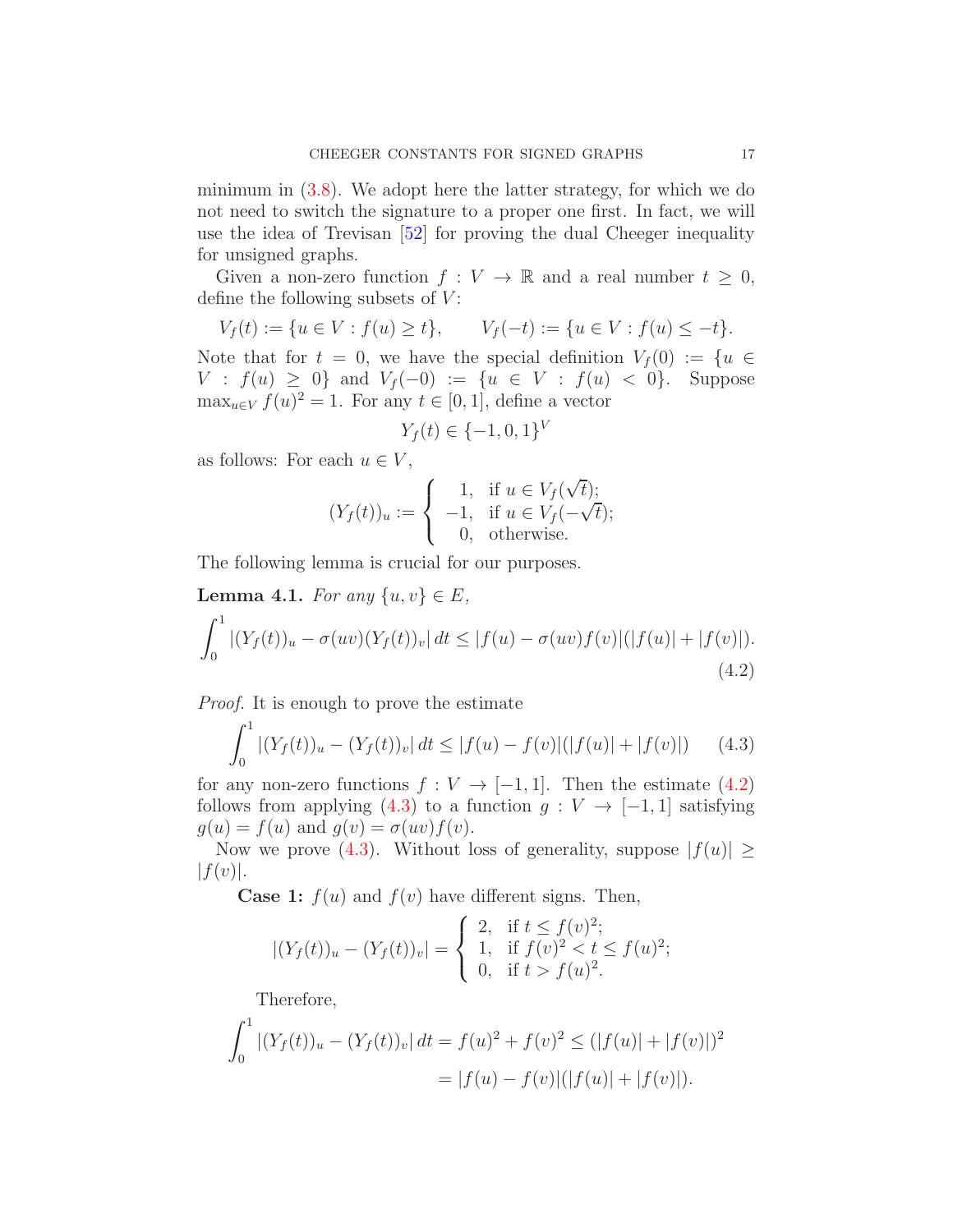**Case 2:**  $f(u)$  and  $f(v)$  have the same sign. In this case,

$$
|(Y_f(t))_u - (Y_f(t))_v| = \begin{cases} 0, & \text{if } t \le f(v)^2; \\ 1, & \text{if } f(v)^2 < t \le f(u)^2; \\ 0, & \text{if } t > f(u)^2. \end{cases}
$$

Therefore,

$$
\int_0^1 |(Y_f(t))_u - (Y_f(t))_v| dt = f(u)^2 - f(v)^2
$$
  
= |f(u) - f(v)| (|f(u)| + |f(v)|).

This completes the proof of  $(4.3)$ .

Remark 4.1. In the proof of Lemma [4.1,](#page-16-2) we used local level dualities to bring the two extremal cases together. We will use this principle again in the proofs of Lemma  $5.1$ , Lemma  $6.1$ , Lemma  $6.2$ (ii), and Claim [6](#page-31-0) in later sections.

In the following, we denote

$$
d_{\mu}^{w} := \max_{u} \left\{ \frac{\sum_{v,v \sim u} w_{uv}}{\mu(u)} \right\}.
$$

<span id="page-17-1"></span>**Lemma 4.2.** For any non-zero function  $f: V \to \mathbb{R}$ , there exists a  $t' \in [0, \max_{u \in V} f^2(u)]$  such that

$$
\beta^{\sigma}(V_f(\sqrt{t'}), V_f(-\sqrt{t'})) \le \sqrt{2d^w_{\mu}\mathcal{R}^{\sigma}(f)}.
$$
\n(4.4)

*Proof.* Without loss of generality, we can assume  $\max_{u \in V} f^2(u) = 1$ . Consider the ratio

$$
I_f := \frac{\int_0^1 \sum_{u \sim v} w_{uv} |(Y_f(t))_u - \sigma(uv)(Y_f(t))_v| dt}{\int_0^1 \sum_{u \in V} \mu(u) |(Y_f(t))_u| dt}.
$$

By the definition of the vector  $Y_f(t)$ , we check that

$$
\sum_{u \sim v} w_{uv} | (Y_f(t))_u - \sigma(uv) (Y_f(t))_v |
$$
  
= 2|E<sup>+</sup>(V<sub>f</sub>( $\sqrt{t}$ ), V<sub>f</sub>( $-\sqrt{t}$ ))| + |E<sup>-</sup>(V<sub>f</sub>( $\sqrt{t}$ ))| + |E<sup>-</sup>(V<sub>f</sub>( $-\sqrt{t}$ ))|  
+ |E(V<sub>f</sub>( $\sqrt{t}$ )  $\cup$  V<sub>f</sub>( $-\sqrt{t}$ ), V<sub>f</sub>( $\sqrt{t}$ )  $\cup$  V<sub>f</sub>( $-\sqrt{t}$ ))|,

and

$$
\sum_{u} \mu(u) |(Y_f(t))_u| = \text{vol}_{\mu}(V_f(\sqrt{t}) \cup V_f(-\sqrt{t})).
$$

Therefore, there exists  $t' \in [0, 1]$  such that

<span id="page-17-0"></span>
$$
\beta^{\sigma}(V_f(\sqrt{t'}), V_t(-\sqrt{t'})) \le I_f.
$$
\n(4.5)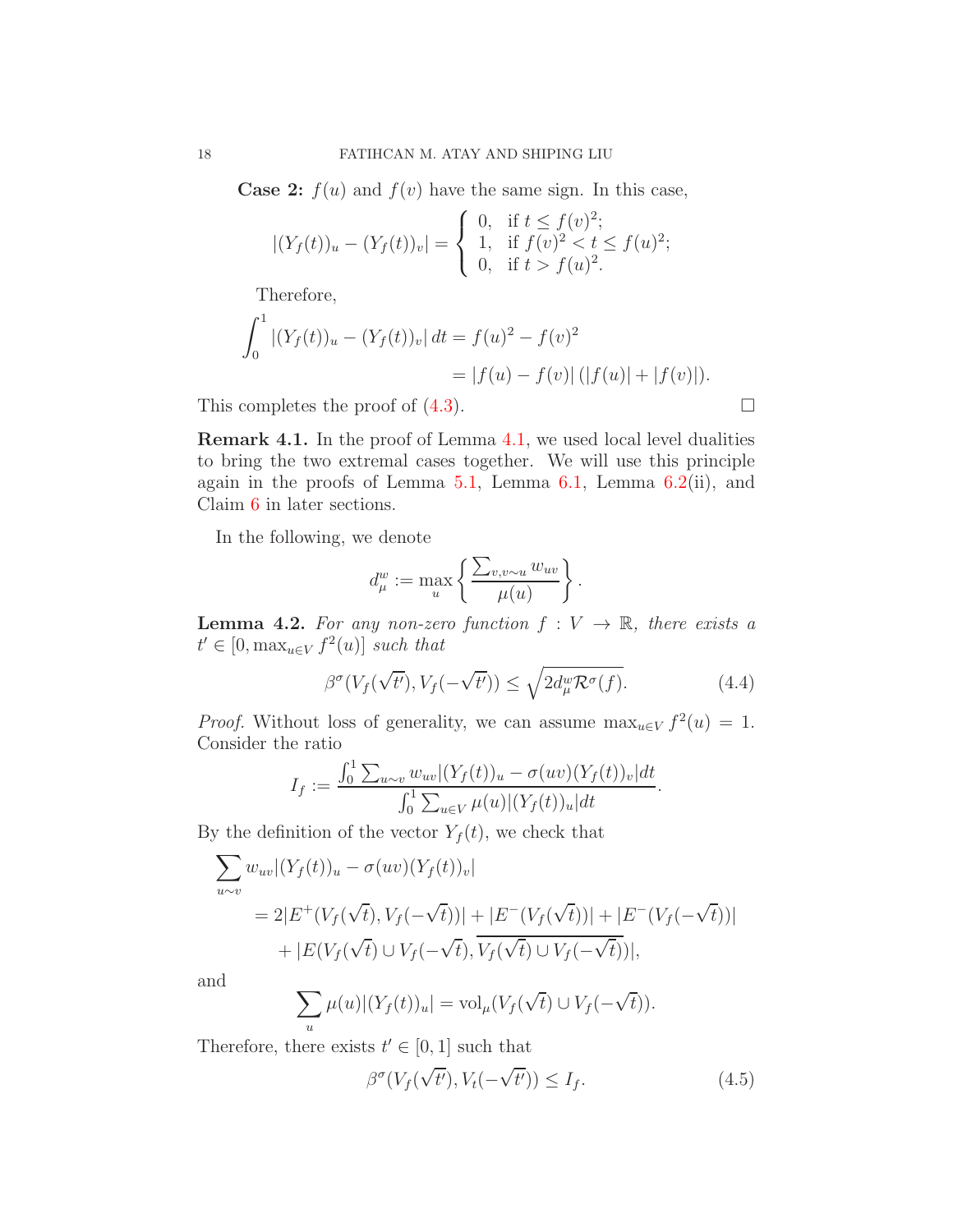On the other hand, we estimate

$$
I_f \leq \frac{\sum_{u \sim v} w_{uv} |f(u) - \sigma(uv)f(v)|(|f(u)| + |f(v)|)}{\sum_u \mu(u)f(u)^2}
$$
  

$$
\leq \frac{\sqrt{\sum_{u \sim v} w_{uv} |f(u) - \sigma(uv)f(v)|^2} \sqrt{\sum_{u \sim v} w_{uv} (|f(u)| + |f(v)|)^2}}{\sum_u \mu(u)f(u)^2}.
$$

In the first inequality above, we used Lemma [4.1](#page-16-2) and the fact that

$$
\int_0^1 |(Y_f(t))_u| \, dt = f(u)^2.
$$

Observing that

$$
\sum_{u \sim v} w_{uv} (|f(u)| + |f(v)|)^2 \le \frac{1}{2} \sum_{u} \sum_{v,v \sim u} w_{uv} (2|f(u)|^2 + 2|f(v)|^2)
$$
  

$$
\le 2d_{\mu}^w \sum_{u} \mu(u) f(u)^2, \tag{4.6}
$$

we arrive at

<span id="page-18-1"></span>
$$
I_f \le \sqrt{2d^w_\mu \mathcal{R}^\sigma(f)}.\tag{4.7}
$$

Combining  $(4.5)$  and  $(4.7)$  proves the lemma.

*Proof of the upper bound estimate of Theorem [4.1.](#page-15-1)* Applying Lemma  $4.2$ to the first eigenfunction  $\phi_1$  and choosing  $\mu = \mu_d$ , the upper bound estimate of  $(4.1)$  is proved.

For the signed non-normalized Laplace matrix  $L^{\sigma}$ , we have the following Cheeger-type estimate.

**Theorem 4.2.** Let  $\Gamma = (G, \sigma)$  be a signed graph. Then

$$
\frac{\lambda_1(L^{\sigma})}{2} \le h_1^{\sigma}(\mu_1) \le \sqrt{2d_{\max}\lambda_1(L^{\sigma})}.
$$
\n(4.8)

where  $d_{\max} := \max_{u \in V} d_u$ .

*Proof.* Applying Lemma [4.2](#page-17-1) to the first eigenfunction of  $L^{\sigma}$  and choosing  $\mu = \mu_1$  yield the upper bound estimate. The lower bound estimate follows similarly as in Theorem [4.1.](#page-15-1)  $\Box$ 

## 5. Higher-order signed Cheeger inequalities

<span id="page-18-0"></span>In this section, we prove higher-order versions of the signed Cheeger inequality [\(4.1\)](#page-15-3).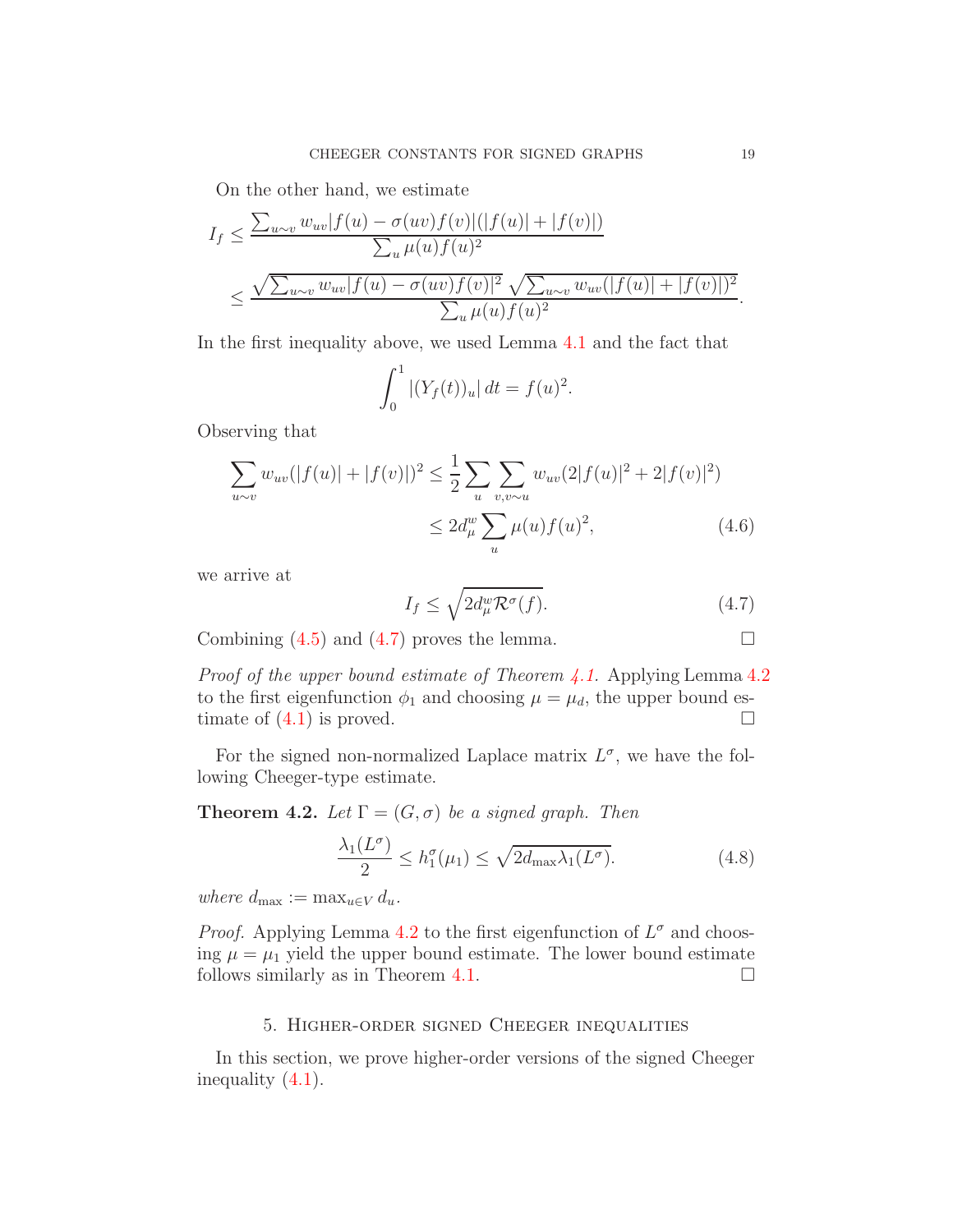<span id="page-19-2"></span>**Theorem 5.1.** There exists an absolute constant  $C$  such that for any signed graph  $\Gamma = (G, \sigma)$  and any  $k \in \{1, 2, ..., N\},$ 

<span id="page-19-3"></span>
$$
\frac{\lambda_k(\Delta^{\sigma})}{2} \le h_k^{\sigma}(\mu_d) \le Ck^3 \sqrt{\lambda_k(\Delta^{\sigma})}.
$$
\n(5.1)

This is a generalization of the higher-order Cheeger and dual Cheeger inequalities for unsigned graphs by Lee, Oveis Gharan, and Trevisan [\[35\]](#page-41-0) and the second named author [\[38\]](#page-41-1).

<span id="page-19-0"></span>5.1. The lower bound estimate. Again, the lower bound estimate in  $(5.1)$  is easier to show.

Proof of the lower bound estimate of Theorem [5.1.](#page-19-2) For any

$$
\{(V_{2i-1}, V_{2i})\}_{i=1}^k \in \text{Pair}(k),
$$

that is, any  $k$ -sub-bipartition of  $V$ , define for each  $i$  a function

$$
f_i(u) := \begin{cases} 1, & \text{if } u \in V_{2i-1}; \\ -1, & \text{if } u \in V_{2i}; \\ 0, & \text{otherwise.} \end{cases}
$$

Let  $f = \sum_{i=1}^k a_i f_i$ , where  $a_1, \ldots, a_k \in \mathbb{R}$ , be a function in the space span ${f_1, \ldots, f_k}$ . Consider the signed Rayleigh quotient

$$
\mathcal{R}^{\sigma}(f) = \frac{\sum_{u \sim v} w_{uv}(f(u) - \sigma(uv)f(v))^2}{\sum_u \mu(u)f(u)^2}
$$

of  $f$ . For the denominator, we have

$$
\sum_{u} \mu(u) f(u)^2 = \sum_{i=1}^k a_i^2 \sum_{u} \mu(u) f_i(u)^2 = \sum_{i=1}^k a_i^2 \text{vol}_{\mu}(V_{2i-1} \cup V_{2i}).
$$

And for the numerator, we estimate

$$
\sum_{u \sim v} w_{uv} (f(u) - \sigma(uv) f(v))^2
$$
\n
$$
\leq 2 \sum_{i=1}^k a_i^2 (2|E^+(V_{2i-1}, V_{2i})| + |E^-(V_{2i-1})| + |E^-(V_{2i-1})| + |E(V_{2i-1} \cup V_{2i}, \overline{V_{2i-1} \cup V_{2i}})|).
$$

Hence, we arrive at

$$
\max_{a_1,\dots,a_k} \mathcal{R}^{\sigma}(f) \le 2 \max_{1 \le i \le k} \beta^{\sigma}(V_{2i-1}, V_{2i}).
$$
\n(5.2)

<span id="page-19-1"></span>By the min-max principle [\(2.7\)](#page-7-0), this implies  $\lambda_k \leq 2h_k^{\sigma}(\mu)$ .

5.2. The upper bound estimate. We next prove the remaining upper bound estimate of [\(5.1\)](#page-19-3).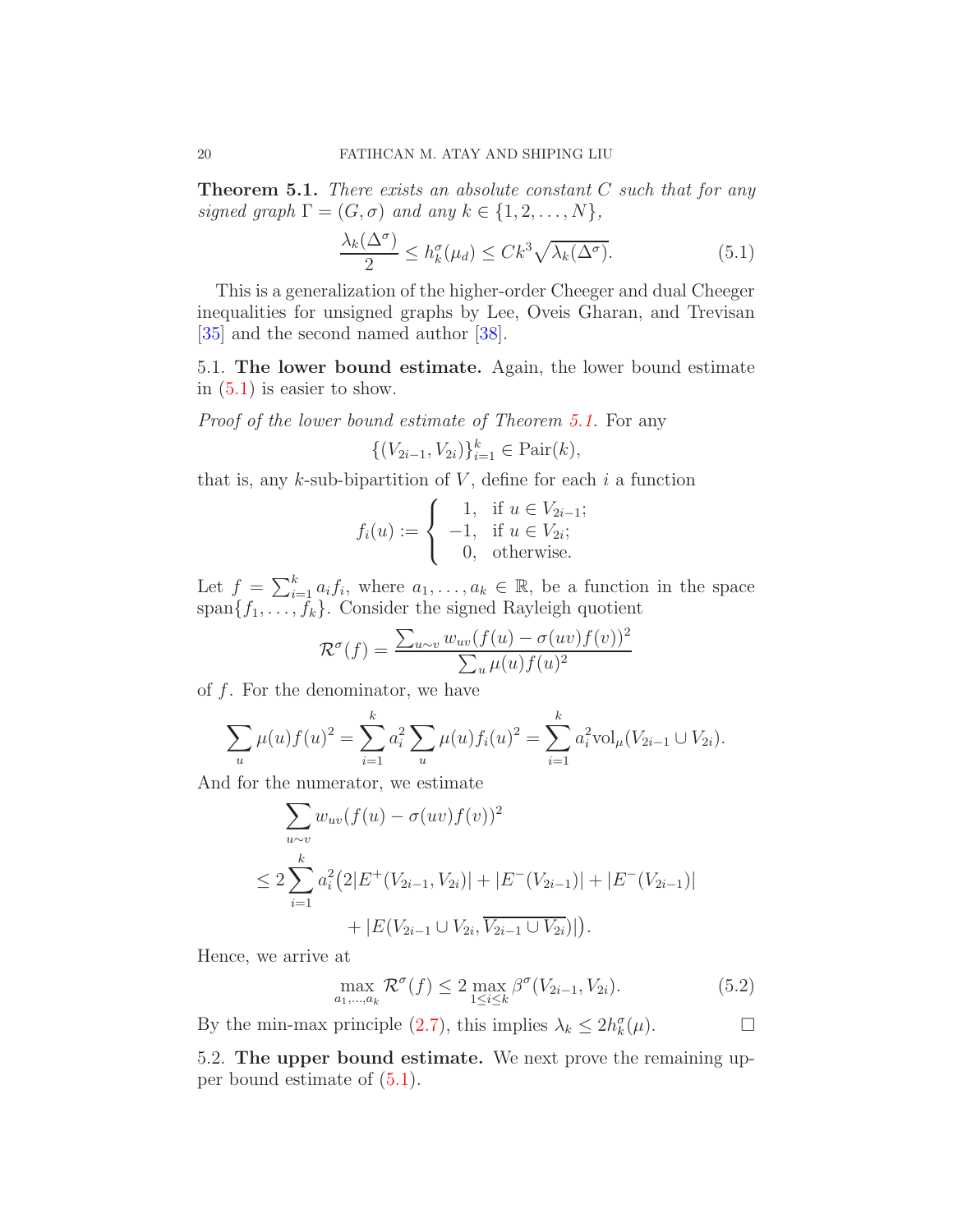5.2.1. Idea of the proof: a signed spectral clustering algorithm. Theorem [5.1](#page-19-2) is a mixture of the higher-order Cheeger [\[35\]](#page-41-0) and dual Cheeger [\[38\]](#page-41-1) inequalities, the proofs of which utilize spectral clustering algorithms via metrics on spheres and real projective spaces, respectively. One might anticipate at first that the proper metrics for proving the upper bound estimate in Theorem [5.1](#page-19-2) are a mixture of those two kinds of metrics. It is somewhat surprising that the latter metrics [\[38\]](#page-41-1) themselves are competent for the proof and provide unified spectral clustering algorithms.

We describe the *signed spectral clustering algorithm* in detail. This algorithm aims at finding  $k$  subsets whose induced subgraphs are nearly balanced. The connections among those k subsets, regardless of their signs, are very sparse.

Let  $\{\phi_1, \phi_2, \ldots, \phi_n\}$  be an orthonormal system of eigenfunctions corresponding to  $\lambda_1(\Delta^{\sigma}), \lambda_2(\Delta^{\sigma}), \ldots, \lambda_n(\Delta^{\sigma}).$ 

(1) Spectral embedding. Using the first k eigenfunctions, we obtain a coordinate system for the vertices via the map

$$
\Phi: V \to \mathbb{R}^k, \ v \mapsto (\phi_1(v), \phi_2(v), \dots, \phi_k(v)).
$$

(2) Normalization. We further map  $\widetilde{V}_{\Phi} := \{v : \Phi(v) \neq 0\}$  to the unit sphere,

$$
\Phi^{\text{nor}} : \widetilde{V}_{\Phi} \to \mathbb{S}^{k-1}, \ \ v \mapsto \frac{\Phi(v)}{\|\Phi(v)\|}.
$$

(3) Clustering the points. We use the following pseudometric  $d_{\Phi}$  on  $V_{\Phi}$  studied in [\[38\]](#page-41-1),

<span id="page-20-0"></span>
$$
d_{\Phi}(u, v) := \min \{ \|\Phi^{\text{nor}}(u) + \Phi^{\text{nor}}(v)\|, \|\Phi^{\text{nor}}(u) - \Phi^{\text{nor}}(v)\| \}, \quad (5.3)
$$
  
where  $\|\cdot\|$  stands for the Euclidean norm in  $\mathbb{R}^k$ .

Recall that the projective space  $P^{k-1}\mathbb{R}$  is obtained from  $\mathbb{S}^{k-1}$  by identifying the antipodal points,

$$
Pr: \mathbb{S}^{k-1} \to P^{k-1}\mathbb{R} : x, -x \mapsto [x],
$$

where x are the unit vectors in  $\mathbb{R}^k$ . The metric [\(5.3\)](#page-20-0) is induced from the following metric on  $P^{k-1}\mathbb{R}$ ,

$$
d([x],[y]):=\min\{\|x+y\|,\|x-y\|\},\ \forall\ [x],[y]\in P^{k-1}\mathbb{R}.
$$

If  $\sigma = \sigma_+$ , we have  $\lambda_1(\Delta^{\sigma}) = 0$  and  $\phi_1$  is the constant function  $\phi_1 \equiv 1/\sqrt{\text{vol}_{\mu_d}(V)}$ . Our algorithm reduces to the traditional clustering for finding k subsets, each defining a sparse cut  $[39, 44]$  $[39, 44]$ . A difference is that, traditionally, the spherical metric (or the radial projection distance)  $d_{\Phi}^{\text{sphere}}$  $\Phi_{\Phi}^{\text{sphere}}(u, v) := \|\Phi^{\text{nor}}(u) - \Phi^{\text{nor}}(v)\|$  is used for clustering the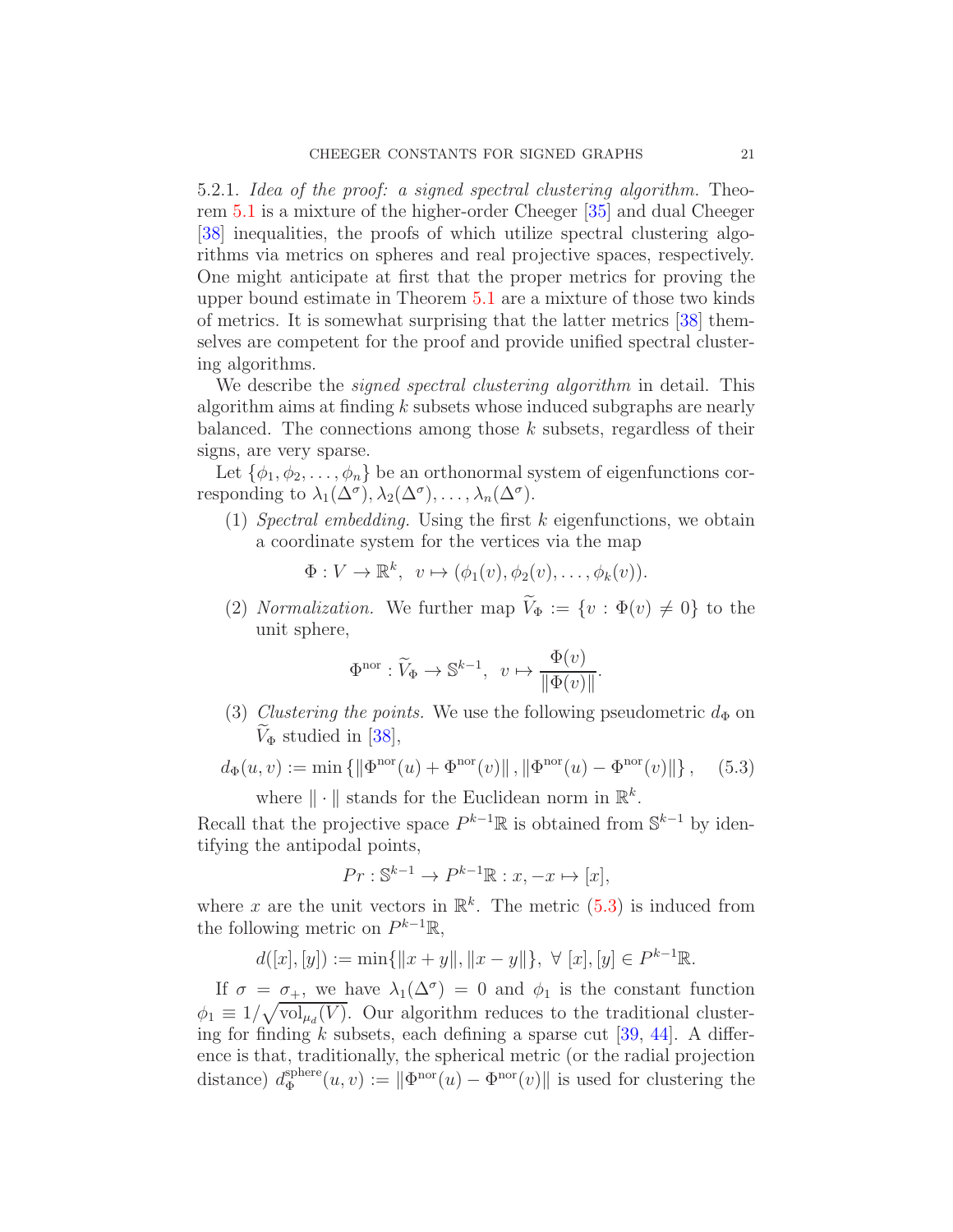points, as verified by Lee, Oveis Gharan, and Trevisan [\[35\]](#page-41-0). Here in our case, we use the metric  $(5.3)$  instead.

If, on the other hand,  $\sigma = \sigma_{-}$ , our algorithm reduces to finding k almost-bipartite subgraphs, since  $(G, \sigma_{-})$  is balanced if and only if G is bipartite. This is exactly the one proposed in [\[38\]](#page-41-1).

Theorem [5.1](#page-19-2) and the proof presented below provide the worst-case performance guarantee of the algorithm described above.

**Remark 5.1.** If we use the last  $k$  eigenfunctions

$$
\phi_{N-k+1}, \phi_{N-k+2}, \ldots, \phi_N
$$

instead of the first  $k$  eigenfunctions in the step of spectral embedding, we will obtain an algorithm for finding  $k$  subsets whose induced subgraphs are nearly antibalanced, each defining a sparse cut.

Remark 5.2. We comment here about further related works on signed spectral algorithms. For any signed graph (or subgraph), one can continue to do the next-level clustering. Roughly speaking, the objective is to find two subsets whose signed bipartiteness ratio is small. The heuristics of the spectral method for such clustering was discussed in [\[33,](#page-41-12) [31,](#page-41-17) [15\]](#page-40-17). Actually, the proof of Theorem [4.1](#page-15-1) (especially Lemma [4.2\)](#page-17-1) provides a theoretical guarantee for their heuristic arguments. We can achieve this clustering by the threshold sets  $V_f(t) := \{u \in V : f(u) \ge t\}$ and  $V_f(-t) := \{u \in V : f(u) \leq -t\}$  of a certain function f.

There are studies about another kind of multi-way clustering of signed networks, called the correlation clustering. It aims at finding k non-trivial disjoint subsets  $V_1, V_2, \ldots, V_k$  such that edges connecting two vertices from the same subset are almost all positive and edges connecting two vertices from different subsets are almost all negative. Heuristic spectral algorithms for such clustering were studied in, e.g., [\[32,](#page-41-5) [33,](#page-41-12) [31,](#page-41-17) [51,](#page-42-4) [50,](#page-42-5) [15\]](#page-40-17); for non-spectral algorithms, see, e.g., [\[49\]](#page-42-14).

5.2.2. The proof. Let  $\phi_1, \phi_2, \ldots, \phi_n$  and  $\Phi$  be defined as above. Since  $\lambda_i = \mathcal{R}^{\sigma}(\phi_i), i = 1, 2, ..., k$ , we have

<span id="page-21-0"></span>
$$
\lambda_k \ge \frac{\sum_{u \sim v} w_{uv} \|\Phi(u) - \sigma(uv)\Phi(v)\|^2}{\sum_{u \in V} \mu(u) \|\Phi(u)\|^2} = \mathcal{R}^\sigma(\Phi). \tag{5.4}
$$

In the following, we will find k disjointly supported maps  $\{\Psi_i\}_{i=1}^k$  by localizing  $\Phi$ , such that  $\mathcal{R}^{\sigma}(\Psi_i)$  can be bounded from above by  $\mathcal{R}^{\sigma}(\Phi_i)$ (up to a polynomial in  $k$ ).

Recall the pseudometric space  $(\widetilde{V}_{\Phi}, d_{\Phi})$  from the algorithm described in the last subsection. In order to localize  $\Phi$ , we consider the following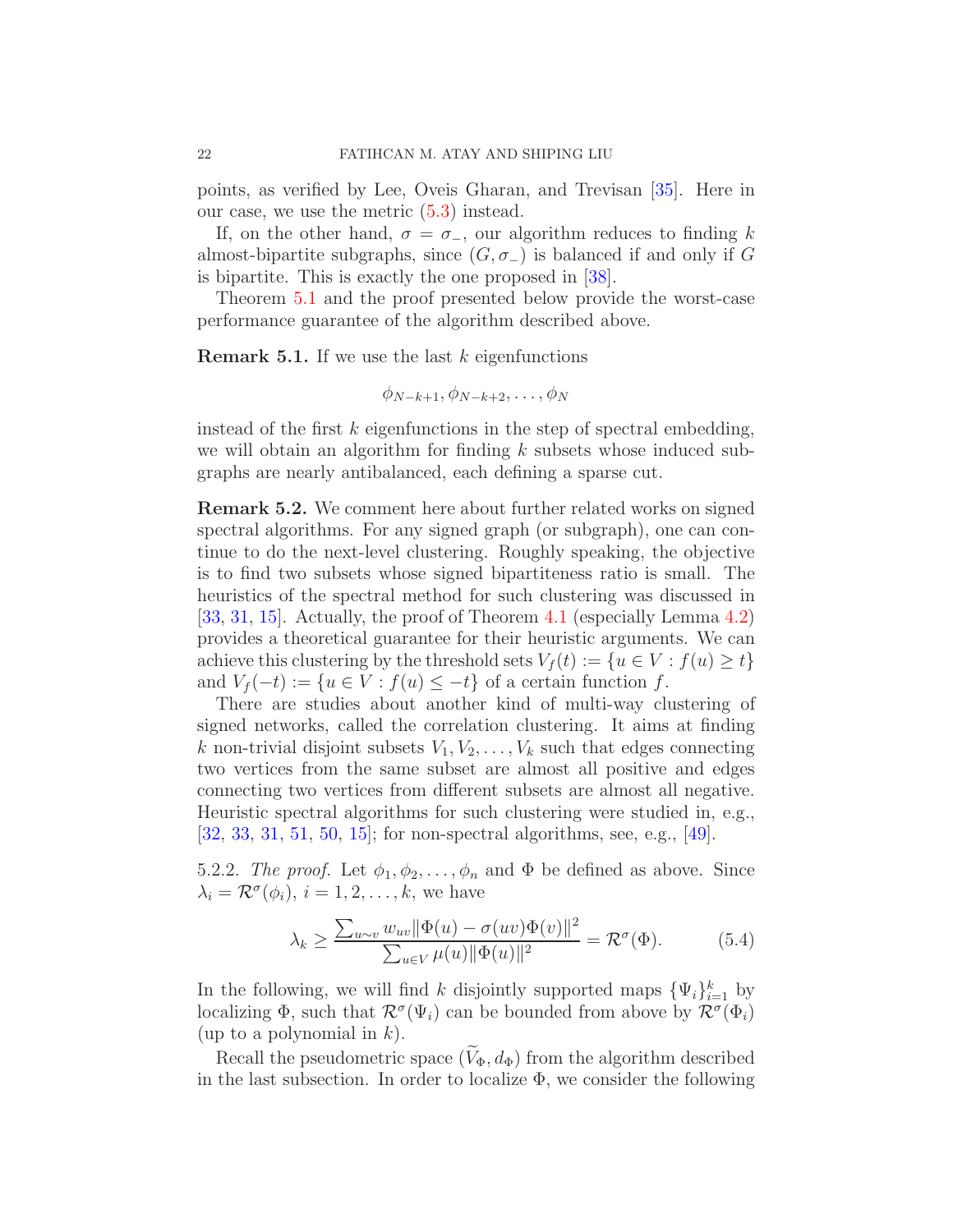cut-off function: For any  $S_i \subseteq V$  and  $\epsilon > 0$ , define

$$
\theta_i(v) = \begin{cases} 0, & \text{if } \Phi(v) = 0; \\ \max\left\{0, 1 - \frac{d_{\Phi}(v, S_i \cap \widetilde{V}_{\Phi})}{\epsilon}\right\}, & \text{otherwise.} \end{cases}
$$

Then we can localize  $\Phi$  as

$$
\Psi_i := \theta_i \Phi : V \to \mathbb{R}^k.
$$

Observe that  $\Psi_i|_{S_i} = \Phi|_{S_i}$  and

$$
\mathrm{supp}(\Psi_i) \subseteq N_{\epsilon}(S_i \cap \widetilde{V}_{\Phi}, d_{\Phi}) := \{v \in \widetilde{V}_{\Phi} : d_{\Phi}(v, S_i \cap \widetilde{V}_{\Phi}) < \epsilon\}.
$$

The following crucial lemma is an extension of [\[38,](#page-41-1) Lemma 5.3] and [\[35,](#page-41-0) Lemma 3.3].

<span id="page-22-0"></span>**Lemma 5.1.** For any given  $0 < \epsilon < 2$ , define  $\Psi_i$  as above. Then for any  $\{u, v\} \in E$ ,

<span id="page-22-1"></span>
$$
\|\Psi_i(u) - \sigma(uv)\Psi_i(v)\| \le \left(1 + \frac{2}{\epsilon}\right) \|\Phi(u) - \sigma(uv)\Phi(v)\|.
$$
 (5.5)

*Proof.* If either  $\Phi(u)$  or  $\Phi(v)$  vanishes, [\(5.5\)](#page-22-1) follows from the fact that  $|\theta_i| \leq 1$ . So we only need to prove [\(5.5\)](#page-22-1) for  $u, v \in V_{\Phi}$ . In this case, we calculate

$$
\|\Psi_i(u) - \sigma(uv)\Psi_i(v)\| = \|\theta_i(u)\Phi(u) - \sigma(uv)\theta_i(v)\Phi(v)\|
$$
  
\n
$$
\leq |\theta_i(u)| \|\Phi(u) - \sigma(uv)\Phi(v)\| + |\theta_i(u) - \theta_i(v)| \|\Phi(v)\|. \quad (5.6)
$$

We claim that

<span id="page-22-3"></span><span id="page-22-2"></span>
$$
|\theta_i(u) - \theta_i(v)| \|\Phi(v)\| \le \frac{2}{\epsilon} \|\Phi(u) - \sigma(uv)\Phi(v)\|.
$$
 (5.7)

Note that [\(5.5\)](#page-22-1) follows immediately from [\(5.6\)](#page-22-2) and [\(5.7\)](#page-22-3). Hence, the remaining task is to prove [\(5.7\)](#page-22-3). Similarly to the beginning of the proof of Lemma [4.1,](#page-16-2) it is enough to show

<span id="page-22-4"></span>
$$
|\theta_i(u) - \theta_i(v)| \|\Phi(v)\| \le \frac{2}{\epsilon} \|\Phi(u) - \Phi(v)\|
$$
 (5.8)

for any two vectors  $\Phi(u), \Phi(v) \in \mathbb{R}^k \setminus \{0\}.$ 

**Case 1:** The edge  $\{u, v\}$  satisfies

$$
d_{\Phi}(u,v) = \left\|\frac{\Phi(u)}{\|\Phi(u)\|} - \frac{\Phi(v)}{\|\Phi(v)\|}\right\|.
$$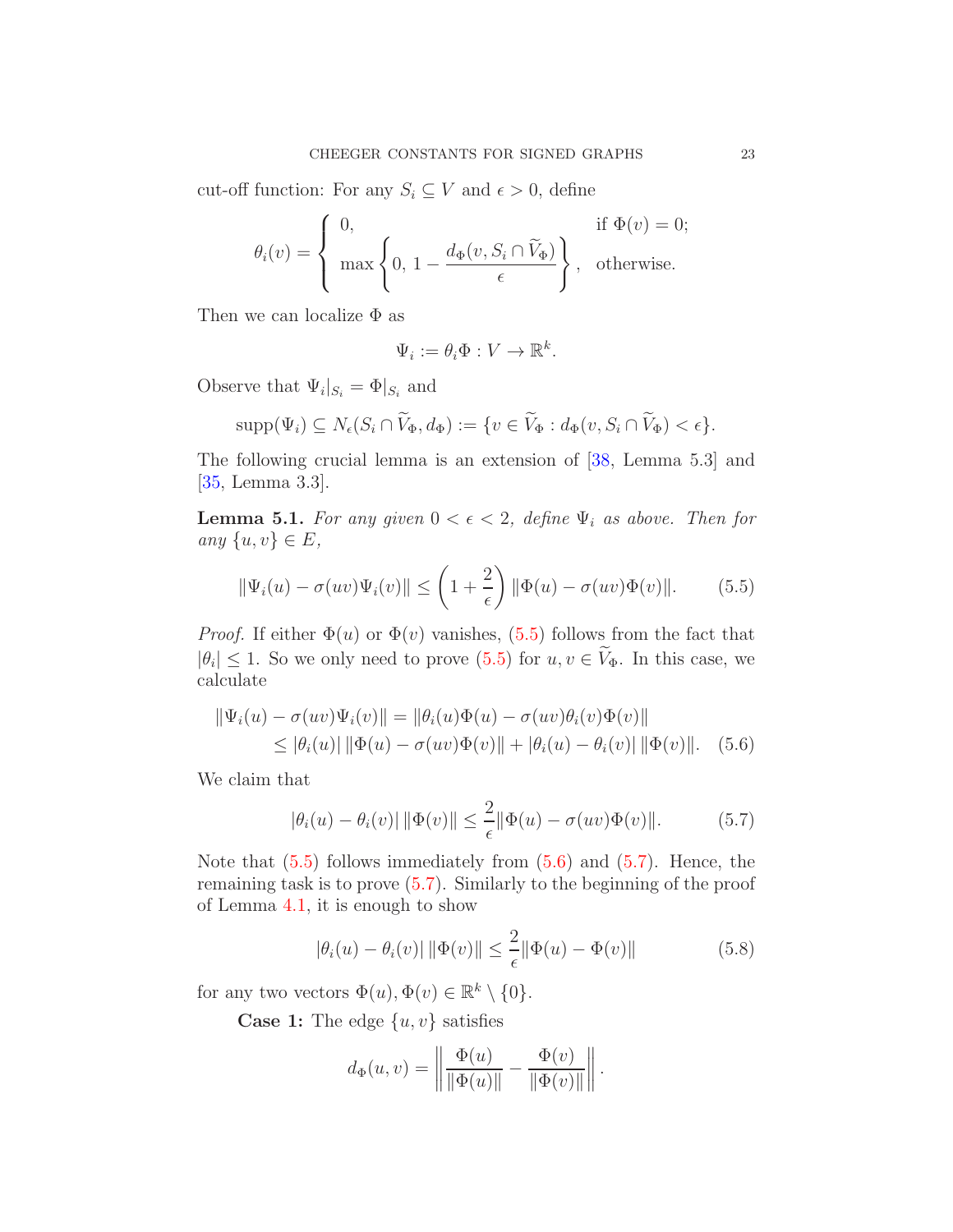In this case  $\langle \Phi(u), \Phi(v) \rangle \geq 0$ , where  $\langle \cdot, \cdot \rangle$  stands for the inner product of  $\mathbb{R}^k$ . We estimate

$$
\begin{aligned} |\theta_i(u) - \theta_i(v)| \|\Phi(v)\| &\leq \frac{1}{\epsilon} d_{\Phi}(u, v) \|\Phi(v)\| = \frac{1}{\epsilon} \left\| \frac{\|\Phi(v)\|}{\|\Phi(u)\|} \Phi(u) - \Phi(v) \right\| \\ &\leq \frac{1}{\epsilon} \|\Phi(u) - \Phi(v)\| + \frac{1}{\epsilon} \left\| \frac{\|\Phi(v)\|}{\|\Phi(u)\|} \Phi(u) - \Phi(u) \right\| \\ &\leq \frac{1}{\epsilon} \|\Phi(u) - \Phi(v)\| + \frac{1}{\epsilon} \left\| \|\Phi(v)\| - \|\Phi(u)\| \right\| \\ &\leq \frac{2}{\epsilon} \|\Phi(u) - \Phi(v)\|. \end{aligned}
$$

**Case 2:** The edge  $\{u, v\} \in E$  satisfies

$$
d_{\Phi}(u, v) = \left\| \frac{\Phi(u)}{\|\Phi(u)\|} + \frac{\Phi(v)}{\|\Phi(v)\|} \right\|.
$$

In this case  $\langle \Phi(u), \Phi(v) \rangle \leq 0$ . Thus,

$$
|\theta_i(u) - \theta_i(v)| \|\Phi(v)\| \le \|\Phi(v)\| \le \|\Phi(u) - \Phi(v)\|.
$$

This completes the proof of  $(5.8)$ .

In fact, we can find k disjoint subsets of  $V_{\Phi}$  with good properties.

<span id="page-23-0"></span>**Lemma 5.2.** There exist  $k$  non-empty, mutually disjoint subsets

$$
S_1, S_2, \ldots, S_k \subseteq V_{\Phi}
$$

and an absolute constant  $C_0 > 1$ , such that

• for any  $1 \leq i \neq j \leq k$ ,

$$
d_{\Phi}(S_i, S_j) \ge \frac{1}{C_0 k^{\frac{5}{2}}};\tag{5.9}
$$

• for any  $1 \leq i \leq k$ ,

$$
\sum_{u \in S_i} \mu(u) \|\Phi(u)\|^2 \ge \frac{1}{2k} \sum_{u \in V} \mu(u) \|\Phi(u)\|^2.
$$
 (5.10)

The proof of Lemma [5.2](#page-23-0) employs the padded random partition theory on  $(V_{\Phi}, d_{\Phi})$ . Since the signature plays no role in this lemma, we refer to [\[38,](#page-41-1) Section 6] for the proof.

<span id="page-23-1"></span>Remark 5.3. In fact, from the arguments in [\[38,](#page-41-1) Proof of Theorem 6.1], we can set  $C_0 = 768 \left( \log_2 \pi - \frac{1}{2} \right)$  $\frac{1}{2}$ .

Combining Lemma [5.1](#page-22-0) and Lemma [5.2](#page-23-0) leads to the following result.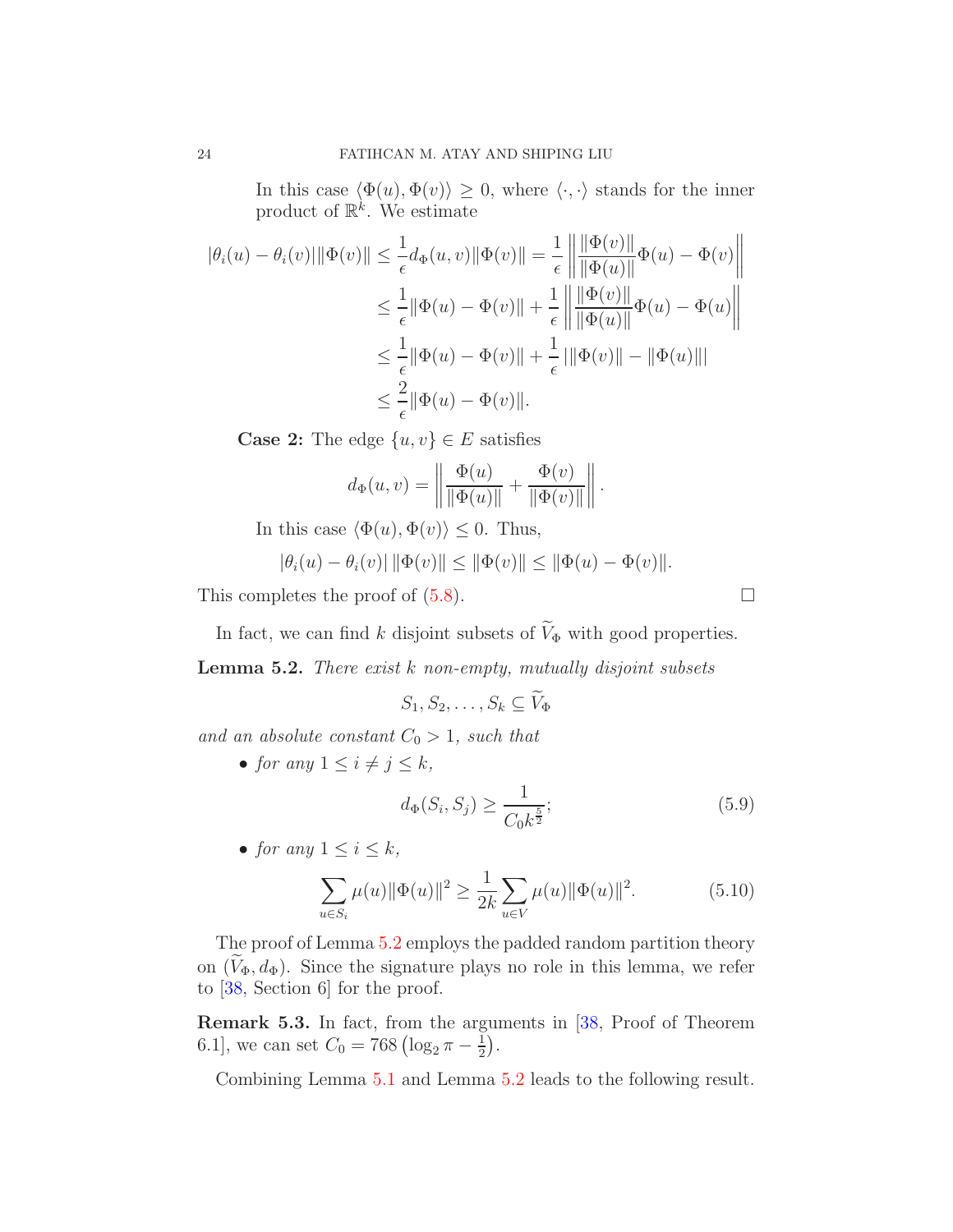<span id="page-24-1"></span>**Lemma 5.3.** For any  $k \in \{1, 2, ..., n\}$ , there exist k disjointly supported functions  $\psi_1, \psi_2, \dots, \psi_k : V \to \mathbb{R}$  such that for each  $1 \leq i \leq k$ ,

<span id="page-24-0"></span>
$$
\mathcal{R}^{\sigma}(\psi_i) \leq C k^6 \mathcal{R}^{\sigma}(\Phi),\tag{5.11}
$$

where *C* is an absolute constant.

*Proof.* Let  $\{\theta_i\}_{i=1}^k$  be the k cut-off functions corresponding to  $\{S_i\}_{i=1}^k$ obtained in Lemma [5.2,](#page-23-0) and set  $\epsilon = 1/(2C_0k^{\frac{5}{2}})$ . For each i, define  $\Psi_i = \theta_i F$ . By Lemma [5.1,](#page-22-0)

$$
\sum_{u \sim v} w_{uv} ||\Psi_i(u) - \sigma(uv)\Psi_i(v)||^2 \leq \left(1 + \frac{2}{\epsilon}\right)^2 \sum_{u \sim v} w_{uv} ||\Phi(u) - \sigma(uv)\Phi(v)||^2.
$$

By Lemma [5.2,](#page-23-0)

$$
\sum_{u \in V} \mu(u) \|\Psi_i(u)\|^2 \ge \frac{1}{2k} \sum_{u \in V} \mu(u) \|\Phi(u)\|^2.
$$

Therefore,

<span id="page-24-2"></span>
$$
\mathcal{R}^{\sigma}(\Psi_i) \le 2k(1 + 2C_0k^{\frac{5}{2}})^2 \mathcal{R}^{\sigma}(\Phi) \le Ck^6 \mathcal{R}^{\sigma}(\Phi).
$$
 (5.12)

Let us write  $\Psi_i = (\Psi_i^1, \Psi_i^2, \dots, \Psi_i^k) : V \to \mathbb{R}^k$ . Notice that we can always find  $j_0 \in \{1, 2, \ldots, k\}$  such that

$$
\mathcal{R}^{\sigma}(\Psi_i^{j_0}) \leq \mathcal{R}^{\sigma}(\Psi_i).
$$

Setting  $\psi_i := \Psi_i^{j_0}, 1 \leq i \leq k$  yields [\(5.11\)](#page-24-0).

Proof of the upper bound estimate in Theorem [5.1.](#page-19-2) Let us assign  $\mu =$  $\mu_d$ . Then combining Lemma [4.2,](#page-17-1) [\(5.4\)](#page-21-0) and Lemma [5.3](#page-24-1) together leads to the estimate

$$
h_k^{\sigma}(\mu_d) \le \sqrt{2C}k^3 \sqrt{\lambda_k(\Delta^{\sigma})},
$$

where C is the constant in  $(5.11)$ . This proves the upper bound estimate in  $(5.1)$ .

**Remark 5.4.** By  $(5.12)$ , we observe that we can set the constant C in in [\(5.11\)](#page-24-0) to be  $C = 2(2C_0 + 1)^2$ . Then the proof above actually leads to

$$
h_k^{\sigma}(\mu_d) \le 2(2C_0 + 1)k^3 \sqrt{\lambda_k(\Delta^{\sigma})}.
$$

Inserting the constant from Remark [5.3,](#page-23-1) we have

$$
h_k^{\sigma}(\mu_d) \le 3540k^3 \sqrt{\lambda_k(\Delta^{\sigma})}.
$$
\n(5.13)

In this way, we can also get explicit constants in Theorem [5.2,](#page-25-3) Theorem [6.3,](#page-33-0) Corollary [6.2,](#page-34-0) in terms of  $C_0$  from Remark [5.3.](#page-23-1) As those constant are apparently not optimal, we will not pursue that in this paper.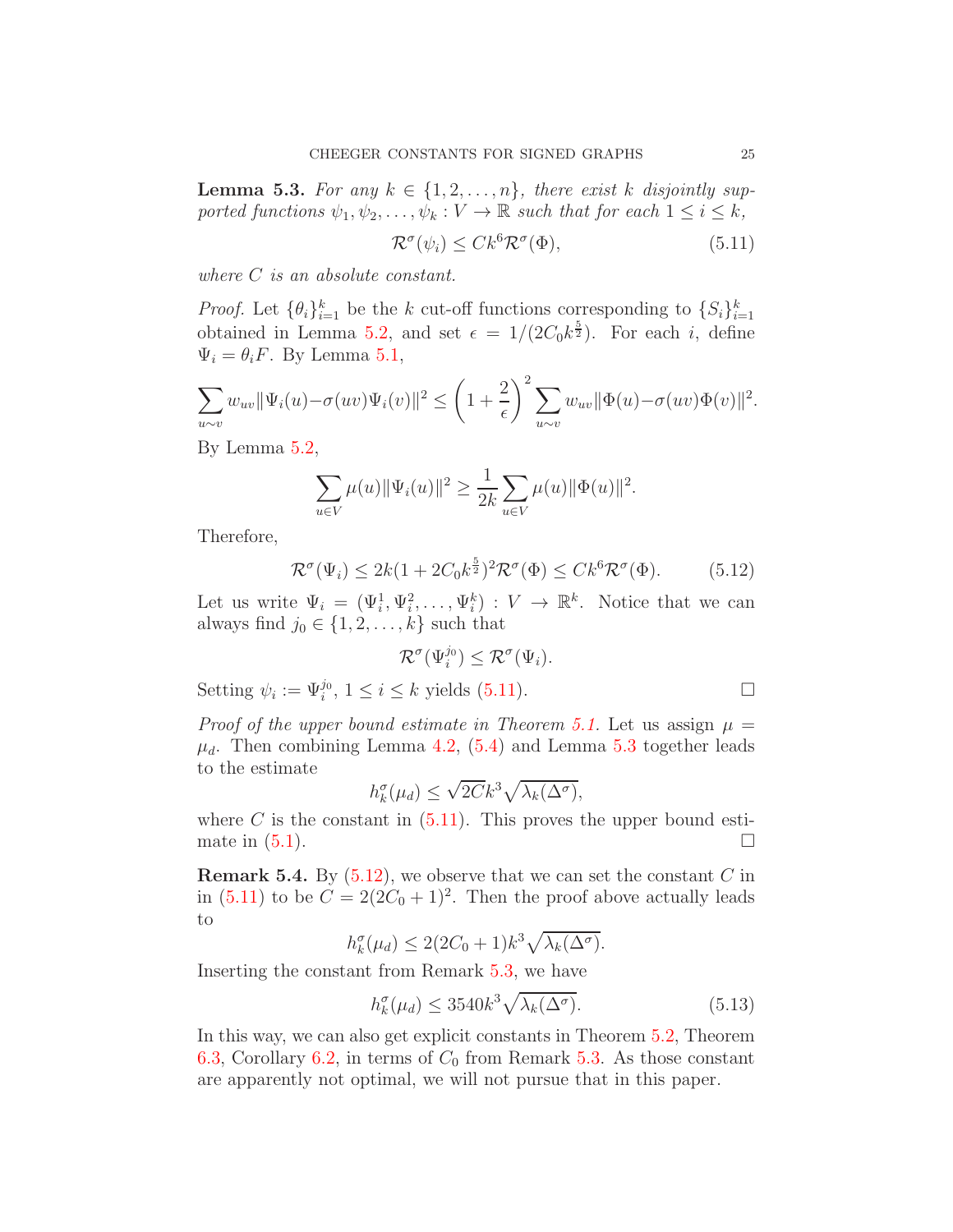If we instead assign  $\mu = \mu_1$  in the above proof, we obtain the following estimate for  $L^{\sigma}$ :

<span id="page-25-3"></span>**Theorem 5.2.** There exists an absolute constant  $C$  such that for any signed graph  $\Gamma = (G, \sigma)$  and any  $k \in \{1, 2, ..., N\},\$ 

$$
\frac{\lambda_k(L^{\sigma})}{2} \le h_k^{\sigma}(\mu_1) \le Ck^3 \sqrt{d_{\max} \lambda_k(L^{\sigma})}.
$$
 (5.14)

# <span id="page-25-0"></span>6. Signed Cheeger constants and higher order spectral **GAPS**

A natural question is, whether the order of  $\lambda_1(\Delta^{\sigma})$  on the right hand side of the signed Cheeger inequality [\(4.1\)](#page-15-3) can be improved to be 1. Extending the ideas of Kwok et al. [\[34\]](#page-41-2), we answer this question by the following theorem.

<span id="page-25-1"></span>**Theorem 6.1.** For any signed graph  $\Gamma = (G, \sigma)$  and any  $k \in \{1, 2, ..., n\}$ ,

<span id="page-25-4"></span>
$$
h_1^{\sigma}(\mu_d) < 16\sqrt{2k} \frac{\lambda_1(\Delta^{\sigma})}{\sqrt{\lambda_k(\Delta^{\sigma})}}.\tag{6.1}
$$

In other words, when there exists a k such that the gap between  $\lambda_1$ and  $\lambda_k$  is large, one can improve the order of  $\lambda_1$  on the right hand side of  $(4.1)$  to be 1. Actually, a slightly stronger version of  $(6.1)$  can be proved:

<span id="page-25-5"></span>**Theorem 6.2.** Given a signed graph  $\Gamma = (G, \sigma)$  and  $k \in \{1, 2, ..., N\}$ , at least one of the following holds,

(i). 
$$
h_1^{\sigma}(\mu_d) \le 8k\lambda_1(\Delta^{\sigma});
$$
 (ii).  $h_1^{\sigma}(\mu_d) < 16\sqrt{2k} \frac{\lambda_1(\Delta^{\sigma})}{\sqrt{\lambda_k(\Delta^{\sigma})}}$ . (6.2)

Notice that Theorem [6.1](#page-25-1) is a direct corollary of this theorem and the fact that  $0 \leq \lambda_k(\Delta^{\sigma}) \leq 2$ .

Along the way to proving Theorem [6.2,](#page-25-5) the following lemma will be crucial, which should be compared with Lemma [4.2.](#page-17-1)

<span id="page-25-2"></span>**Lemma 6.1.** For any non-zero function  $f: V \to \mathbb{R}$ , there exists a  $t' \in [0, \max_{u \in V} |f(u)|]$  such that

<span id="page-25-6"></span>
$$
\beta^{\sigma}(V_f(t'), V_f(-t')) \le \frac{\sum_{u \sim v} w_{uv} |f(u) - \sigma(uv) f(v)|}{\sum_u \mu(u) |f(u)|}.
$$
 (6.3)

*Proof.* We can assume  $\max_{u \in V} |f(u)| = 1$  without loss of generality since the right hand side of  $(6.3)$  in invariant under scaling of f. For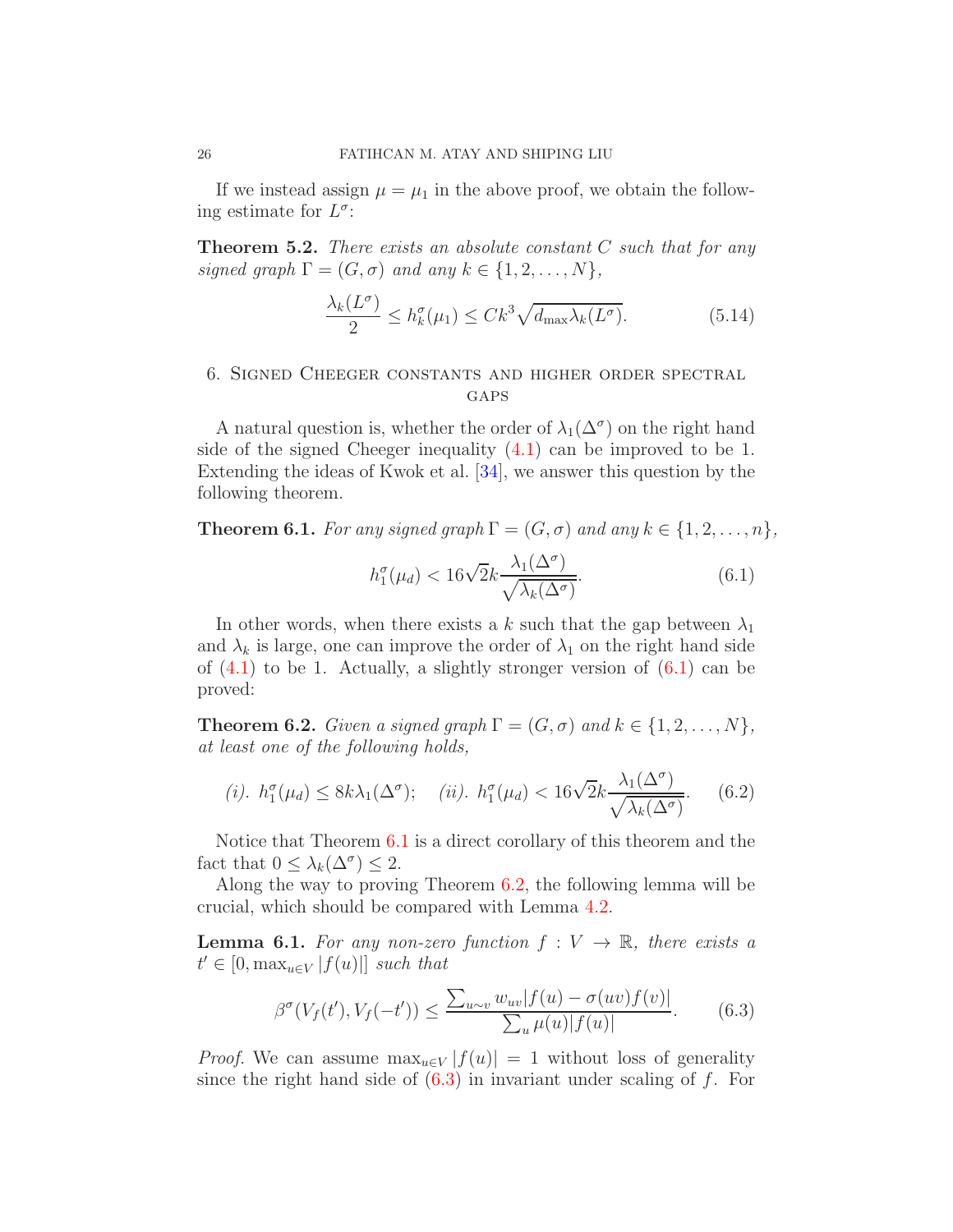$t \in [0, 1]$ , define a vector  $X_f(t) \in \{-1, 0, 1\}^V$  by

$$
(X_f(t))_u = \begin{cases} 1, & \text{if } f(u) \ge t; \\ -1, & \text{if } f(u) \le -t; \\ 0, & \text{otherwise.} \end{cases}
$$
 (6.4)

We claim that, for any  $\{u, v\} \in E$ ,

<span id="page-26-1"></span>
$$
\int_0^1 |(X_f(t))_u - \sigma(uv)(X_f(t))_v| dt = |f(u) - \sigma(uv)f(v)|.
$$
 (6.5)

Similarly to the proof of Lemma [4.1,](#page-16-2) we only need to show that

<span id="page-26-0"></span>
$$
\int_0^1 |(X_f(t))_u - (X_f(t))_v| dt = |f(u) - f(v)| \tag{6.6}
$$

for any function  $f: V \to [-1, 1]$ . Without loss of generality, suppose  $|f(u)| \ge |f(v)|$ . If  $f(u)$  and  $f(v)$  have different signs, then

$$
|(X_f(t))_u - (X_f(t))_v| = \begin{cases} 2, & \text{if } t \le |f(v)|; \\ 1, & \text{if } |f(v)| < t \le |f(u)|; \\ 0, & \text{if } t > |f(u)|, \end{cases}
$$
(6.7)

and so,

$$
\int_0^1 |(X_f(t))_u - (X_f(t))_v| \, dt = |f(u)| + |f(v)| = |f(u) - f(v)|.
$$

If, on the other hand,  $f(u)$  and  $f(v)$  have the same sign,

$$
|(X_f(t))_u - (X_f(t))_v| = \begin{cases} 0, & \text{if } t \le |f(v)|; \\ 1, & \text{if } |f(v)| < t \le |f(u)|; \\ 0, & \text{if } t > |f(u)|, \end{cases}
$$
(6.8)

and so,

$$
\int_0^1 |(X_f(t))_u - (X_f(t))_v| dt = |f(u)| - |f(v)| = |f(u) - f(v)|.
$$

This completes the proof of [\(6.6\)](#page-26-0) and establishes the claim [\(6.5\)](#page-26-1). By the definition of the vector  $X_f(t)$ , we observe that

$$
\sum_{u \sim v} w_{uv} |(X_f(t))_u - \sigma(uv)(X_f(t))_v|
$$
  
= 2|E^+(V\_f(t), V\_f(-t))| + |E^-(V\_f(t))| + |E^-(V\_f(-t))|  
+ |E(V\_f(t) \cup V\_f(-t), \overline{V\_f(t) \cup V\_f(-t)})|,

and

$$
\sum_{u} \mu(u) |(X_f(t))_u| = \text{vol}_{\mu}(V_f(t) \cup V_f(-t)).
$$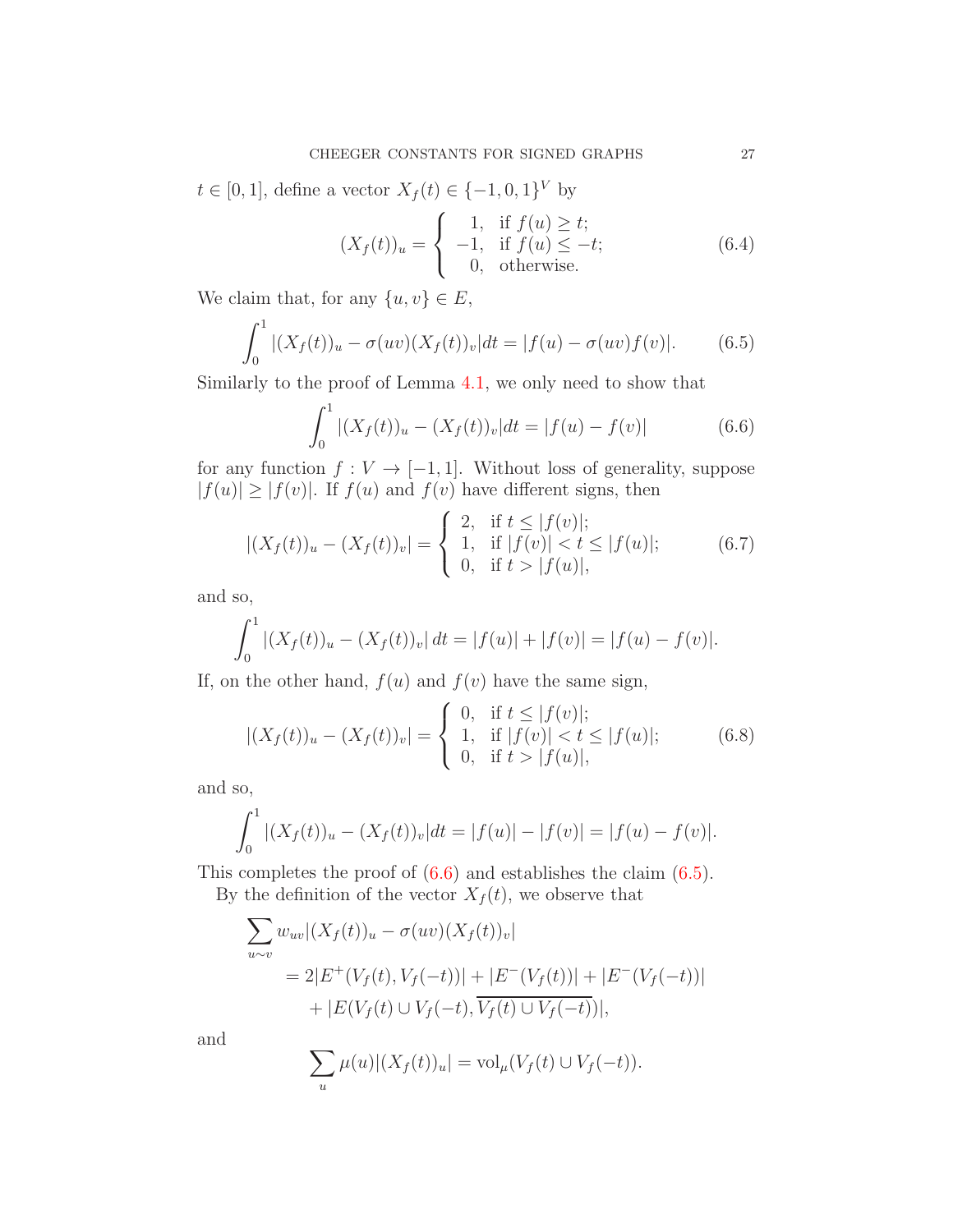Therefore, there exists a  $t' \in [0, 1]$  such that

$$
\beta^{\sigma}(V_f(t'), V_f(-t')) \leq \frac{\int_0^1 \sum_{u \sim v} w_{uv} |(X_f(t))_u - \sigma(uv)(X_f(t))_v| dt}{\int_0^1 \sum_u \mu(u) |(X_f(t))_u| dt}.
$$

Applying the claim [\(6.5\)](#page-26-1) and the fact  $\int_0^1 |(X_f(t))_u| dt = |f(u)|$ , the lemma is proved.  $\Box$ 

For any non-zero function  $f: V \to \mathbb{R}$ , and for any  $k \in \mathbb{N}$ , let

$$
0 = t_0 \le t_1 \le \dots \le t_{2k} \tag{6.9}
$$

be a sequence of real numbers with  $t_{2k} = \max_{u \in V} |f(u)|$ . We define a step function approximation  $g$  to  $f$  as

<span id="page-27-3"></span>
$$
g(u) = \psi_{-t_{2k},\dots,-t_1,0,t_1,\dots,t_{2k}}(f(u)) := \arg\min_{t \in \{-t_{2k},\dots,0,\dots,t_{2k}\}} |f(u) - t|.
$$
\n(6.10)

In other words,  $g: V \to \{-t_{2k}, \ldots, 0, \ldots, t_{2k}\}$  is a function such that  $g(u)$  equals the one of  $\{-t_{2k}, \ldots, 0, \ldots, t_{2k}\}\$  which is closest to  $f(u)$ .

We further construct an auxiliary function  $F: V \to \mathbb{R}$ . First, we define a function  $\eta : [-t_{2k}, t_{2k}] \rightarrow \mathbb{R}$  via

$$
\eta(x) := |x - \psi_{-t_{2k}, \dots, -t_1, 0, t_1, \dots, t_{2k}}(x)|.
$$
\n(6.11)

Note that  $\eta(-x) = \eta(x)$ . Then for each  $u \in V$ , we assign

<span id="page-27-1"></span>
$$
F(u) := \int_0^{f(u)} \eta(x) \, dx. \tag{6.12}
$$

<span id="page-27-0"></span>**Lemma 6.2.** The function  $F$  defined in  $(6.12)$  has the following properties:

(i) For any  $u \in V$ ,

<span id="page-27-2"></span>
$$
|F(u)| \ge \frac{1}{8k}|f(u)|^2.
$$
\n(6.13)

(ii) For any 
$$
\{u, v\} \in E
$$
,  
\n
$$
|F(u) - \sigma(uv)F(v)|
$$
\n
$$
\leq \frac{1}{2}|f(u) - \sigma(uv)f(v)| \times
$$
\n
$$
f(x) - \sigma(uv)f(v)| + |f(x) - \sigma(v)| + |f(x) - \sigma(v)|
$$
\n(6.14)

$$
\Big(|f(u) - \sigma(uv)f(v)| + |f(u) - g(u)| + |f(v) - g(v)|\Big).
$$
 (6.14)  
*Proof.* (i). First observe that  $F(u)$  and  $f(u)$  share the same sign. With-

out loss of generality, assume  $f(u) > 0$ . Then the proof can be done as in [\[34,](#page-41-2) Claim 3.3]. For the readers' convenience, we recall it here.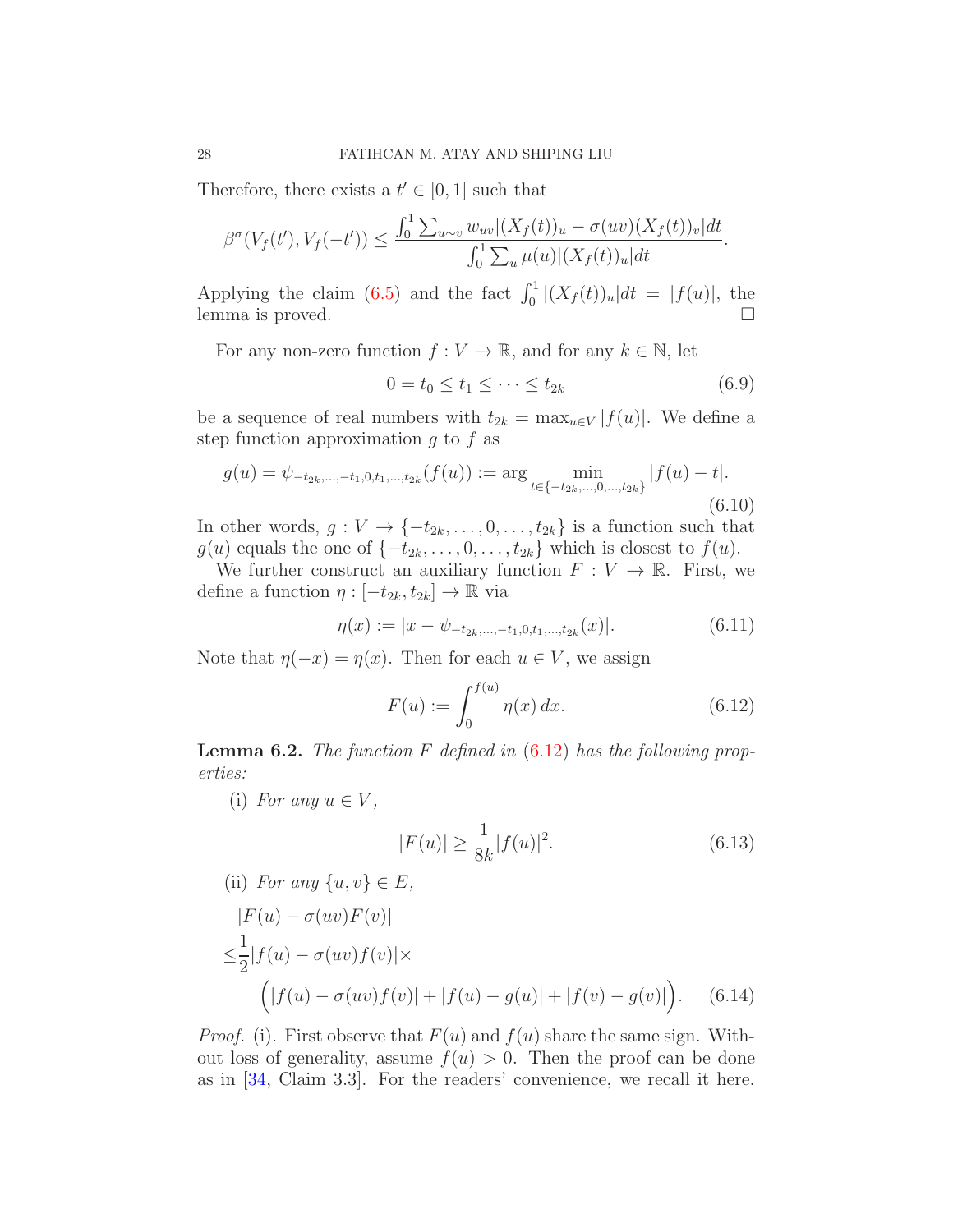Suppose  $f(u) \in [t_i, t_{i+1}]$  for some *i*. Then by the Cauchy-Schwarz inequality,

$$
f(u)^{2} = \left(\sum_{j=0}^{i=1} (t_{j+1} - t_{j}) + (f(u) - t_{i})\right)^{2}
$$
  
 
$$
\leq 2k \left(\sum_{j=0}^{i=1} (t_{j+1} - t_{j})^{2} + (f(u) - t_{i})^{2}\right).
$$

By the definition of  $F$ ,

$$
F(u) = \sum_{j=0}^{i-1} \int_{t_j}^{t_{j+1}} \eta(x) dx + \int_{t_i}^{f(u)} \eta(x) dx
$$
  
 
$$
\geq \sum_{j=0}^{i-1} \frac{1}{4} (t_{j+1} - t_j)^2 + \frac{1}{4} (f(u) - t_i)^2 = \frac{1}{8k} f(u)^2.
$$

(ii). Observe that

<span id="page-28-0"></span>
$$
\int_0^{\sigma(uv)f(v)} \eta(x) dx = \sigma(uv) \int_0^{f(v)} \eta(x) dx.
$$

Hence, we only need to prove [\(6.14\)](#page-27-2) for the case  $\sigma(uv) = +1$ . Without loss of generality, suppose  $|f(u)| \geq |f(v)|$ . If  $f(u)$  and  $f(v)$  have different signs, say,  $f(u) \geq 0$  and  $f(v) \leq 0$ , then, recalling the fact  $\eta(-x) = \eta(x)$ , we have

$$
|F(u) - F(v)| = \int_0^{f(u)} \eta(x) dx + \int_0^{-f(v)} \eta(x) dx
$$
  
\n
$$
\leq \int_0^{f(u)} x dx + \int_0^{-f(v)} x dx
$$
  
\n
$$
= \frac{1}{2} (f(u)^2 + f(v)^2) \leq \frac{1}{2} |f(u) - f(v)|^2.
$$
 (6.15)

If, on the other hand,  $f(u)$  and  $f(v)$  have the same sign, we can assume  $f(u) > 0$  and  $f(v) > 0$  since  $\eta(-x) = \eta(x)$  and the step function approximation of  $-f$  is  $-g$ . Then,

<span id="page-28-1"></span>
$$
|F(u) - F(v)| = \int_{f(v)}^{f(u)} \eta(x) dx \le |f(u) - f(v)| \times \max_{f(v) \le x \le f(u)} \eta(x).
$$
\n(6.16)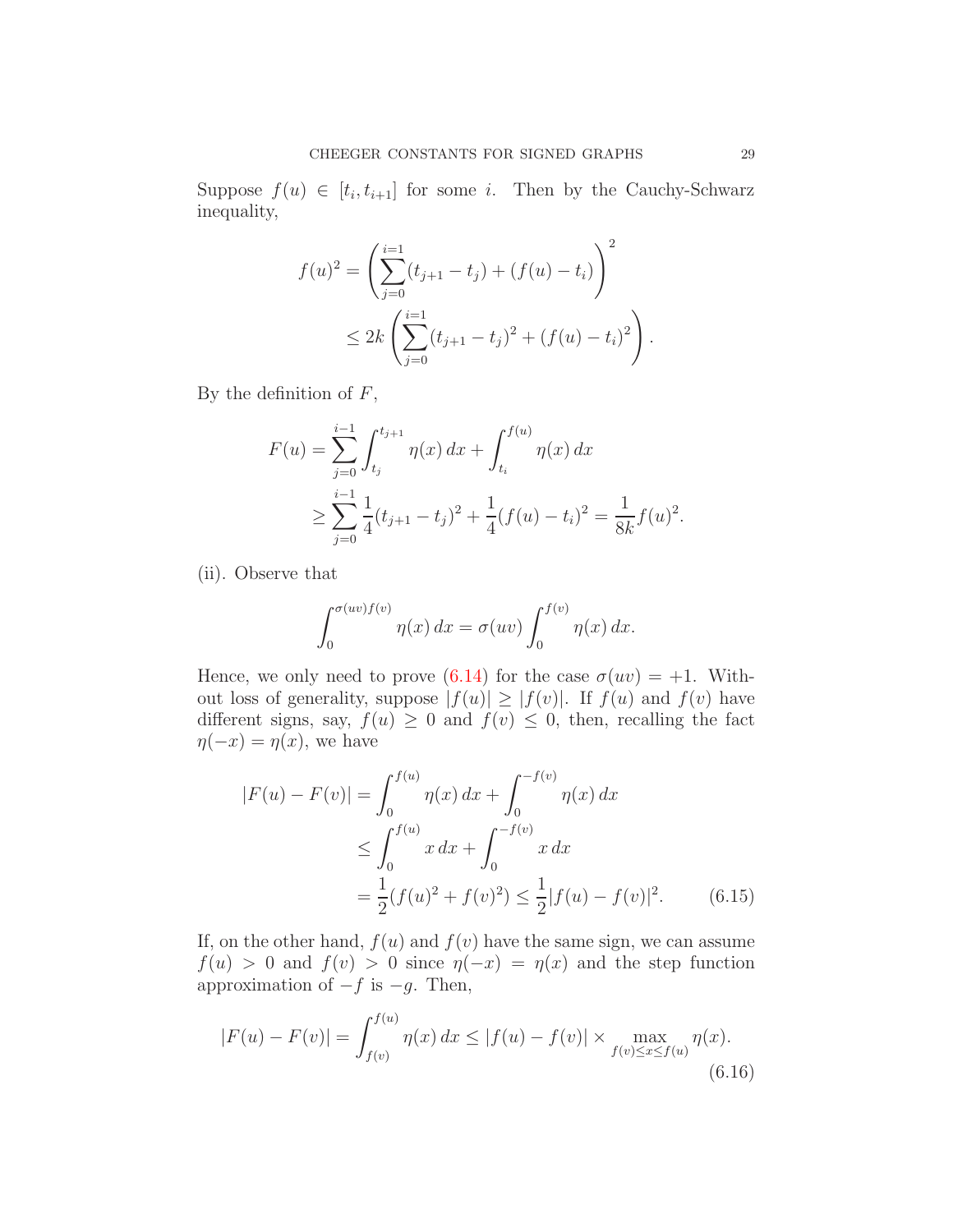Using the definition of  $\eta$ , we estimate

<span id="page-29-0"></span>
$$
\eta(x) \le \min\{|x - g(u)|, |x - g(v)|\} \le \frac{1}{2}(|x - g(u)| + |x - g(v)|)
$$
  
\n
$$
\le \frac{1}{2} (|x - f(u)| + |f(u) - g(u)| + |x - f(v)| + |f(v) - g(v)|)
$$
  
\n
$$
= \frac{1}{2} (|f(u) - f(v)| + |f(u) - g(u)| + |f(v) - g(v)|). \tag{6.17}
$$

Combining  $(6.15)$ ,  $(6.16)$ , and  $(6.17)$  leads to  $(6.14)$ .

With Lemma  $6.2$  and Lemma  $6.1$  at hand, we derive the following lemma.

<span id="page-29-2"></span>**Lemma 6.3.** For any non-zero function  $f: V \to \mathbb{R}$  and any step function approximation g of f constructed from  $0 = t_0 \leq t_1, \ldots, t_{2k}$  as above, there exists a  $t' \in [0, \max_{u \in V} |f(u)|]$  such that

$$
\beta^{\sigma}(V_f(t'), V_{-f}(t')) \le 4k\mathcal{R}^{\sigma}(f) + 4\sqrt{2}k \frac{\|f - g\|_{\mu}}{\|f\|_{\mu}} \sqrt{d_{\mu}^w \mathcal{R}^{\sigma}(f)}, \quad (6.18)
$$

where  $||f||_{\mu}^2 := \sum_{u \in V} \mu(u) f(u)^2$ .

We point out that the notation  $\|\cdot\|_{\mu_1} = \|\cdot\|$  reduces to the Euclidean norm when  $\mu = \mu_1$ .

*Proof.* Applying Lemma [6.1](#page-25-2) to the function F, we find  $\overline{t} \in [0, \max_u |F(u)|]$ such that  $\mathbb{F}(\mathbb{Z}) = (\mathbb{Z} \setminus \mathbb{F}(\mathbb{Z}))$ 

$$
\beta^{\sigma}(V_F(\overline{t}), V_F(-\overline{t})) \le \frac{\sum_{u \sim v} w_{uv} |F(u) - \sigma(uv) F(v)|}{\sum_u \mu(u) |F(u)|}
$$
  

$$
\le 4k \mathcal{R}^{\sigma}(f)
$$
  
+  $4k \frac{\sum_{u \sim v} w_{uv} |f(u) - \sigma(uv) f(v)| (|f(u) - g(u)| + |f(v) - g(v)|)}{\sum_u \mu(u) f(u)^2}$   

$$
\le 4k \mathcal{R}^{\sigma}(f) + 4k \sqrt{\mathcal{R}^{\sigma}(f)} \frac{\sqrt{\sum_{u \sim v} w_{uv} |(|f(u) - g(u)| + |f(v) - g(v)|)^2}}{\sqrt{\sum_u \mu(u) f(u)^2}}
$$

In the above, we used Lemma [6.2](#page-27-0) for the second inequality and the Cauchy-Schwarz inequality for the last one. Notice that

$$
\sum_{u \sim v} w_{uv} |(|f(u) - g(u)| + |f(v) - g(v)|)^2
$$
  
\n
$$
\leq \frac{1}{2} \sum_{u} \sum_{v,v \sim u} w_{uv} (2|f(u) - g(u)|^2 + 2|f(v) - g(v)|^2)
$$
  
\n
$$
\leq 2d_{\mu}^{w} ||f - g||_{\mu}^{2}.
$$
\n(6.19)

<span id="page-29-1"></span>.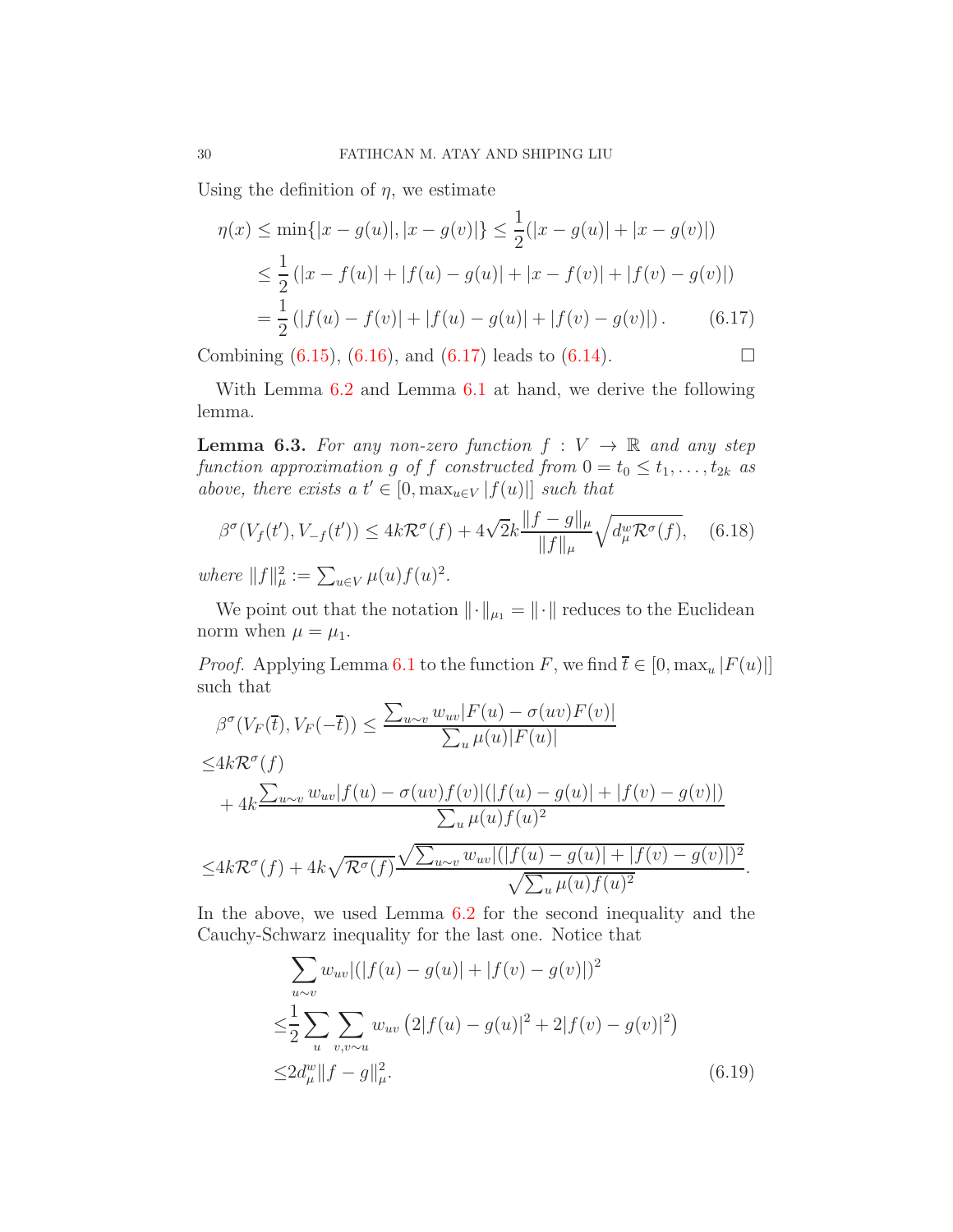Inserting [\(6.19\)](#page-29-1) into the above calculations we obtain

$$
\beta^{\sigma}(V_F(\overline{t}), V_F(-\overline{t})) \leq 4k\mathcal{R}^{\sigma}(f) + 4\sqrt{2k} \frac{\|f - g\|_{\mu}}{\|f\|_{\mu}} \sqrt{d_{\mu}^w \mathcal{R}^{\sigma}(f)}.
$$

Noting that  $f(u) \ge f(v)$  if and only if  $F(u) \ge F(v)$  completes the proof. proof.  $\Box$ 

We are now ready to prove Theorem  $6.2$ .

<span id="page-30-1"></span>**Lemma 6.4.** For any non-zero function  $f: V \to \mathbb{R}$  and any 1 <  $k \leq n$ , there exists  $t' \in [0, \max_{u \in V} |f(u)|]$ , such that at least one of the following estimates holds:

- (i)  $\beta^{\sigma}(V_f(t'), V_f(-t')) \leq 8k\mathcal{R}^{\sigma}(f);$
- (ii) there exists k disjointly supported functions  $f_1, f_2, \ldots, f_k : V \to$  $\mathbb R$  such that for each  $1 \leq i \leq k$ ,

$$
\mathcal{R}^{\sigma}(f_i) < 256d_{\mu}^{\omega} k^2 \frac{\mathcal{R}^{\sigma}(f)^2}{\beta^{\sigma}(V_f(t'), V_f(-t'))^2}.\tag{6.20}
$$

*Proof.* Let  $M := \max_u |f(u)|$ . We construct  $2k + 1$  real numbers  $t_0 \leq$  $t_1 \leq \cdots \leq t_{2k} \leq M$  as follows: Set  $t_0 = 0$ . Suppose that we have already fixed  $t_0, t_1, \ldots, t_{i-1}$ . Now we look for  $t_i \in [t_{i-1}, M]$  such that

$$
\sum_{u:=t_i \le f(u) < -t_{i-1}} \mu(u) |f(u) - \psi_{-t_i, -t_{i-1}}(f(u))|^2 + \sum_{u:t_{i-1} < f(u) \le t_i} \mu(u) |f(u) - \psi_{t_{i-1}, t_i}(f(u))|^2 = C, \tag{6.21}
$$

where

<span id="page-30-0"></span>
$$
C = \frac{\beta^{\sigma}(V_f(t'), V_f(-t'))^2 ||f||_{\mu}^2}{256k^3 d_{\mu}^w \mathcal{R}^{\sigma}(f)}.
$$

Notice that the left hand side of  $(6.21)$  is continuous and non-decreasing with respect to  $t_i$ . We also point out again that  $\psi_{t_{i-1},t_i}(f(u))$  is the closest one of  $\{t_{i-1}, t_i\}$  to  $f(u)$ . If we can find such constants satisfying  $(6.21)$ , we set the smallest one of them to be  $t_i$ ; otherwise, we set  $t_i = M$ . This procedure is considered to be successful if  $t_{2k} = M$ .

If the procedure succeeds, we define a step function  $g$  as in  $(6.10)$ . Then by definition,

$$
||f - g||_{\mu}^{2} \leq 2kC.
$$
 (6.22)

Applying Lemma [6.3,](#page-29-2) we arrive at the inequality

$$
\beta^{\sigma}(V_f(t'), V_f(-t')) \leq 4k\mathcal{R}^{\sigma}(f) + \frac{\beta^{\sigma}(V_f(t'), V_f(-t'))}{2}.
$$

Hence, the estimate (i) holds.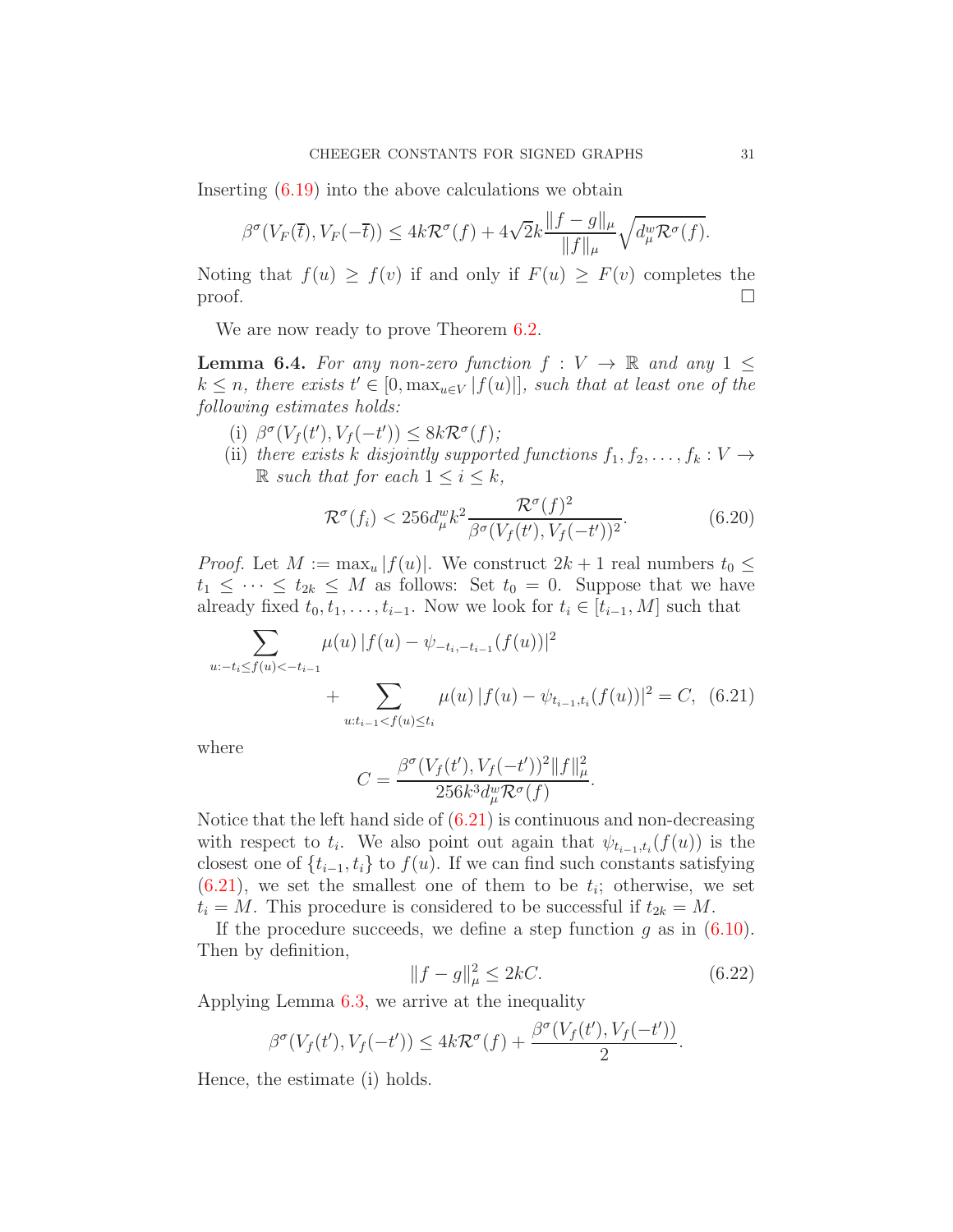If, on the other hand, the procedure fails, that is, if we have  $t_{2k} < M$ , then we define  $2k$  disjointly supported functions as

<span id="page-31-0"></span>
$$
f_i(u) := \begin{cases} -|f(u) - \psi_{-t_{i-1}, t_i}(f(u))|, & \text{if } -t_i \le f(u) \le -t_{i-1};\\ |f(u) - \psi_{t_{i-1}, t_i}(f(v))| & \text{if } t_{i-1} < f(u) \le t_i;\\ 0 & \text{otherwise}, \end{cases} \tag{6.23}
$$

for  $1 \leq i \leq k$ . Recall that  $(6.21)$  ensures  $||f_i||^2 = C$ . Next we estimate the Rayleigh quotients of these functions.

Claim. For any  $\{u, v\} \in E$ ,

$$
\sum_{i=1}^{2k} |f_i(u) - \sigma(uv)f_i(v)|^2 \le |f(u) - \sigma(uv)f(v)|^2.
$$
 (6.24)

Similarly to the proof of Lemma [4.1,](#page-16-2) we only need to prove the claim when  $\sigma(uv) = +1$ .

**Case 1:** u and v lie in the support of the same function  $f_i$ . In this case,

$$
\sum_{i=1}^{2k} |f_i(u) - f_i(v)|^2 = |f_i(u) - f_i(v)|.
$$

If  $f(u)$  and  $f(v)$  have the same sign, say  $f(u) \geq 0$  and  $f(v) \geq 0$ , then we estimate

$$
|f_i(u) - f_i(v)|^2 = ||f(u) - \psi_{t_{i-1}, t_i}(f(u))| - |f(v) - \psi_{t_{i-1}, t_i}(f(v))||^2
$$
  
\n
$$
\leq |f(u) - f(v)|^2.
$$

If  $f(u)$  and  $f(v)$  have different signs, say  $f(u) > 0$  and  $f(v) < 0$ , then

$$
|f_i(u) - f_i(v)|^2 = ||f(u) - \psi_{t_{i-1},t_i}(f(u))| + |f(v) - \psi_{-t_{i},-t_{i-1}}(f(v))||^2
$$
  
\n
$$
\leq ||f(u) - \psi_{t_{i-1},t_i}(f(u))| + |-f(v) - \psi_{t_{i-1},t_i}(-f(v))||^2
$$
  
\n
$$
\leq (|f(u) - t_{i-1}| + |-f(v) - t_{i-1}|)^2 \leq |f(u) - f(v)|^2.
$$

**Case 2:**  $u \in \text{supp}(f_i)$ ,  $v \in \text{supp}(f_j)$ , where  $i \neq j$ . We can assume  $j > i$ . Then,

$$
\sum_{i=1}^{2k} |f_i(u) - f_i(v)|^2 = |f_i(u)|^2 + |f_j(v)|^2.
$$

If  $f(u)$  and  $f(v)$  have the same sign, say  $f(u) \geq 0$  and  $f(v) \geq 0$ , then

$$
|f_i(u)|^2 + |f_j(v)|^2 = |f(u) - \psi_{t_{i-1},t_i}(f(u))|^2 + |f(v) - \psi_{t_{j-1},t_j}(f(v))|^2
$$
  
\n
$$
\leq |f(u) - t_i|^2 + |f(v) - t_i|^2 \leq |f(u) - f(v)|^2.
$$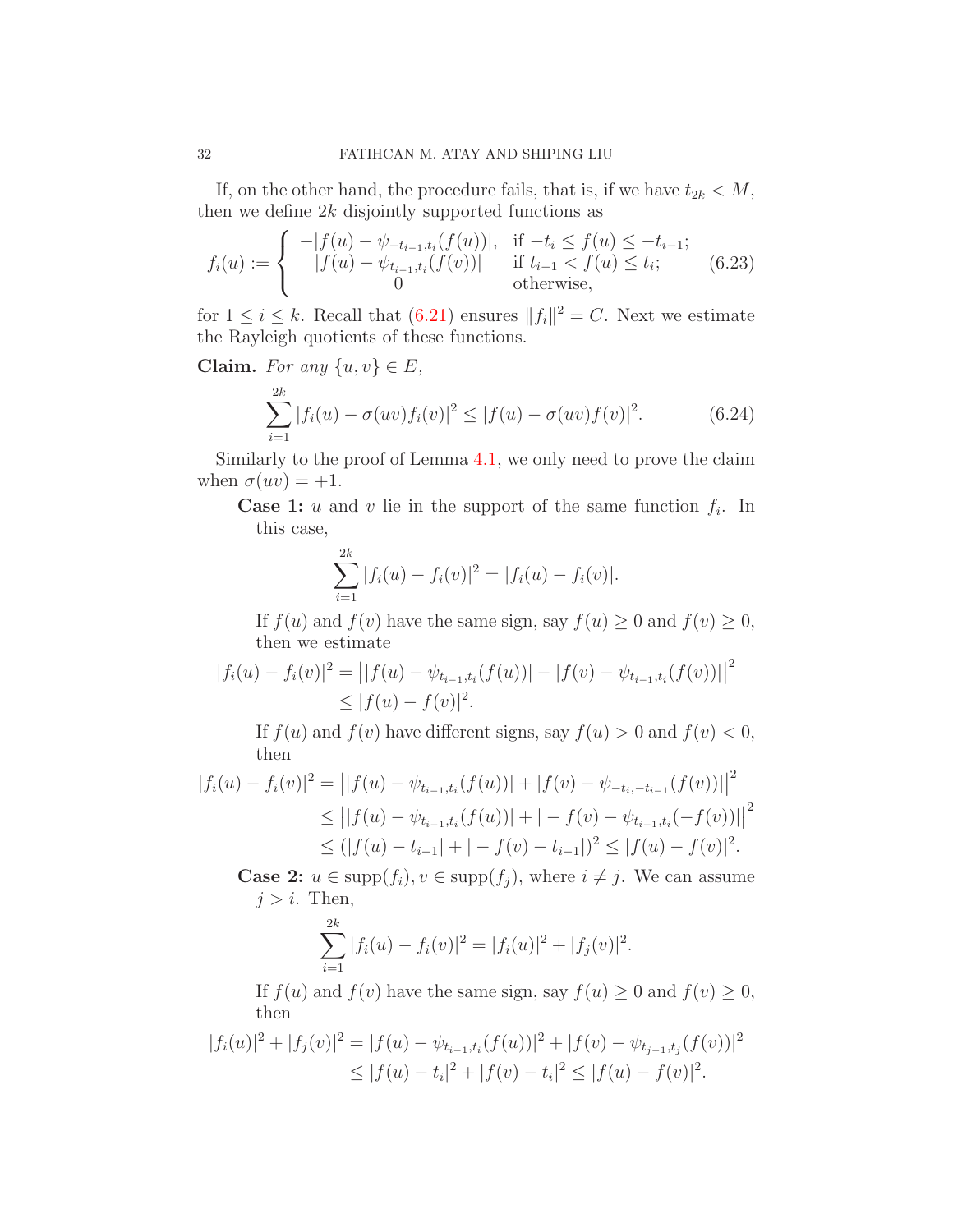If  $f(u)$  and  $f(v)$  have different signs, say  $f(u) \geq 0$  and  $f(v) \leq 0$ , then we estimate

$$
|f_i(u)|^2 + |f_j(v)|^2 = |f(u) - \psi_{t_{i-1},t_i}(f(u))|^2 + |f(v) - \psi_{-t_j,-t_{j-1}}(f(v))|^2
$$
  
= 
$$
|f(u) - \psi_{t_{i-1},t_i}(f(u))|^2 + |-f(v) - \psi_{t_{j-1},t_j}(-f(v))|^2
$$
  

$$
\leq |f(u) - t_{i-1}|^2 + |-f(v) - t_{j-1}|^2 \leq |f(u) - f(v)|^2.
$$

This completes the proof of Claim.

Using the Claim, we calculate

$$
\sum_{i=1}^{2k} \mathcal{R}^{\sigma}(f_i) \sum_{i=1}^{2k} \mathcal{R}^{\sigma}(f_i) = \frac{1}{C} \sum_{i=1}^{2k} \sum_{u \sim v} w_{uv} (f_i(u) - \sigma(uv) f_i(v))^2
$$
  

$$
\leq \frac{1}{C} \sum_{u \sim v} w_{uv} |f(u) - \sigma(uv) f(v)|^2
$$
  

$$
= 256k^3 d_{\mu}^w \frac{\mathcal{R}^{\sigma}(f)^2}{\beta^{\sigma}(V_f(t'), V_f(-t'))^2}.
$$

Let us abbreviate the above estimate as  $\sum_{i=1}^{2k} \mathcal{R}^{\sigma}(f_i) \leq Ck^3$ , where

$$
\mathcal{C}:=\frac{256d^w_{\mu}\mathcal{R}^\sigma(f)^2}{\beta^\sigma(V_f(t'),V_f(-t))^2}.
$$

Then we can find k functions from the set  $\{f_1, f_2, \ldots, f_{2k}\}$ , relabeling them as  $f_1, f_2, \ldots, f_k$  if necessary, such that  $\mathcal{R}^{\sigma}(f_i) < Ck^2$  for  $1 \leq i \leq k$ . This is true since otherwise there exist at least  $k+1$  of  $\{\mathcal{R}^{\sigma}(f_i): 1 \leq i \leq k\}$  $n\}$  with the property  $\mathcal{R}^{\sigma}(f) \geq \mathcal{C}k^2$  which leads to the contradiction that  $\sum_{i=1}^{2k} \mathcal{R}^{\sigma}(f) \geq \mathcal{C}k^2(k+1) \geq \mathcal{C}k^3$ . That is, the estimate (ii) holds.  $\square$ 

*Proof of Theorem [6.2.](#page-25-5)* Let  $\phi_1$  be the eigenfunction of  $\Delta^{\sigma}$  corresponding to  $\lambda_1(\Delta^{\sigma})$ . We have  $\lambda_1(\Delta^{\sigma}) = \mathcal{R}^{\sigma}(\phi_1)$ . Moreover, by the definition  $(3.2)$  of  $h_1^{\sigma}(\mu_d)$ ,

$$
h_1^{\sigma}(\mu_d) \leq \beta^{\sigma}(V_{\phi_1}(t'), V_{\phi_1}(-t')), \text{ for any } t' \in \left[0, \max_{u \in V} \phi_1(u)\right].
$$

Combining the above two observations with Lemma [6.4,](#page-30-1) we obtain the following property of  $\phi_1$ : For any  $1 \leq k \leq n$ , at least one of the following two estimates holds:

(i) 
$$
h_1^{\sigma}(\mu_d) \leq 8k\lambda_1(\Delta^{\sigma});
$$
 (ii)  $\frac{\lambda_k(\Delta^{\sigma})}{2} < 256k^2 \frac{\lambda_1(\Delta^{\sigma})^2}{h_1^{\sigma}(\mu_d)^2}.$ 

Note that in (ii), we have used Lemma [2.2](#page-7-2) and the fact that  $d_{\mu_d}^w = 1$ for the degree measure  $\mu_d$ . Now rearranging the estimate in (ii) and taking the square root of both sides, Theorem [6.2](#page-25-5) is proved.  $\Box$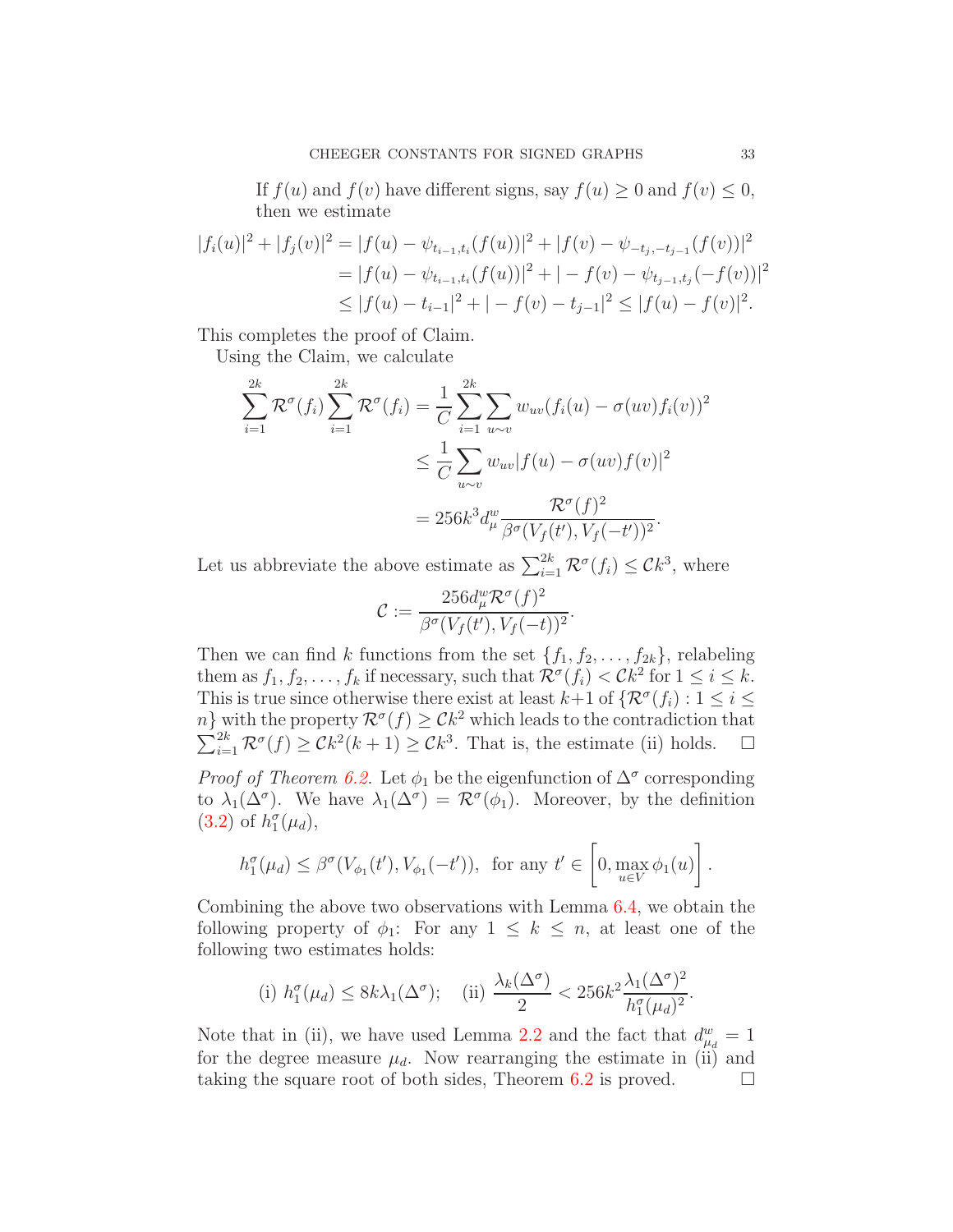We further have the following higher-order estimates.

<span id="page-33-0"></span>**Theorem 6.3.** There exists an absolute constant  $C$  such that for any signed graph  $\Gamma = (G, \sigma)$  and any  $1 \leq k \leq l \leq n$ ,

$$
h_k^{\sigma}(\mu_d) < Clk^6 \frac{\lambda_k(\Delta^{\sigma})}{\sqrt{\lambda_l(\Delta^{\sigma})}}.\tag{6.25}
$$

This generalizes the corresponding results for unsigned graphs given in [\[34\]](#page-41-2) and [\[38\]](#page-41-1).

*Proof of Theorem [6.3.](#page-33-0)* Combining Lemma [5.3](#page-24-1) and the fact  $(5.4)$ , we obtain the following property: For any  $k \in \{1, 2, ..., n\}$ , there exist k disjointly supported functions  $\psi_1, \psi_2, \ldots, \psi_k : V \to \mathbb{R}$  such that

<span id="page-33-1"></span>
$$
\mathcal{R}^{\sigma}(\psi_i) \le C k^6 \lambda_k(\Delta^{\sigma}), \text{ for each } 1 \le i \le k,
$$
 (6.26)

where  $C$  is an absolute constant.

Lemma [6.4](#page-30-1) tells the following fact: For any  $1 \leq i \leq k$  and any  $k \leq l \leq n$ , there exists a  $t_{i,l} \in [0, \max_{u \in V} |\psi_i(u)|]$ , such that at least one of the following two estimates holds:

(i) 
$$
\beta^{\sigma}(V_{\psi_i}(t_{i,l}), V_{\psi_i}(-t_{i,l})) \leq 8l\mathcal{R}^{\sigma}(\psi_i);
$$
  
\n(ii)  $\frac{\lambda_l(\Delta^{\sigma})}{2} < 256l^2 \frac{\mathcal{R}^{\sigma}(\psi_i)^2}{\beta^{\sigma}(V_{\psi_i}(t_{i,l}), V_{\psi_i}(-t_{i,l}))^2}.$ 

Note that in (ii), we have used Lemma [2.2](#page-7-2) and the fact that  $d_{\mu_d}^w = 1$ . Let  $i_0 \in \{1, \ldots, k\}$  be the index satisfying

$$
\beta^{\sigma}(V_{\psi_{i_0}}(t_{i_0,l}), V_{\psi_{i_0}}(-t_{i_0,l})) = \max_{1 \leq i \leq k} \beta^{\sigma}(V_{\psi_i}(t_{i,l}), V_{\psi_i}(-t_{i,l})).
$$

By the definition [\(3.19\)](#page-14-2) of  $h_k^{\sigma}(\mu_d)$ , we obtain

<span id="page-33-2"></span>
$$
h_k^{\sigma}(\mu_d) \le \beta^{\sigma}(V_{\psi_{i_0}}(t_{i_0,l}), V_{\psi_{i_0}}(-t_{i_0,l})).
$$
\n(6.27)

Inserting  $(6.26)$  and  $(6.27)$  into the estimates (i) and (ii), we obtain the following fact: For any  $1 \leq k \leq l \leq n$ , at least one of the two estimates holds:

(i') 
$$
h_k^{\sigma}(\mu_d) \leq 8Clk^6 \lambda_k(\Delta^{\sigma});
$$
 (ii')  $\frac{\lambda_l(\Delta^{\sigma})}{2} < 256l^2 \frac{(Ck^6 \lambda_k(\Delta^{\sigma}))^2}{h_k^{\sigma}(\mu_d)^2}.$ 

Rearranging the estimate in (ii') and taking the square root of both sides, we obtain

$$
h_k^{\sigma}(\mu_d) < 16\sqrt{2}Clk^6 \frac{\lambda_k(\Delta^{\sigma})}{\sqrt{\lambda_l(\Delta^{\sigma})}}.
$$

Using the fact  $\lambda_l(\Delta^{\sigma}) \leq 2$ , (i') implies

$$
h_k^{\sigma}(\mu_d) \le 8\sqrt{2}Clk^6 \frac{\lambda_k(\Delta^{\sigma})}{\sqrt{\lambda_l(\Delta^{\sigma})}}.
$$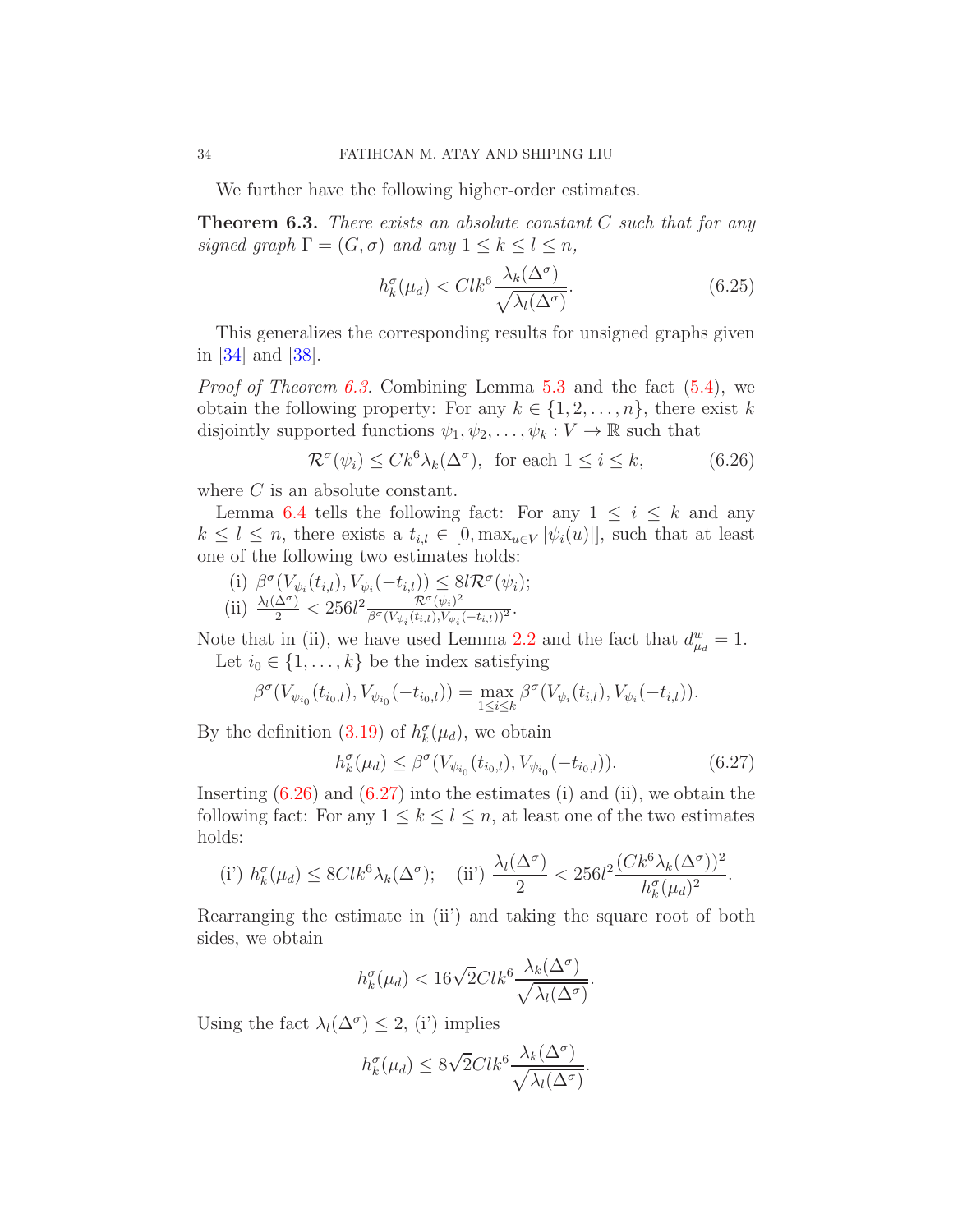This completes the proof.

Remark 6.1. Theorems [6.1](#page-25-1) and [6.3](#page-33-0) suggest that the well-known eigengap heuristic [\[39,](#page-41-9) [34\]](#page-41-2) for the traditional spectral clustering algorithm still holds for signed networks. That is, in case that  $\lambda_k(\Delta^{\sigma})$  is small and  $\lambda_{k+1}(\Delta^{\sigma})$  is large, it is better to cluster the data into k almost-balanced subgraphs.

By setting  $\mu = \mu_1$ , we obtain the following results for  $L^{\sigma}$ .

**Theorem 6.4.** Given any signed graph  $\Gamma = (G, \sigma)$  and any  $1 \leq k \leq n$ , at least one of the following holds:

(i). 
$$
h_1^{\sigma}(\mu_1) \leq 8k\lambda_1(L^{\sigma});
$$
 (ii).  $h_1^{\sigma}(\mu_1) < 16\sqrt{2d_{\max}}k \frac{\lambda_1(L^{\sigma})}{\sqrt{\lambda_k(L^{\sigma})}}.$  (6.28)

Recalling that  $\lambda_k(L^{\sigma}) \leq 2d_{\max}$ , we further obtain the following corollaries.

**Corollary 6.1.** For any signed graph  $\Gamma$  and any  $1 \leq k \leq n$ ,

$$
h_1^{\sigma}(\mu_1) < 16\sqrt{2d_{max}}k \frac{\lambda_1(L^{\sigma})}{\sqrt{\lambda_k(L^{\sigma})}}.\tag{6.29}
$$

<span id="page-34-0"></span>**Corollary 6.2.** There exists an absolute constant  $C$  such that for any signed graph  $\Gamma$  and  $1 \leq k \leq l \leq n$ ,

$$
h_k^{\sigma}(\mu_1) < C\sqrt{d_{max}}lk^6 \frac{\lambda_k(L^{\sigma})}{\sqrt{\lambda_l(L^{\sigma})}}.\tag{6.30}
$$

We comment at this point that the previous estimates about  $h_k^{\sigma}(\mu_d)$ and  $\lambda_k(\Delta^{\sigma})$  can be directly translated into estimates for  $h_k^{\sigma}(\mu_d)$  and  $2 - \lambda_{n-k+1}(\Delta^{\sigma})$  by duality. This is due to Lemma [2.1,](#page-7-3) which says that

$$
2 - \lambda_{n-k+1}(\Delta^{\sigma}) = \lambda_k(\Delta^{-\sigma}).
$$

For example, the dual version of Theorem [4.1](#page-15-1) can be stated as follows.

**Theorem 6.5.** Given a signed graph  $\Gamma = (G, \sigma)$ , we have

$$
\frac{2 - \lambda_n(\Delta^{\sigma})}{2} \le \widetilde{h}_1^{\sigma}(\mu_d) \le \sqrt{2(2 - \lambda_n(\Delta^{\sigma}))}.
$$
 (6.31)

We omit the dual versions of Theorems [5.1,](#page-19-2) [6.1](#page-25-1) and [6.3](#page-33-0) here. Actually, these results are good demonstrations of a general antithetical duality principle discussed by Harary [\[25\]](#page-41-4).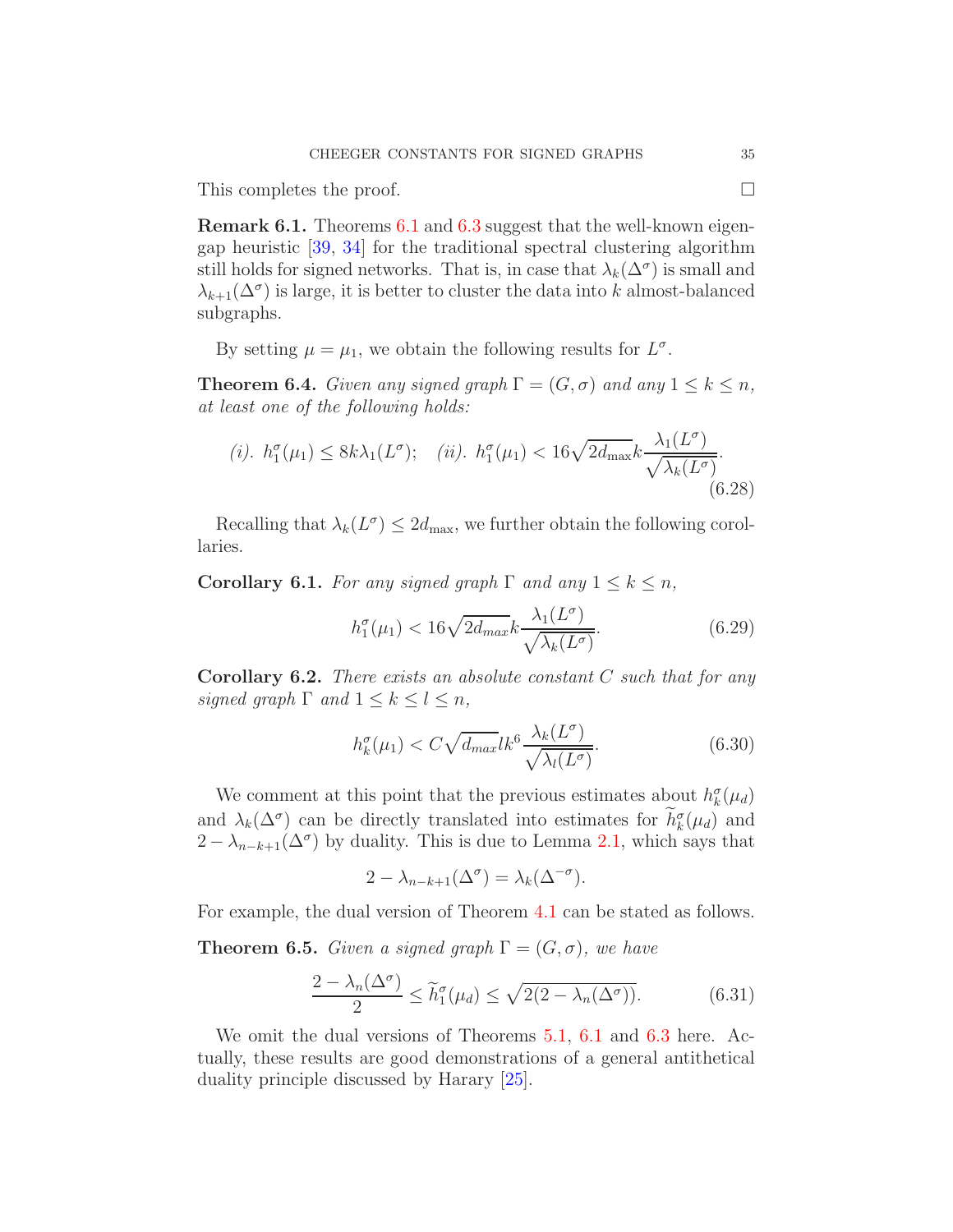<span id="page-35-0"></span>7. SIGNED TRIANGLES AND THE SPECTRAL GAPS  $\lambda_1$  AND  $2 - \lambda_n$ 

In this section, we prove an estimate for  $\lambda_1(\Delta^{\sigma})$  and  $2 - \lambda_n(\Delta^{\sigma})$  in terms of the number of signed triangles. We will also discuss a similar result for the non-normalized Laplace matrix  $L^{\sigma}$ .

We first introduce some notation. For a given edge  $\{u, v\}$ , we divide the neighborhood  $N_u := \{u'|u' \sim u\}$  of a vertex u into disjoint parts as

$$
N_u = N_u^1 \cup N_{uv}^+ \cup N_{uv}^-
$$

where

$$
N_u^1 := \{u'|u' \sim u, u' \not\sim v\},
$$
  
\n
$$
N_{uv}^+ := \{u'|u' \sim u, u' \sim v, \sigma(uv)\sigma(vu')\sigma(u'u) = +1\},
$$
  
\n
$$
N_{uv}^- := \{u'|u' \sim u, u' \sim v, \sigma(uv)\sigma(vu')\sigma(u'u) = -1\}.
$$

and

Similarly, we have the partition  $N_v = N_v^1 \cup N_{uv}^+ \cup N_{uv}^-$ . Let us denote

$$
N_{uv} = N_{uv}^+ \cup N_{uv}^-
$$

and denote the number of positive and negative triangles including an edge  $\{u, v\}$  by  $\sharp^+(u, v)$  and  $\sharp^-(u, v)$ , respectively, where

$$
\sharp^+(u,v) := \sum_{u' \in N_{uv}^+} 1 \text{ and } \sharp^-(u,v) := \sum_{u' \in N_{uv}^-} 1.
$$

Note that the quantities  $\sharp^+(u, v), \sharp^-(u, v)$  are switching invariant and their unsigned counterpart has an interesting close relation with the Ollivier-Ricci curvature of the underlying graph  $G$  [\[7,](#page-40-18) [30\]](#page-41-18). We prove the following theorem.

<span id="page-35-2"></span>**Theorem 7.1.** For a signed graph  $\Gamma = (G, \sigma)$ ,

$$
\frac{w^2}{W} \frac{\min_{u \sim v} \sharp^{-}(u, v)}{\max_u d_u} \le \lambda_1(\Delta^{\sigma}) \le \dots \le \lambda_N(\Delta^{\sigma}) \le 2 - \frac{w^2}{W} \frac{\min_{u \sim v} \sharp^{+}(u, v)}{\max_u d_u},\tag{7.1}
$$

where  $w = \min_{u \sim v} w_{uv}$  and  $W = \max_{u \sim v} w_{uv}$ .

This result is obtained by considering the iterated matrix  $\Delta^{\sigma}[2]$  (see [\(7.2\)](#page-35-1) below), extending an idea of Bauer, Jost and the second named author [\[7\]](#page-40-18) for the unsigned case.

Proof of Theorem [7.1.](#page-35-2) We consider an iterated matrix

<span id="page-35-1"></span>
$$
\Delta^{\sigma}[2] = I - (D^{-1}A^{\sigma})^2. \tag{7.2}
$$

Then, for any function  $f: V \to \mathbb{R}$  and any  $u \in V$ ,

$$
\Delta^{\sigma}[2]f(u) = f(u) - \frac{1}{d_u} \sum_v \sum_{u' \in N_{uv}} \frac{w_{u'u}w_{u'v}}{d_{u'}} \sigma(u'u)\sigma(u'v)f(v).
$$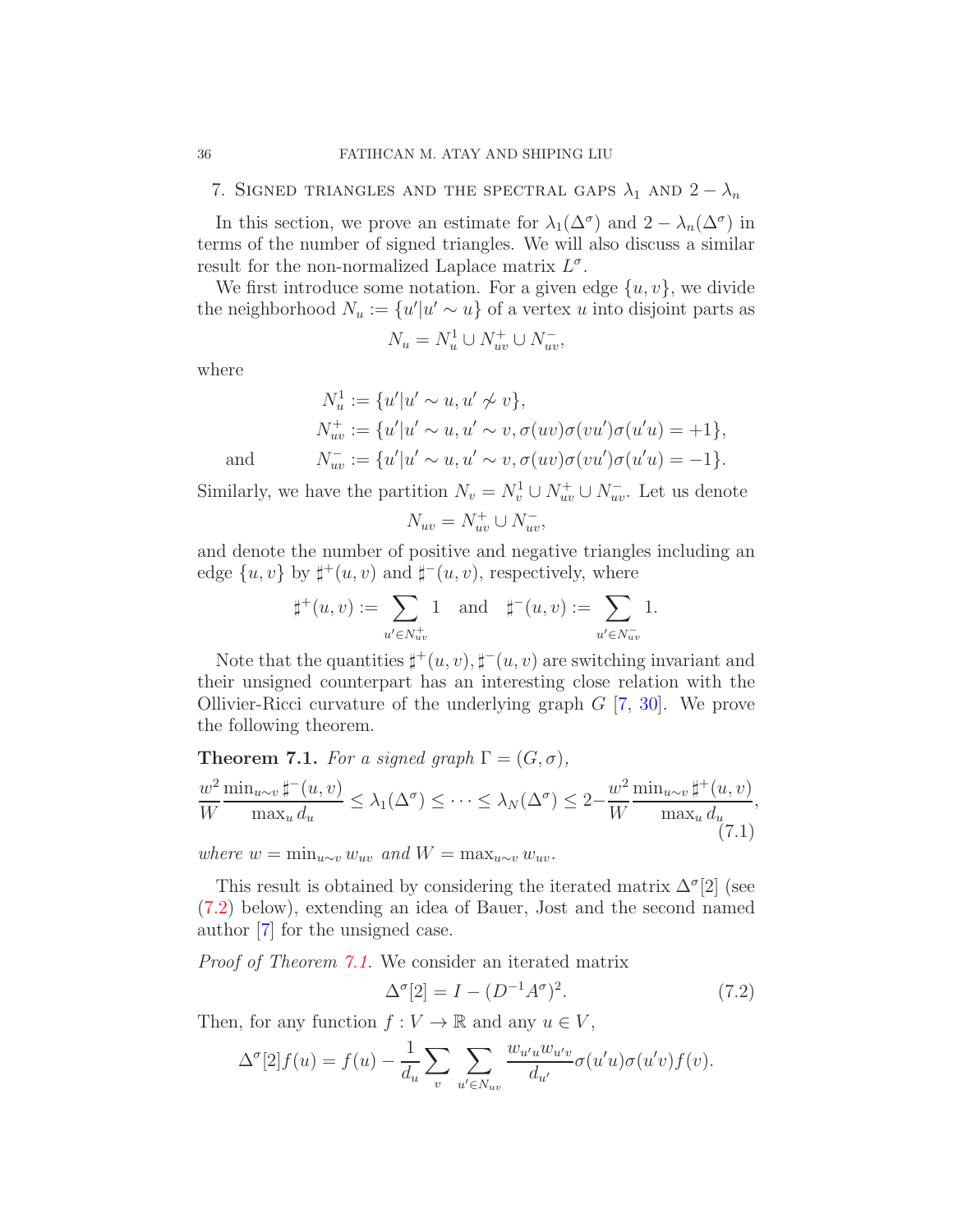Let  $f_n$  be the corresponding eigenfunction of  $\lambda_n(\Delta^{\sigma})$ . Then,

$$
\frac{(f_n, \Delta^\sigma[2]f_n)_\mu}{(f_n, \Delta^\sigma f_n)_\mu} = \frac{(f_n, [1 - (1 - \lambda_n(\Delta^\sigma))^2]f_n)_\mu}{(f_n, \lambda_n(\Delta^\sigma)f_n)_\mu} = 2 - \lambda_n(\Delta^\sigma). \tag{7.3}
$$

Note  $\lambda_n(\Delta^{\sigma})(f_n, f_n)_{\mu} \neq 0$ , hence the above expression is proper. Furthermore,

<span id="page-36-1"></span><span id="page-36-0"></span>
$$
(f_n, \Delta^{\sigma} f_n)_{\mu} = \sum_{u \sim v} (f_n(u) - \sigma(uv) f_n(v))^2, \qquad (7.4)
$$

and

$$
(f_n, \Delta^{\sigma}[2]f_n)_{\mu}
$$
  
=  $\sum_{u} f_n(u) \sum_{v} \sum_{u' \in N_{uv}} \frac{w_{u'u}w_{u'v}}{d_{u'}} (f_n(u) - \sigma(u'u)\sigma(u'v)f_n(v))$   
=  $\sum_{(u,v)} \sum_{u' \in N_{uv}} \frac{w_{u'u}w_{u'v}}{d_{u'}} (f_n(u) - \sigma(u'u)\sigma(u'v)f_n(v))^2$   
 $\ge \sum_{u \sim v} \sum_{u' \in N_{uv}^+} \frac{w_{u'u}w_{u'v}}{d_{u'}} (f_n(u) - \sigma(u'u)\sigma(u'v)f_n(v))^2.$ 

In the above,  $\sum_{(u,v)}$  stands for the summation over unordered pair of vertices  $u, v$ . Inserting the above estimate and the equality  $(7.4)$  into  $(7.3)$ , we obtain

$$
2 - \lambda_n(\Delta^{\sigma}) \ge \frac{\sum_{u \sim v} \sum_{u' \in N_{uv}^+} \frac{w_{u'u}w_{u'v}}{d_{u'}} (f_n(u) - \sigma(u'u)\sigma(u'v)f_n(v))^2}{\sum_{u \sim v} w_{uv} (f_n(u) - \sigma(uv)f_n(v))^2}
$$
  

$$
\ge \frac{w^2}{W} \min_{u \sim v} \sum_{u' \in N_{uv}^+} \frac{1}{d_{u'}} \ge \frac{w^2}{W} \frac{\min_{u \sim v} \sharp^+(u, v)}{\max_u d_u}.
$$

Using Lemma [2.1,](#page-7-3) the lower bound estimate for  $\lambda_1(\Delta^{\sigma})$  follows from duality.  $\Box$ 

For the signed non-normalized Laplace matrix  $L^{\sigma}$ , we have the following estimate.

<span id="page-36-2"></span>**Theorem 7.2.** For a signed unweighted graph  $\Gamma = (G, \sigma)$ ,

$$
\lambda_N(L^{\sigma}) \le \max_{u \sim v} \{ d_u + d_v - \sharp^+(u, v) \}. \tag{7.5}
$$

This result improves the estimate  $\lambda_N(L^{\sigma}) \leq \max_{u \sim v} \{d_u + d_v\}$  due to Hou, Li, and Pan [\[29\]](#page-41-11). In fact, Theorem [7.2](#page-36-2) answers the question asked in their paper [\[29,](#page-41-11) remark after Theorem 3.5].

The techniques we used in the proof of Theorem [7.1](#page-35-2) do not work for  $L^{\sigma}$ . For example, we do not have a clear relation between the eigenvalues of  $D - A^{\sigma}$  and  $D - (A^{\sigma})^2$  as in [\(7.3\)](#page-36-1) anymore. Actually,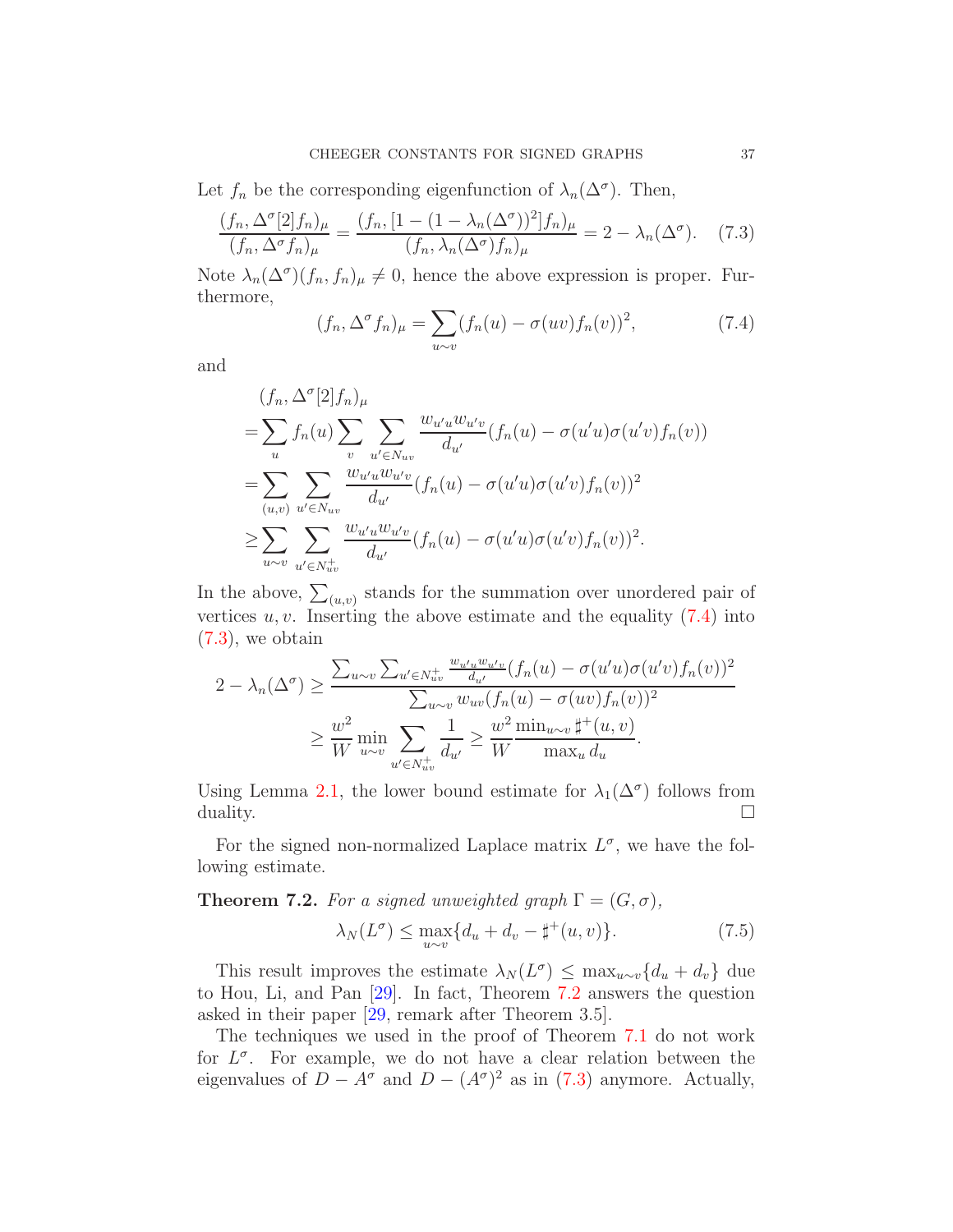the underlying idea of the proof of Theorem [7.1](#page-35-2) is that the normalized operator encodes certain random process on the graph, which is not true for the non-normalized operator. We will employ different ideas, which are adapted from Das [\[19\]](#page-40-19) and Rojo [\[47\]](#page-42-15). In fact, we shall prove the following result.

<span id="page-37-0"></span>**Theorem 7.3.** For a signed graph  $\Gamma = (G, \sigma)$ ,

$$
\lambda_n(L^{\sigma}) \leq \frac{1}{2} \max_{u \sim v} \{d_u + d_v + \sum_{u' \in N_u^1} w_{u'u} + \sum_{u' \in N_v^1} w_{u'v} + \sum_{u' \in N_{uv}^1} (w_{u'u} + w_{u'v}) + \sum_{u' \in N_{uv}^1} |w_{u'u} - w_{u'v}|\}.
$$

Observe that Theorem [7.2](#page-36-2) is a direct corollary of this theorem, since when  $\Gamma$  is a signed unweighted graph, we have  $d_u = |N_u^1| + |N_{uv}^+| + |N_{uv}^-|$ .

*Proof of Theorem [7.3.](#page-37-0)* Let  $f_n$  be the eigenfunction corresponding to  $\lambda_n(L^{\sigma})$ . Without loss of generality, suppose  $f_n(u) = \max_{u' \in V} |f_n(u')|$ , and

$$
\sigma(uv)f_n(v) = \min_{u' \in N_u} \sigma(uu')f_n(u').
$$

First, observe that  $f_n(u) - \sigma(uv) f_n(v) \neq 0$ . (Because otherwise we would have  $\sigma(uu')f_n(u') = f_n(u)$  for any  $u' \in N_u$ , which would imply  $\lambda_n(L^{\sigma})f_n(u) = L^{\sigma}f_n(u) = 0$ , a contradiction.) Then we calculate

$$
\lambda_n(L^{\sigma})(f_n(u) - \sigma(uv)f_n(v))
$$
  
=  $L^{\sigma}f_n(u) - \sigma(uv)L^{\sigma}f_n(v)$   
=  $d_uf_n(u) - \sum_{u' \in N_u} w_{u'u}\sigma(uu')f_n(u')$   
 $- d_v\sigma(uv)f_n(v) + \sum_{u' \in N_v} w_{u'v}\sigma(uv)\sigma(u'v)f_n(u').$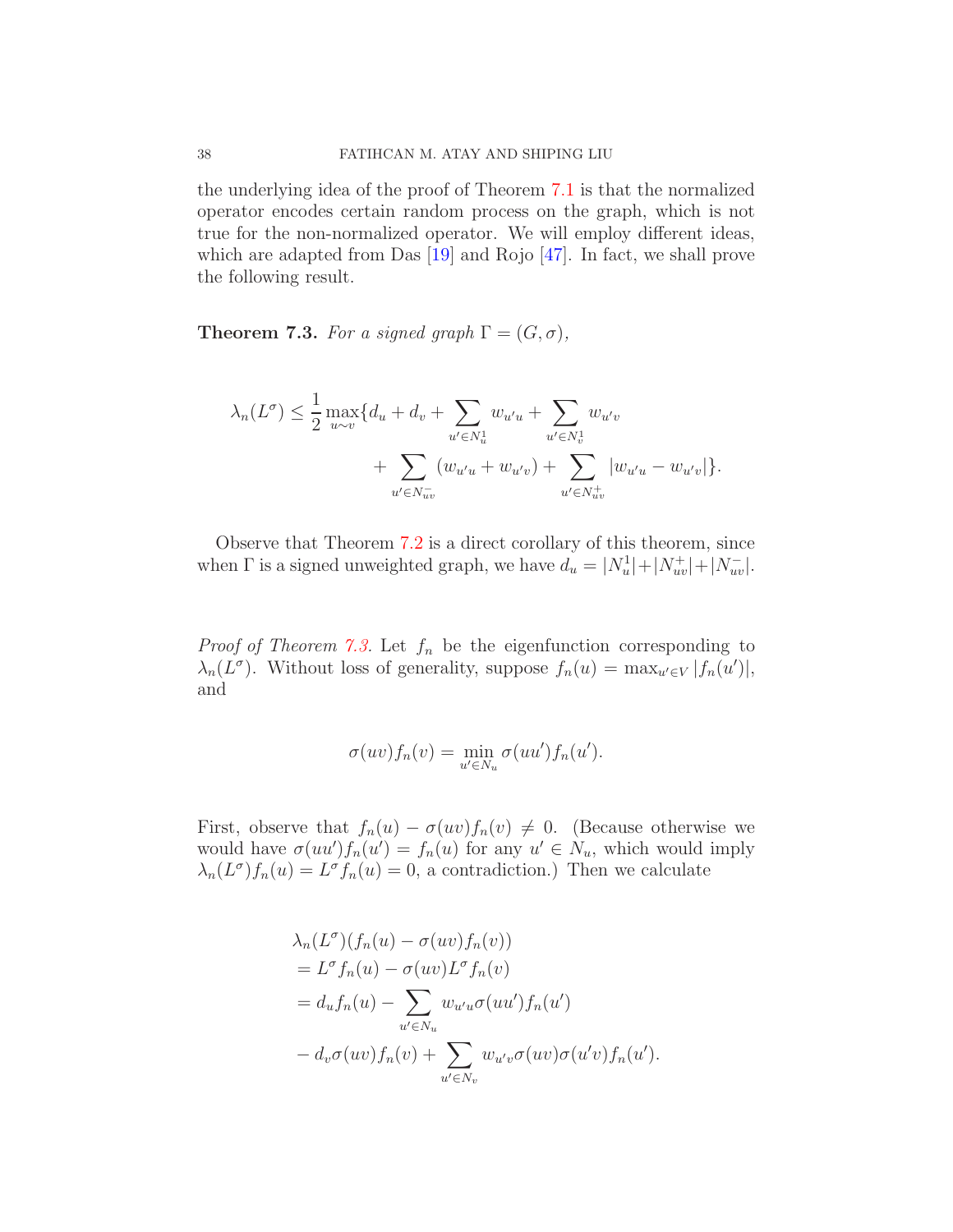Using the facts that  $\sigma(uu')f_n(u') \geq \sigma(uv)f_n(v)$  for any  $u' \in N_u$  and  $\sigma(uv)\sigma(u'v) \leq 1$  for any  $u' \in N_v$ , we continue to estimate:

$$
\lambda_n(L^{\sigma})(f_n(u) - \sigma(uv)f_n(v))
$$
\n
$$
\leq d_u f_n(u) - \sigma(uv)f_n(v) \sum_{u' \in N_u^1 \cup N_{uv}^-} w_{u'u} - d_v \sigma(uv)f_n(v)
$$
\n
$$
+ f_n(u) \sum_{u' \in N_v^1 \cup N_{uv}^-} w_{u'v} + \sum_{u' \in N_{uv}^+} (w_{u'v} - w_{u'u})\sigma(u'u)f_n(u')
$$
\n
$$
= \frac{1}{2} (f_n(u) - \sigma(uv)f_n(v)) \left( d_u + d_v + \sum_{u' \in N_u^1 \cup N_{uv}^-} w_{u'u} + \sum_{u' \in N_v^1 \cup N_{uv}^-} w_{u'v} \right)
$$
\n
$$
+ \frac{1}{2} (f_n(u) + \sigma(uv)f_n(v)) \left( d_u - \sum_{u' \in N_u^1 \cup N_{uv}^-} w_{u'u} \right)
$$
\n
$$
- \frac{1}{2} (f_n(u) + \sigma(uv)f_n(v)) \left( d_v - \sum_{u' \in N_v^1 \cup N_{u,v}^-} w_{u'v} \right)
$$
\n
$$
+ \sum_{u' \in N_{uv}^+} (w_{u'v} - w_{u'u})\sigma(u'u)f_n(u').
$$

Using the fact that  $d_u - \sum_{u' \in N_u^1 \cup N_{uv}^-} w_{u'u} = \sum_{u' \in N_{uv}^+} w_{u'u}$ , we have

<span id="page-38-0"></span>
$$
\lambda_n(L^{\sigma})(f_n(u) - \sigma(uv)f_n(v))
$$
\n
$$
\leq \frac{1}{2}(f_n(u) - \sigma(uv)f_n(v)) \left( d_u + d_v + \sum_{u' \in N_u^1 \cup N_{uv}^-} w_{u'u} + \sum_{u' \in N_v^1 \cup N_{uv}^-} w_{u'v} \right)
$$
\n
$$
+ \frac{1}{2} \sum_{u' \in N_{uv}^+} (w_{u'v} - w_{u'u})(f_n(u) + \sigma(uv)f_n(v) - 2\sigma(u'u)f_n(u')).
$$
\n(7.6)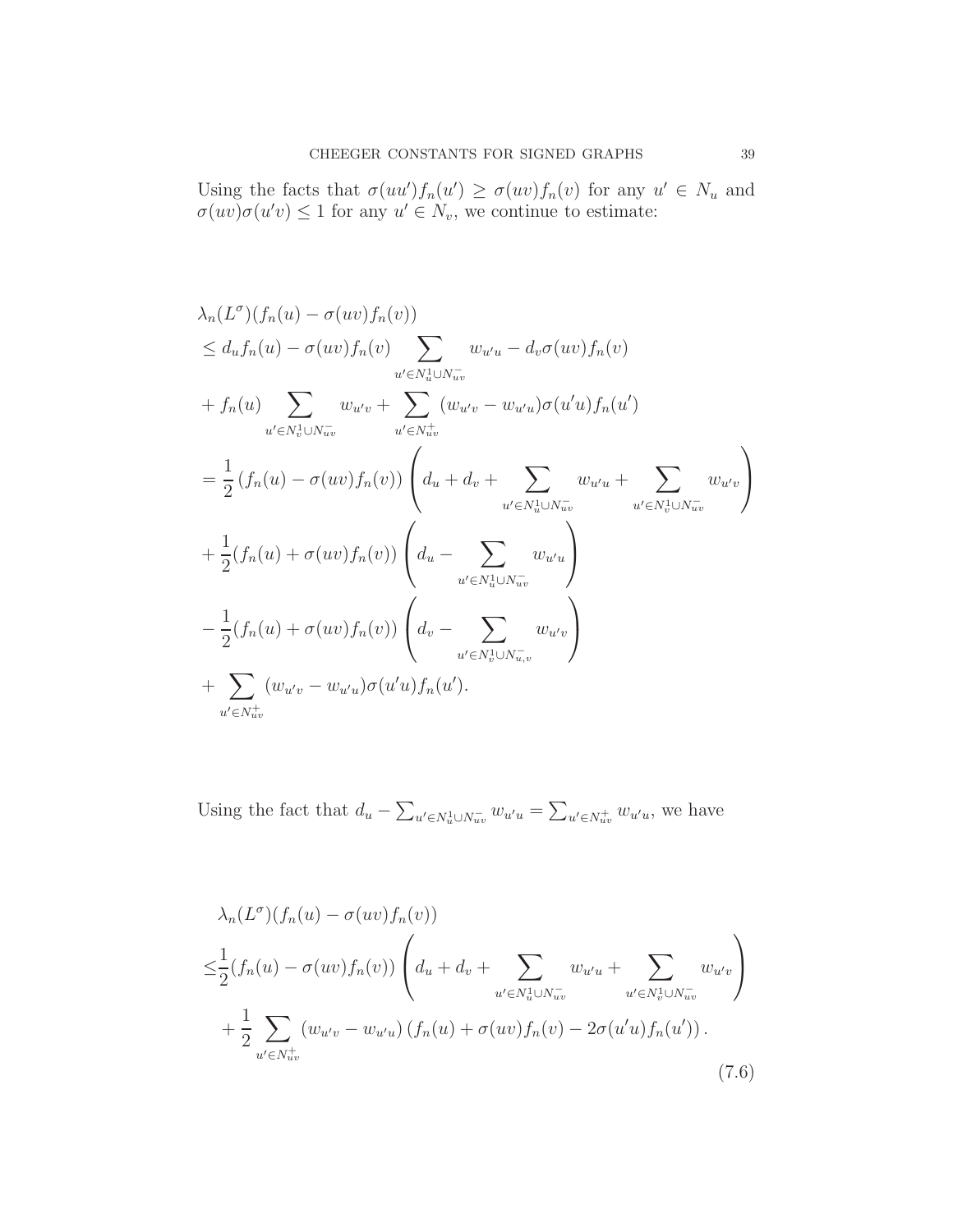For the latter term above, we further estimate

$$
\sum_{u' \in N_{uv}^+} (w_{u'v} - w_{u'u}) (f_n(u) + \sigma(uv) f_n(v) - 2\sigma(u'u) f_n(u'))
$$
\n
$$
\leq \sum_{u' \in N_{uv}^+} |w_{u'v} - w_{u'u}| (f_n(u) - \sigma(u'u) f_n(u'))
$$
\n
$$
+ \sum_{u' \in N_{uv}^+} |w_{u'v} - w_{u'u}| (\sigma(u'u) f_n(u') - \sigma(uv) f_n(v))
$$
\n
$$
= (f_n(u) - \sigma(uv) f_n(v)) \sum_{u' \in N_{uv}^+} |w_{u'v} - w_{u'u}|.
$$

Inserting the above estimate into [\(7.6\)](#page-38-0), we arrive at

$$
\lambda_n(L^{\sigma})(f_n(u) - \sigma(uv)f_n(v))
$$
\n
$$
\leq \frac{1}{2}(f_n(u) - \sigma(uv)f_n(v))\left(d_u + d_v + \sum_{u' \in N_u^1 \cup N_{uv}^-} w_{u'u} + \sum_{u' \in N_v^1 \cup N_{uv}^-} w_{u'v}\right)
$$
\n
$$
+ \frac{1}{2}(f_n(u) - \sigma(uv)f_n(v)) \sum_{u' \in N_{uv}^+} |w_{u'v} - w_{u'u}|.
$$

This completes the proof.

#### <span id="page-39-0"></span>**ACKNOWLEDGEMENTS**

The authors are very grateful to Norbert Peyerimhoff for suggesting the crucial idea leading to Proposition [3.1.](#page-9-3) The authors thank Thomas Zaslavsky for his interest and valuable comments. The main part of this work was conceived when both authors were visiting the Zentrum für *interdisziplinäre Forschung (ZiF)* of Bielefeld University. The authors thank the hospitality of ZiF and the financial support from the ZiF cooperation group "Discrete and Continuous Models in the Theory of Networks". Finally, the authors acknowledge many useful comments of the anonymous referees. SL was partially supported by the EPSRC Grant EP/K016687/1. FMA acknowledges the support of European Union's Seventh Framework Programme (FP7/2007-2013) under grant agreement no. 318723 (MatheMACS).

## <span id="page-39-1"></span>**REFERENCES**

- <span id="page-39-2"></span>[1] R. P. Abelson and M. J. Rosenberg, Symbolic psycho-logic: A model of attitudinal cognition, Behavioral Sci. 3 (1958), 1-13.
- <span id="page-39-3"></span>[2] J. Akiyama, D. Avis, V. Chv´atal and H. Era, Balancing signed graphs. Discrete Appl. Math. 3 (1981), no. 4, 227-233.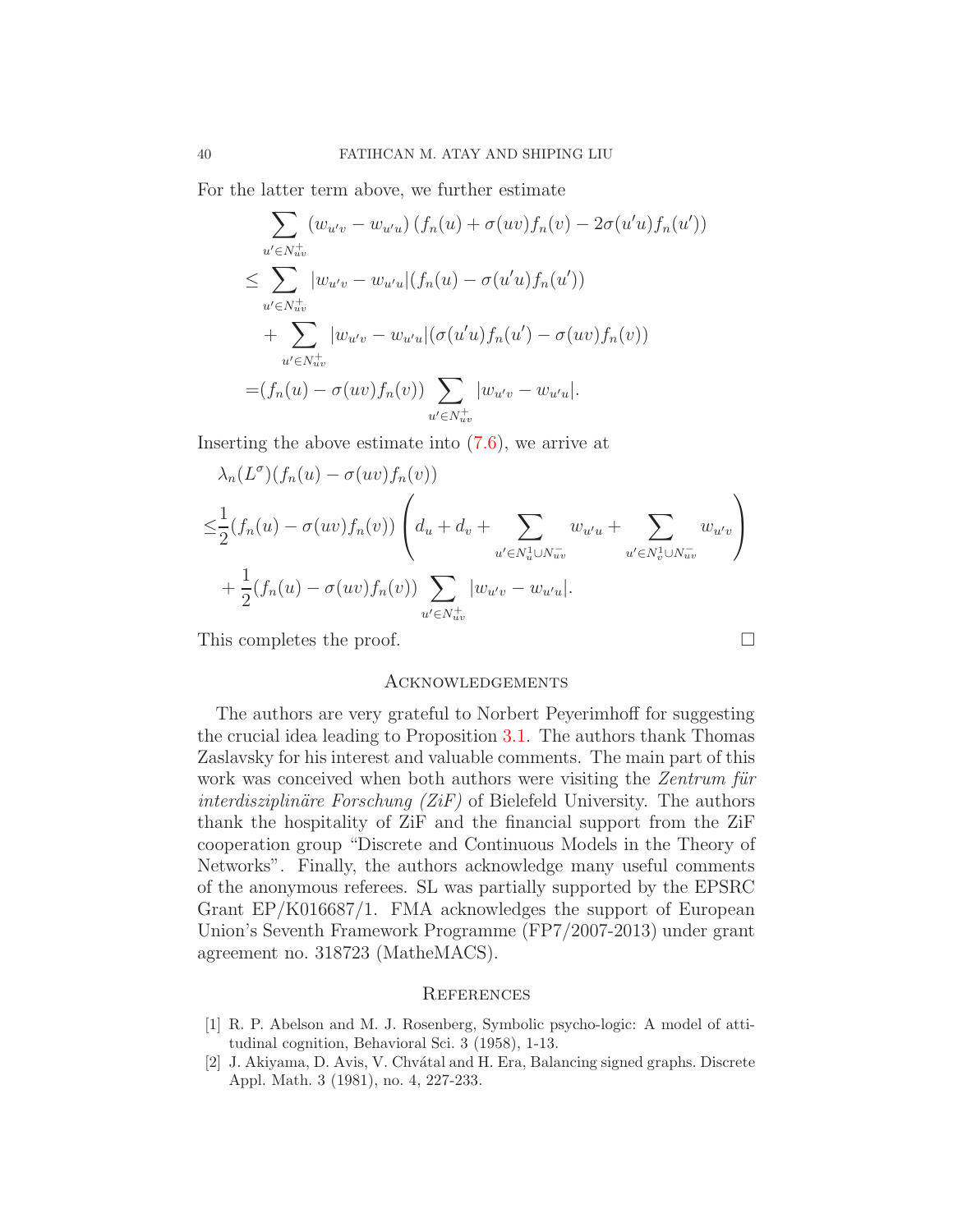- <span id="page-40-3"></span><span id="page-40-2"></span>[3] N. Alon, Eigenvalues and expanders, Theory of computing (Singer Island, Fla., 1984). Combinatorica 6 (1986), no. 2, 83-96.
- <span id="page-40-15"></span>[4] N. Alon and V. Milman,  $\lambda_1$ , isoperimetric inequalities for graphs, and superconcentrators, J. Combin. Theory Ser. B 38 (1985), no. 1, 73-88.
- [5] F. M. Atay and H. Tungel, On the spectrum of the normalized Laplacian for signed graphs: Interlacing, contraction, and replication, Linear Algebra Appl. 442 (2014), 165-177.
- <span id="page-40-6"></span>[6] F. Bauer and J. Jost, Bipartite and neighborhood graphs and the spectrum of the normalized graph Laplacian, Comm. Anal. Geom. 21 (2013), no. 4, 787-845.
- <span id="page-40-18"></span>[7] F. Bauer, J. Jost and S. Liu, Ollivier-Ricci curvature and the spectrum of the normalized graph Laplace operator, Math. Res. Lett. 19 (2012), no. 6, 1185-1205.
- <span id="page-40-14"></span>[8] F. Belardo, Balancedness and the least eigenvalue of Laplacian of signed graphs, Linear Algebra Appl. 446 (2014), 133-147.
- <span id="page-40-12"></span>[9] I. Bieche, R. Maynard, R. Rammal and J. P. Uhry, On the ground states of the frustration model of a spin glass by a matching method of graph theory, J. Phys. A: Math. Gen. 13 (1980), 2553-2576.
- <span id="page-40-13"></span>[10] Y. Bilu and N. Linial, Lifts, discrepancy and nearly optimal spectral gap, Combinatorica 26 (2006), no. 5, 495-519.
- <span id="page-40-10"></span><span id="page-40-9"></span>[11] P. J. Cameron, Cohomological aspects of two-graphs, Math. Z. 157 (1977), 101-119.
- [12] P. J. Cameron, J. J. Seidel and S.V. Tsaranov, Signed graphs, root lattices and Coxeter groups, J. Algebra 164 (1994), no. 1, 173-209.
- <span id="page-40-11"></span>[13] P. J. Cameron and A. L. Wells, Jr., Signatures and signed switching classes, J. Combin. Theory Ser. B 40 (1986), no. 3, 344-361.
- <span id="page-40-7"></span>[14] D. Cartwright and F. Harary, Structural balance: a generalization of Heider's theory, Psychol. Rev. 63 (1956), no. 5, 277-293.
- <span id="page-40-17"></span>[15] N. Cesa-Bianchi, C. Gentile, F. Vitale and G. Zappella, A correlation clustering approach to Link classification in signed networks, Proceedings of the 25th Conference on Learning Theory (COLT 2012), 2012.
- <span id="page-40-0"></span>[16] J. Cheeger, A lower bound for the smallest eigenvalue of the Laplacian, Problems in analysis (Papers dedicated to Salomon Bochner, 1969), pp. 195-199. Princeton Univ. Press, Princeton, N. J., 1970.
- <span id="page-40-4"></span>[17] F. R. K. Chung, Spectral graph theory, CBMS Regional Conference Series in Mathematics 92, American Mathematical Society, Providence, RI, 1997.
- <span id="page-40-8"></span>[18] S. Costantini and A. Provetti, Graph representations of logic programs: properties and comparison, Proceedings of the Sixth Latin American Workshop on Non-monotonic Reasoning, 1-14, 2010.
- <span id="page-40-19"></span>[19] K. Ch. Das, An improved upper bound for Laplacian graph eigenvalues, Linear Algebra Appl. 368 (2003), 269-278.
- <span id="page-40-5"></span>[20] M. Desai and V. Rao. A characterization of the smallest eigenvalue of a graph, J. Graph Theory 18 (1994), no. 2, 181-194.
- <span id="page-40-1"></span>[21] J. Dodziuk, Difference equations, isoperimetric inequality and transience of certain random walks, Trans. Amer. Math. Soc. 284 (1984), no. 2, 787-794.
- <span id="page-40-16"></span>[22] G. Facchetti, G. Iacono and C. Altafini, Computing global structural balance in large-scale signed social networks, PNAS 108 (2011), no. 52, 20953-20958.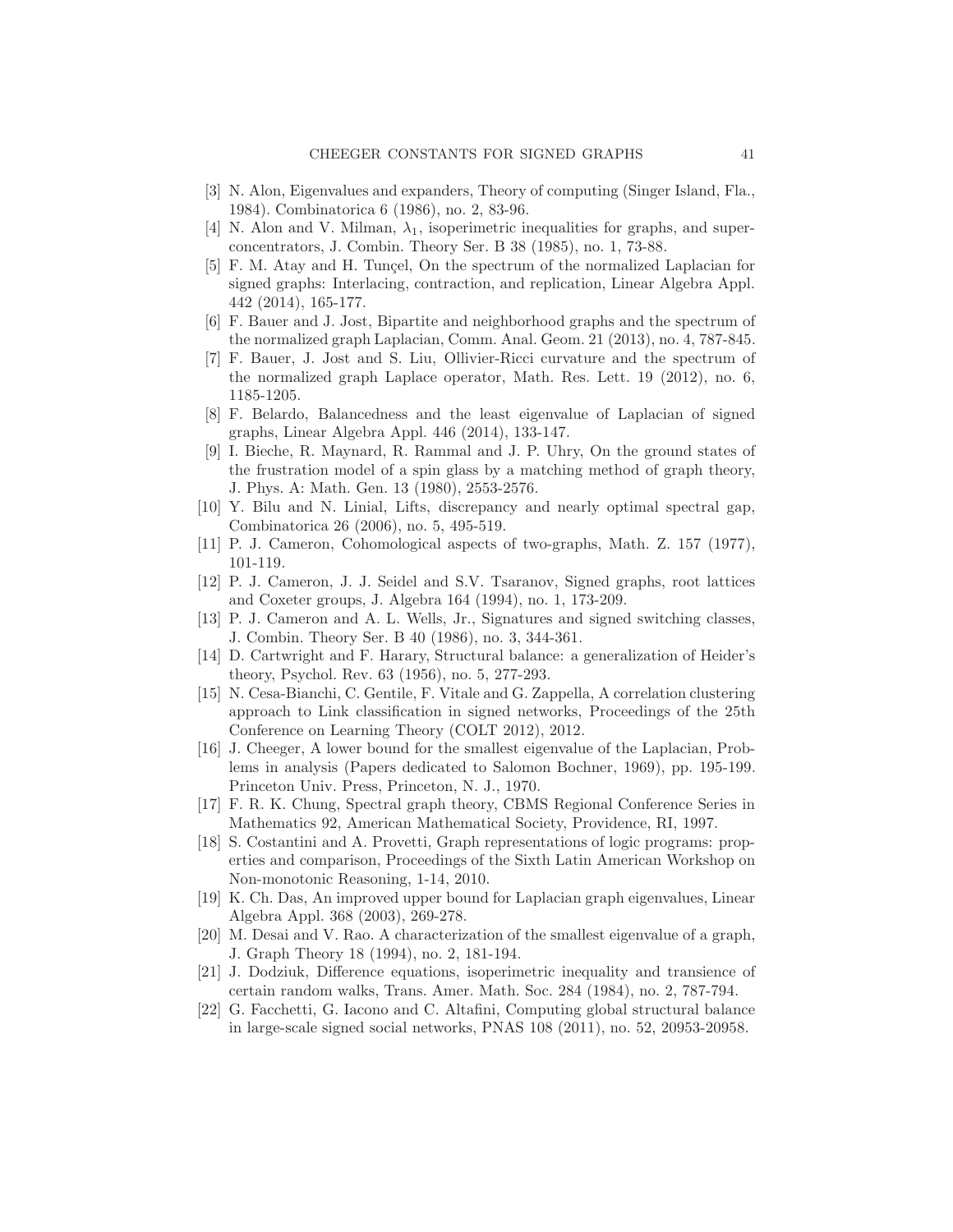- <span id="page-41-14"></span>[23] K. A. Germina, S. Hameed K. and T. Zaslavsky, On products and line graphs of signed graphs, their eigenvalues and energy, Linear Algebra Appl. 435 (2011), no. 10, 2432-2450.
- <span id="page-41-3"></span>[24] F. Harary, On the notion of balance of a signed graph, Michigan Math. J. 2 (1953), no. 2, 143-146.
- <span id="page-41-15"></span><span id="page-41-4"></span>[25] F. Harary, Structural duality, Behavioral Sci. 2 (1957), no. 4, 255-265.
- <span id="page-41-16"></span>[26] F. Harary, On the measurement of structural balance, Behavioral Sci. 4 (1959), 316-323.
- [27] F. Harary and J. A. Kabell, A simple algorithm to detect balance in signed graphs, Math. Social Sci. 1 (1980/81), no. 1, 131-136.
- <span id="page-41-8"></span>[28] Y.-P. Hou, Bounds for the least Laplacian eigenvalue of a signed graph, Acta Math. Sin. (Engl. Ser.) 21 (2005), no. 4, 955-960.
- <span id="page-41-11"></span>[29] Y.-P. Hou, J.-S. Li and Y.-L. Pan, On the Laplacian eigenvalues of signed graphs, Linear Multilinear Algebra 51 (2003), no. 1, 21-30.
- <span id="page-41-18"></span>[30] J. Jost and S. Liu, Ollivier's Ricci curvature, local clustering and curvaturedimension inequalities on graphs, Discrete Comput. Geom. 51 (2014), no. 2, 300-322.
- <span id="page-41-17"></span><span id="page-41-5"></span>[31] J. Kunegis, Applications of structural balance in signed social networks, arXiv:1402.6865, Febuary 2014.
- [32] J. Kunegis, A. Lommatzsch and C. Bauckhage, The Slashdot Zoo: Mining a social network with negative edges, Proceedings of the 18th International Conference on World Wide Web, 741-750, ACM, 2009.
- <span id="page-41-12"></span>[33] J. Kunegis, S. Schmidt, A. Lommatzsch, J. Lerner, E. W. De Luca and S. Albayrak, Spectral analysis of signed graphs for clustering, prediction and visualization, SIAM International Conference on Data Mining-SDM, 559-570, 2010.
- <span id="page-41-2"></span>[34] T.-C. Kwok, L.-C. Lau, Y.-T. Lee, S. Oveis Gharan and L. Trevisan, Improved Cheeger's inequality: Analysis of spectral partitioning algorithms through higher order spectral gap, STOC'13-Proceedings of the 2013 ACM Symposium on Theory of Computing, 11-20, ACM, New York, 2013.
- <span id="page-41-0"></span>[35] J. R. Lee, S. Oveis Gharan and L. Trevisan, Multi-way spectral partitioning and higher-order Cheeger inequalities, STOC'12-Proceedings of the 2012 ACM Symposium on Theory of Computing, 1117-1130, ACM, New York, 2012.
- <span id="page-41-13"></span>[36] H.-H. Li and J.-S. Li, An upper bound on the Laplacian spectral radius of the signed graphs, Discuss. Math. Graph Theory 28 (2008), no. 2, 345-359.
- <span id="page-41-10"></span>[37] H.-H. Li and J.-S. Li, Note on the normalized Laplacian eigenvalues of signed graphs, Australas. J. Combin. 44 (2009), 153-162.
- <span id="page-41-1"></span>[38] S. Liu, Multi-way dual Cheeger constants and spectral bounds of graphs, Adv. Math. 268 (2015), 306-338.
- <span id="page-41-9"></span>[39] U. von Luxburg, A tutorial on spectral clustering, Statistics and computing, 17 (2007), no. 4, 395-416.
- <span id="page-41-6"></span>[40] A. W. Marcus, D. A. Spielman and N. Srivastava, Interlacing families I: bipartite Ramanujan graphs of all degrees, Proceedings of FOCS, 529-537, 2013; Ann. of Math. 182 (2015), 307-325.
- <span id="page-41-7"></span>[41] A. W. Marcus, D. A. Spielman and N. Srivastava, Ramanujan graphs and the solution of the Kadison-Singer problem, Proceedings of the International Congress of Mathematicians-Seoul 2014. Vol. III, 363-386, Kyung Moon Sa, Seoul, 2014. .